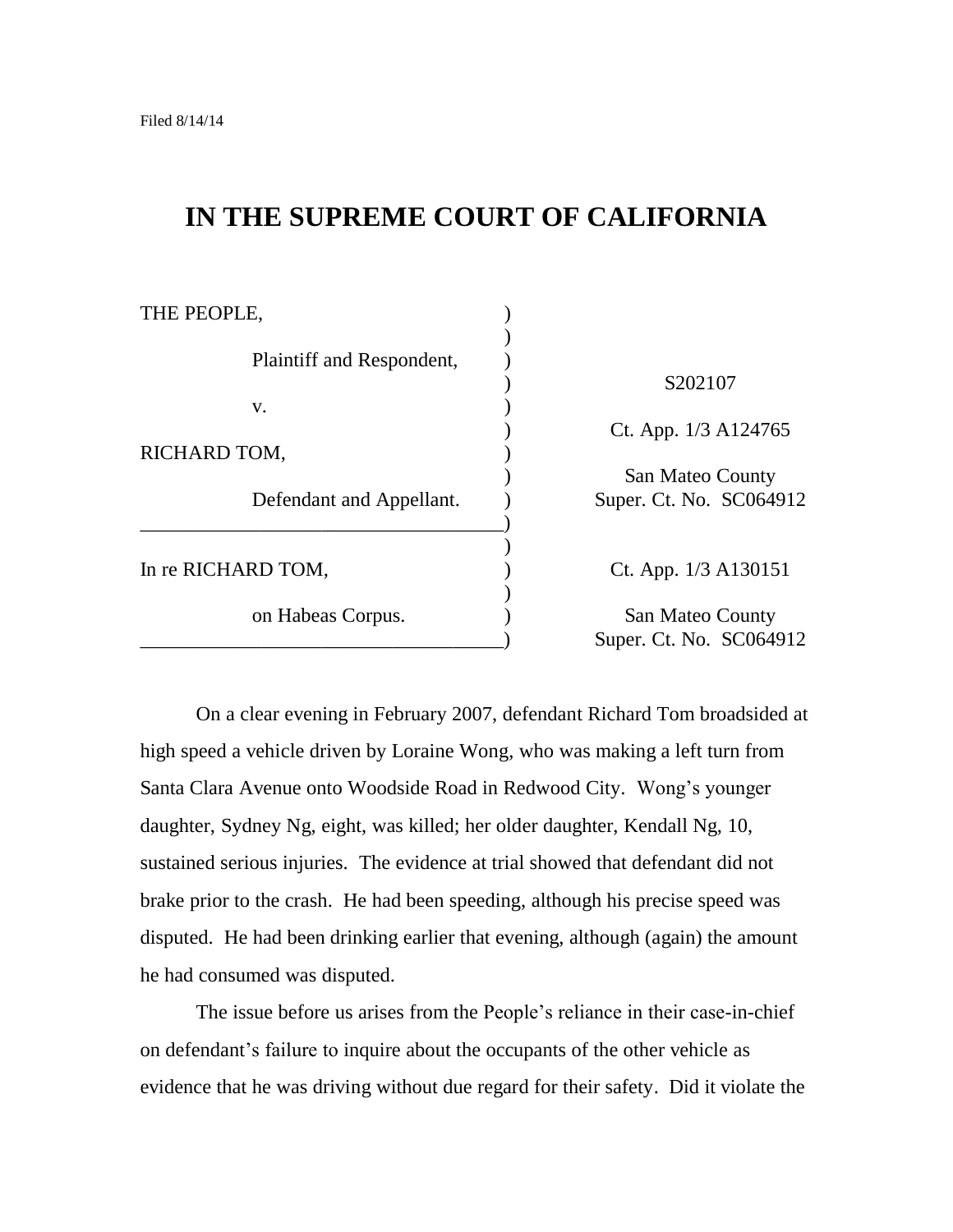Fifth Amendment privilege against self-incrimination to admit evidence that defendant, following his arrest but before receipt of *Miranda*<sup>1</sup> warnings, expressed no concern about the well-being of the other people involved in the collision?

The issue is one of first impression for this court. However, a plurality of the high court recently addressed the "closely related" issue of prearrest silence in *Salinas v. Texas* (2013) 570 U.S. \_\_\_, \_\_\_ [133 S.Ct. 2174, 2182] (plur. opn. of Alito, J.) (*Salinas*), and we find that analysis instructive. Declaring that "[t]he privilege against self-incrimination ‗is an exception to the general principle that the Government has the right to everyone's testimony,' " the *Salinas* plurality applied "the 'general rule' that a witness must assert the privilege to subsequently benefit from it." *(Id.* at pp. \_\_\_ [133 S.Ct. at pp. 2179, 2181] (plur. opn. of Alito, J.).) We likewise apply the general rule here and conclude that defendant, after his arrest but before he had received his *Miranda* warnings, needed to make a timely and unambiguous assertion of the privilege in order to benefit from it. Because the Court of Appeal held that the Fifth Amendment privilege against selfincrimination categorically prohibited any reference to defendant's postarrest failure to inquire about the others involved in the collision without ever considering whether defendant had clearly invoked the privilege, we reverse the judgment of the Court of Appeal and remand for further proceedings.

## **BACKGROUND**

Defendant was charged with gross vehicular manslaughter while intoxicated, driving under the influence causing harm to another, and driving with a blood-alcohol level of 0.08 percent or higher causing harm to another, along with various enhancement allegations. A jury acquitted defendant of the alcoholrelated charges but convicted him of vehicular manslaughter with gross negligence

 $\mathbf{1}$ 

<sup>1</sup> *Miranda v. Arizona* (1966) 384 U.S. 436 (*Miranda*).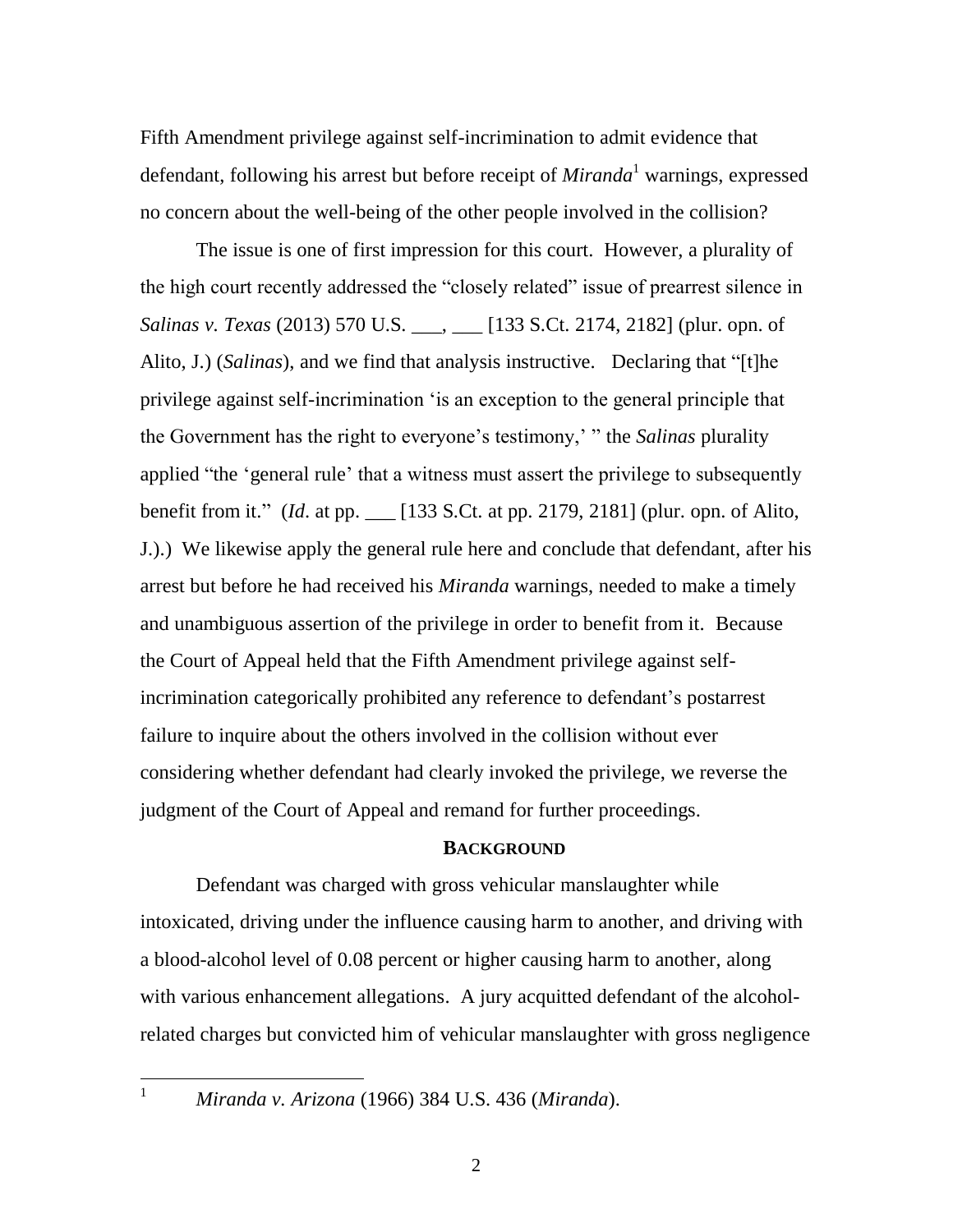and found true the allegation that he personally inflicted great bodily injury on Kendall Ng. (Pen. Code, § 192, subd. (c)(1); *id*., former § 12022.7, subd. (a).) The court sentenced defendant to seven years in prison.

## **Events Surrounding the Fatal Collision**

Defendant spent the early evening of February 19, 2007, entertaining his longtime friend Peter Gamino, a retired San Francisco police officer who was visiting from out of state. Defendant cooked a steak dinner at his Redwood City home and, after waking Gamino from a nap around 5:30 or 6:00 p.m., made them vodka tonics. Around 6:30 p.m., Gamino made another round of drinks. He did not know whether defendant finished that drink.

After dinner, defendant announced that they needed to pick up a vehicle from his son's home just north of Woodside Road. Gamino testified that defendant exhibited no signs of intoxication, but admitted defendant had trouble finding his son's house: "We didn't get there right away. Couldn't find our—the way. We eventually found it." On the return trip, defendant drove his Mercedes E320, and Gamino followed 100 to 150 yards behind in the Toyota Camry they had picked up at the son's house. Gamino was traveling at the speed limit.

As the two cars turned from Alameda de las Pulgas onto Woodside Road, defendant was about 200 yards ahead. Gamino accelerated on Woodside, but defendant remained "a ways ahead."

Meanwhile, Loraine Wong had left her home on Santa Clara Avenue in Redwood City to drive her daughters to an overnight visit at her sister's house in Sunnyvale. Her sister, Geneva, had a new baby, and the girls were excited to see their new cousin. They were bringing some books they had purchased at Barnes and Noble that evening.

As they left the house, Wong called Geneva to let her know that they were on their way. Wong had completed the call by the time she reached the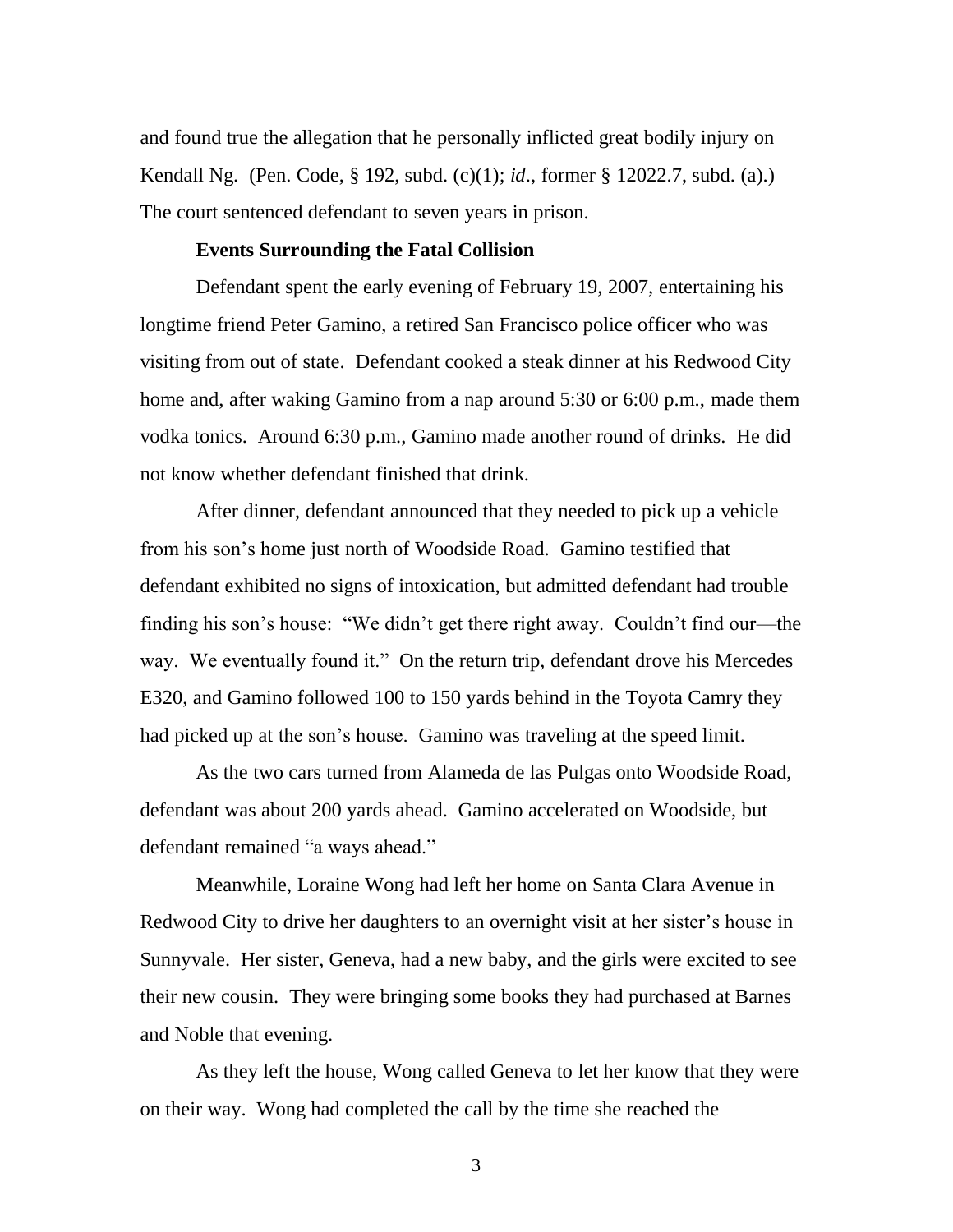intersection of Santa Clara Avenue and Woodside (a two-lane divided state highway) less than a mile away, but the phone was still in her hand. Wong came to a full stop at the stop sign and inched forward, looking both ways. Her lights and blinker were on. She first looked left, and saw it was clear all the way to Alameda de las Pulgas, four-tenths of a mile away. She looked right, where it was also clear. Turning back to the left, she still saw no headlights or vehicles coming and began her turn onto Woodside. Wong, who had lived on Santa Clara Avenue for 15 years, had driven through this intersection several thousand times before.

This time was different. Suddenly, there was a flash of light, a feeling of soreness, and the pressure of the airbag. She had not seen headlights or heard any sound of braking, but Wong realized they had been hit. She looked outside but did not see any cars around her. She looked back and saw her daughters were unconscious and their faces were bleeding. As Wong climbed into the backseat, people nearby came to offer assistance. Wong shouted out her husband's phone number for someone to call him. Kendall regained consciousness, but Sydney never did. Sydney was pronounced dead at Stanford Hospital at 8:53 p.m. The cause of death was multiple blunt injuries. Kendall suffered a three-inch gash on her forehead, which was closed with 30 to 40 stitches, and a broken arm. She had to use a brace for her injured neck and spent a week in the hospital. Wong suffered internal injuries, a broken rib, and a broken finger. Pieces of broken glass had scratched her face, arms, knees, and feet.

Sergeant Alan Bailey of the Redwood City Police Department received a report of the crash at 8:20 p.m. and arrived at the scene 10 minutes later. Wong's vehicle, a 1996 Nissan Maxima, was badly damaged. The point of contact was the left rear quarter panel and passenger door, where there was a "massive intrusion." The left rear passenger window and the rear windshield were shattered; the front windshield was broken. Defendant's vehicle, a 2006 Mercedes E320, was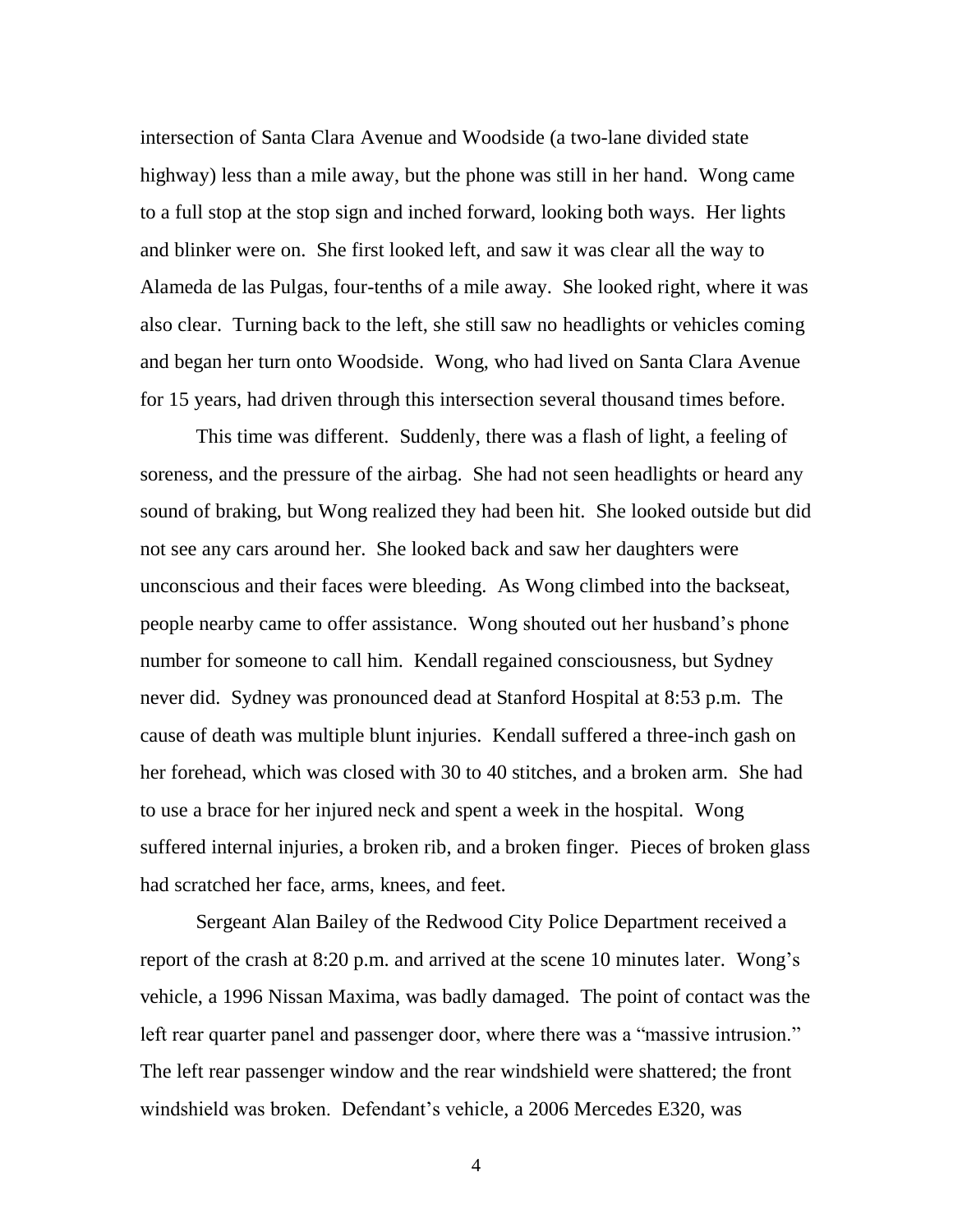considerably north of the intersection, about 200 feet from the Nissan. Bailey testified that it was "incredible to see those vehicles that far apart in an accident that occurred in the city," where the posted speed limit is 35 miles per hour. The Mercedes had suffered major damage to its front end, a cracked windshield, a broken left-side mirror, and a couple of flat tires. Based on the circumstances at the scene, Bailey concluded that the Nissan had come from Santa Clara Avenue in a westbound direction turning left onto Woodside; the Mercedes had come north on Woodside "[e]xtremely fast," "[n]ot even close" to the speed limit; and there was a broadside collision.

Officer Janine O'Gorman, who arrived about an hour after Bailey, was assigned to be the lead investigator for this incident. She found no evidence that the Mercedes had applied its brakes prior to impact.<sup>2</sup> Based on the glass fragments, she opined that the Nissan had spun at least 360 degrees following the impact. She testified that although defendant's view of the intersection would have been partially obstructed by the Dodge Caravan parked on the corner of Woodside and Santa Clara as well as by the Arco sign at the corner gas station, in that those objects would have made it harder to see cars turning left onto Woodside, defendant was driving recklessly and was responsible for the collision.

Officer Jincy Pace, a traffic accident investigator with the San Jose Police Department, agreed that the Mercedes barreled into the left rear portion of the Nissan and spun it around and that the primary cause of the collision was the Mercedes's unsafe speed. Using a conservatively low "drag factor" (a measurement of the frictional relationship between the tire and the roadway), Pace calculated the Mercedes was traveling at a speed of at least 67 miles per hour prior

 $\overline{2}$ Neighbor Nico Roundy testified that he did not hear any braking before the "really loud bang" at the intersection.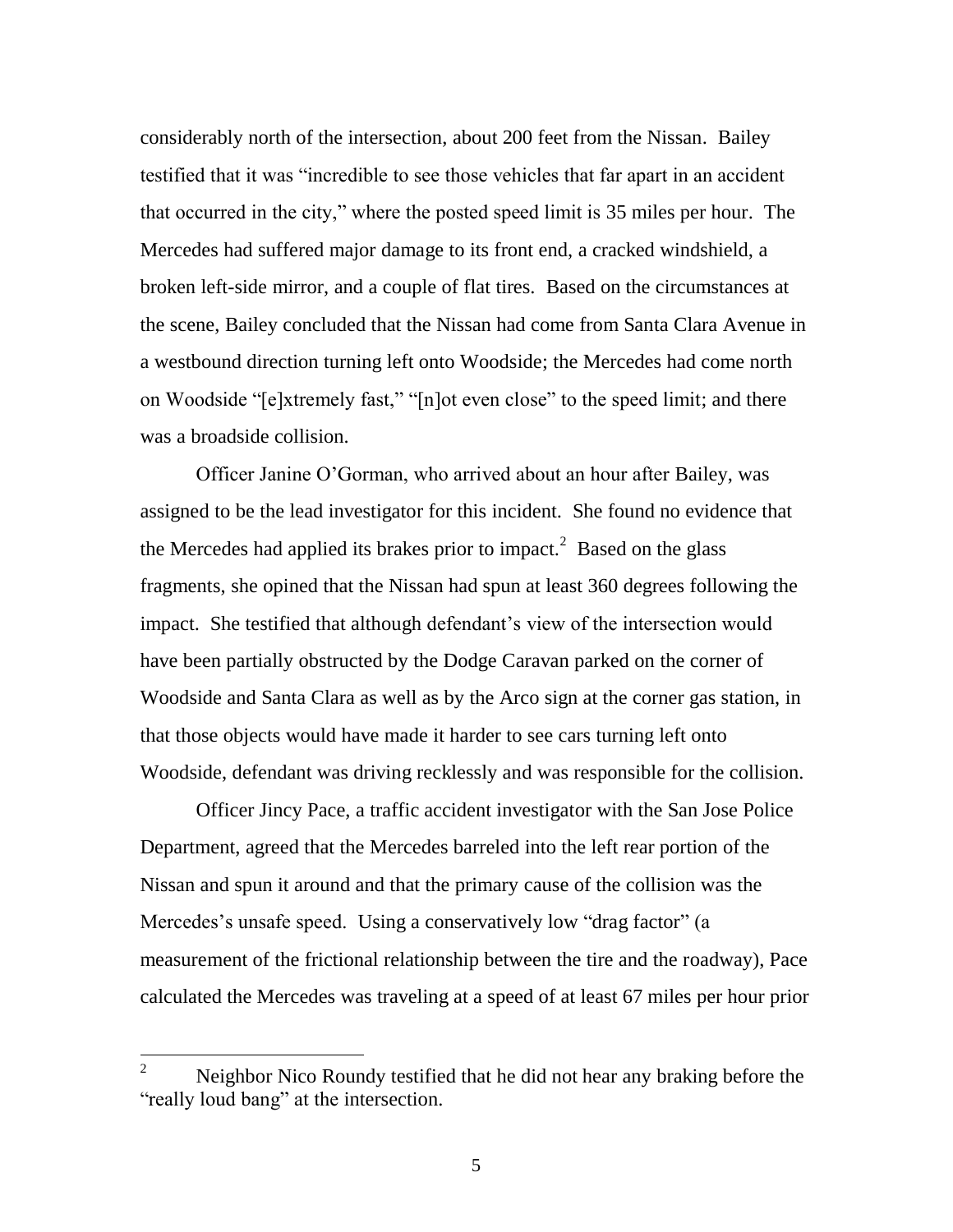to the collision; the Nissan was traveling about 12 miles per hour. Pace estimated that the Mercedes would have been at least 334 feet away from the intersection at the time the Nissan began its turn and opined that the Nissan would thus have had the right of way. Pace estimated that the Nissan would have been in the intersection for at least three to four and one-half seconds prior to the collision, which would have given the Mercedes enough time to stop even if it were speeding at 67 miles per hour.

Defendant's friend Peter Gamino, on the other hand, testified that the Nissan pulled out from Santa Clara Avenue "fairly fast" and "instead of stopping like [it] should have, [the Nissan] drove right in front of [defendant]." However, Gamino conceded that he did not recall mentioning to officers at the scene that the Nissan drove right in front of defendant.

## **Defendant's Postcollision Conduct**

Right after the collision, Gamino parked and went over to defendant's car to see if he was all right. Defendant said, "I didn't even see it." Once the paramedics arrived, Gamino returned to the Camry.

Defendant was behind the wheel of the Mercedes when police first arrived. Two paramedics, one in the front seat and one in the back, were attending to defendant. Officer Josh Price had a brief conversation with defendant but did not detect any odor of alcohol. When defendant's girlfriend arrived and he got out of the car, he was limping slightly and complained of an ankle injury. The paramedics tried to convince defendant to go to the hospital to be examined, but defendant declined because he was concerned that his insurance would not cover it.

At some point, defendant and his girlfriend walked over and got into Gamino's Camry. About 15 minutes later, Officer Price walked over to the Camry to talk to Gamino. Defendant interrupted them to ask whether he could walk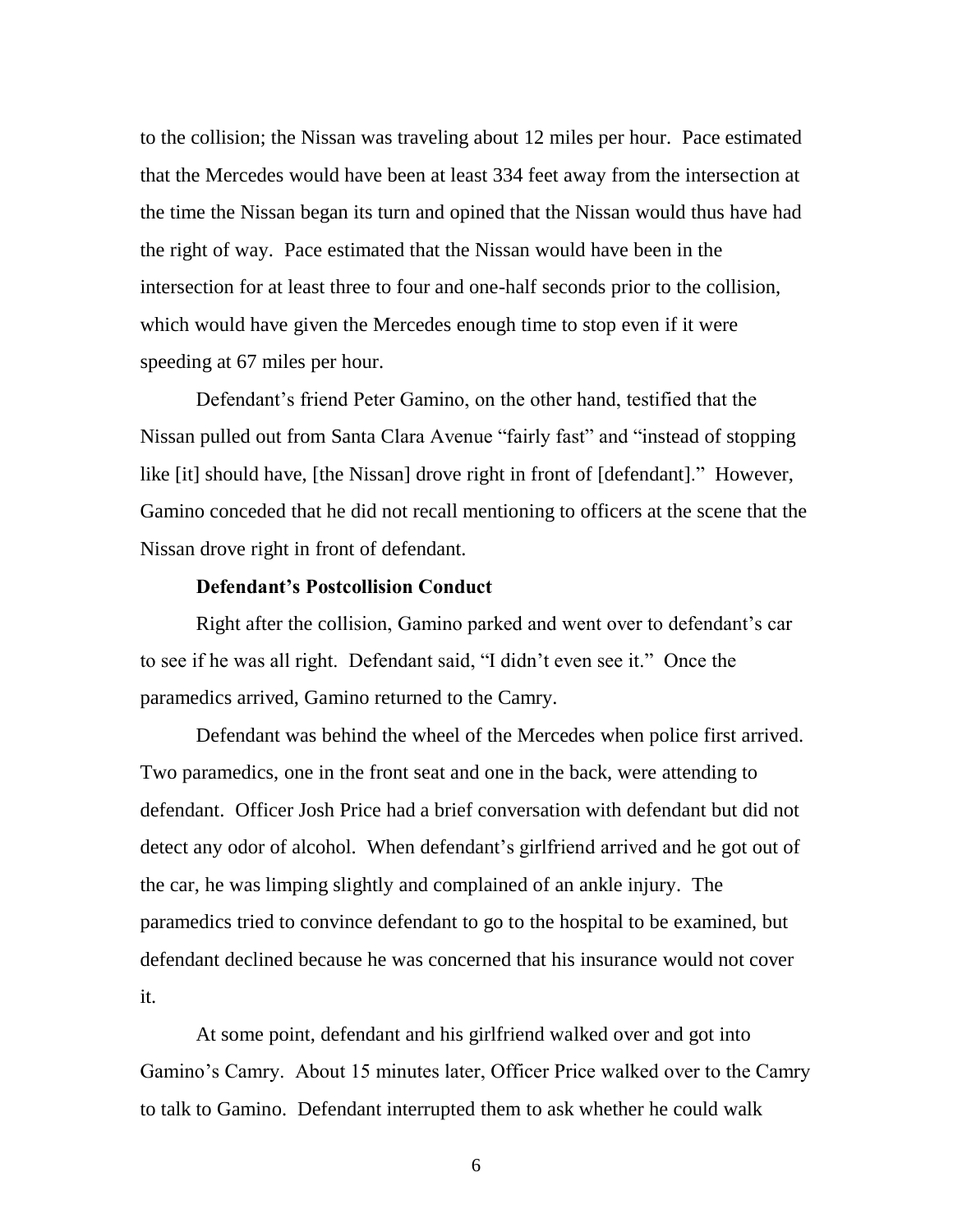home, as he lived only half a block away. Price told him "no," since the investigation "obviously" was ongoing and he was needed at the scene. When defendant said his ankle hurt, he was given an ice pack. Despite the recommendation of the paramedics that he seek treatment, defendant signed a form declaring that he had refused to seek treatment "against medical advice."

Around 9:30 p.m., when Sergeant Bailey discovered that defendant was sitting in the Camry, he ordered defendant be moved to the rear of a patrol vehicle. Defendant's girlfriend was allowed to join him in the backseat. He was not handcuffed. In accordance with the police department's general policy to ask for a voluntary blood sample when a major injury collision has occurred (and to obtain a detailed statement from defendant), Sergeant Bailey asked defendant whether he would cooperate. Defendant said he would, although he seemed irritated that his blood could not be drawn at the scene. Defendant and his girlfriend were transported to the police station so that defendant's blood could be drawn. They arrived at 9:57 p.m. A paramedic was dispatched to the police station around 10:00 p.m., but Redwood City's contract with American Medical Response did not authorize a blood draw for suspicion of driving under the influence unless the suspect had first been placed under arrest. When Officer Price asked whether defendant would be willing to go to the hospital to get his blood drawn, defendant again seemed irritated. Defendant asked whether he could refuse and was told it would be in his interest to prove that he had nothing in his system.

Shortly thereafter, around 10:30 p.m., defendant asked to use the bathroom. He was accompanied there by Sergeant Bailey. While in the bathroom, defendant, who was limping, asked for an aspirin. Bailey, who was in "very close proximity" to defendant, for the first time noticed the odor of alcohol on his breath and the bloodshot and glassy appearance of his eyes. Back in the interview room, Officer Price likewise noticed the odor of alcohol on defendant, who had been chewing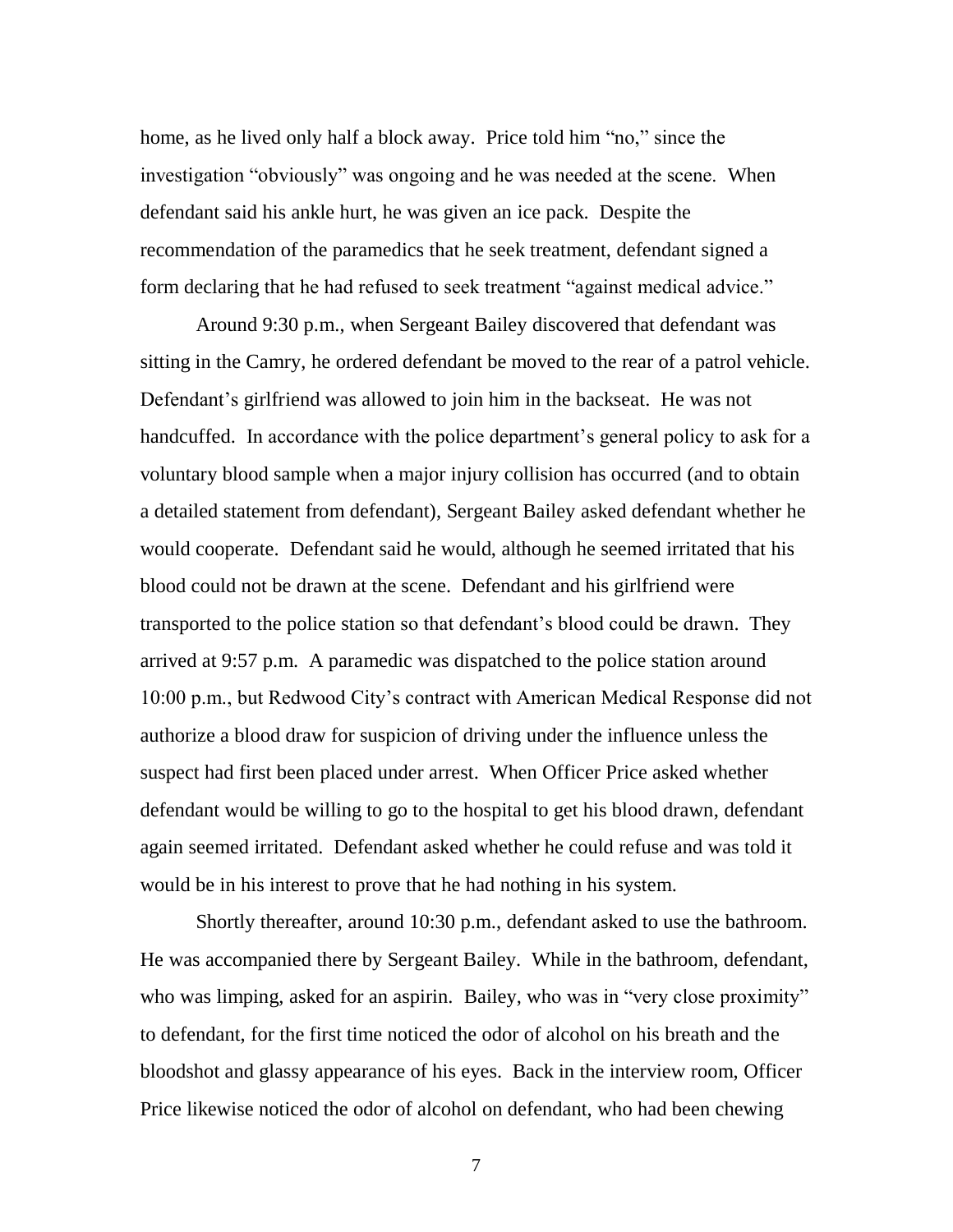gum at the crash scene and at the station. Officer Roman Gomez, too, smelled alcohol and noticed that defendant's eyes were bloodshot and glassy. Officer Price administered three field sobriety tests (the horizontal gaze nystagmus test, the Romberg test, and the finger-to-nose test), concluded that defendant had been under the influence of alcohol at the time of the collision, and arrested him. During his contact with Officer Price and Sergeant Bailey, defendant never asked them about the welfare of the other people involved in the collision.

Defendant's blood was drawn at 11:13 p.m., around three hours after the crash. The test revealed a blood-alcohol level of 0.04 percent. Using a burnoff rate of 0.02 percent of alcohol per hour (which is a rate widely accepted in the scientific community) and taking account of the steak dinner consumed by defendant as well as the other circumstances, criminalist Carlos Jose Jiron opined that defendant must have consumed six drinks and that his blood-alcohol level at the time of the crash was 0.098 percent. In Jiron's opinion, defendant would have been too impaired to drive safely.

## **Police Interview of Peter Gamino**

Sergeant Paul Sheffield went to defendant's house around 11:30 p.m. to speak with defendant's houseguest, Peter Gamino. The interview was taped and played for the jury. Sergeant Sheffield noticed a large bottle of vodka, "much bigger than a fifth," in the kitchen. The bottle was two-thirds empty. Gamino, who was awakened by the police visit, seemed to have "had a drink or two." Gamino initially told police that he and defendant had nothing to drink during dinner, then admitted they had a "cocktail or so," but "no idea" how many. Gamino eventually claimed defendant had no more than two drinks, but he did not know whether defendant had anything to drink before he started making dinner. In describing defendant's driving prior to the collision, Gamino told police that although he and defendant were only a car length apart while waiting for the light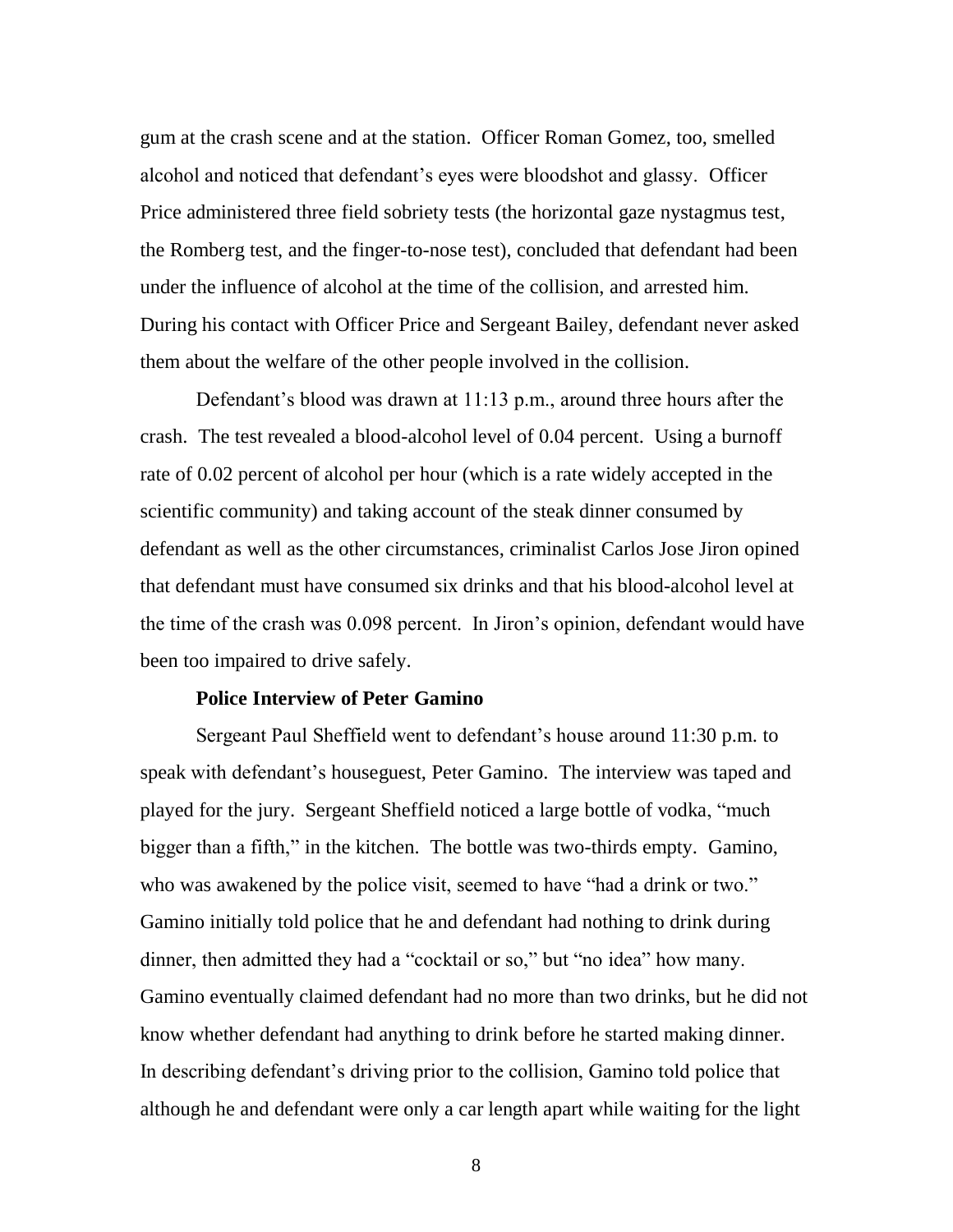at the intersection of Alameda de las Pulgas and Woodside, defendant "was a long" ways in front" of him after the turn onto Woodside. Indeed, Gamino had just made the turn when the crash occurred. Acknowledging the large vodka bottle that was more than half empty and the four missing tonic bottles, Gamino said, "Oh no, no, no, no. That was yesterday."

## **Defense Case**

Kent E. Boots, who was retired from the Orange County Sheriff's Department and now performs collision reconstruction, disputed the drag factor calculation on which the prosecution's experts relied. He also denied that a driver on Woodside could lose his right of way because of excessive speed.

Traffic accident reconstructionist Christopher David Kauderer estimated that the Mercedes's pre-impact speed was between 49 and 53 miles per hour and the Nissan's pre-impact speed was between 7 and 9 miles per hour. He opined that the driver of the Nissan entered the roadway suddenly, violating the Mercedes's right of way, and that the driver of the Mercedes did not have sufficient time to react. Kauderer did not believe there was enough information to assign an appropriate drag factor to the Mercedes; the estimated drag factor had been the basis for the prosecution expert's estimate of the Mercedes's speed.

Forensic toxicologist Kenneth Allen Mark questioned the prosecution expert's estimate of defendant's blood-alcohol level at the time of the collision, an estimate that relied on retrograde extrapolation. Because retrograde extrapolation depends on so many factors that were unknown in this case, such as defendant's burnoff rate, how much food he had consumed and how quickly, the size of his liver, his physiological or emotional state, and whether defendant was in the absorption or elimination phase, Mark testified that it would not be possible to determine, with any degree of certainty, what defendant's blood-alcohol level had been at the time of the collision. In Mark's opinion, defendant's blood-alcohol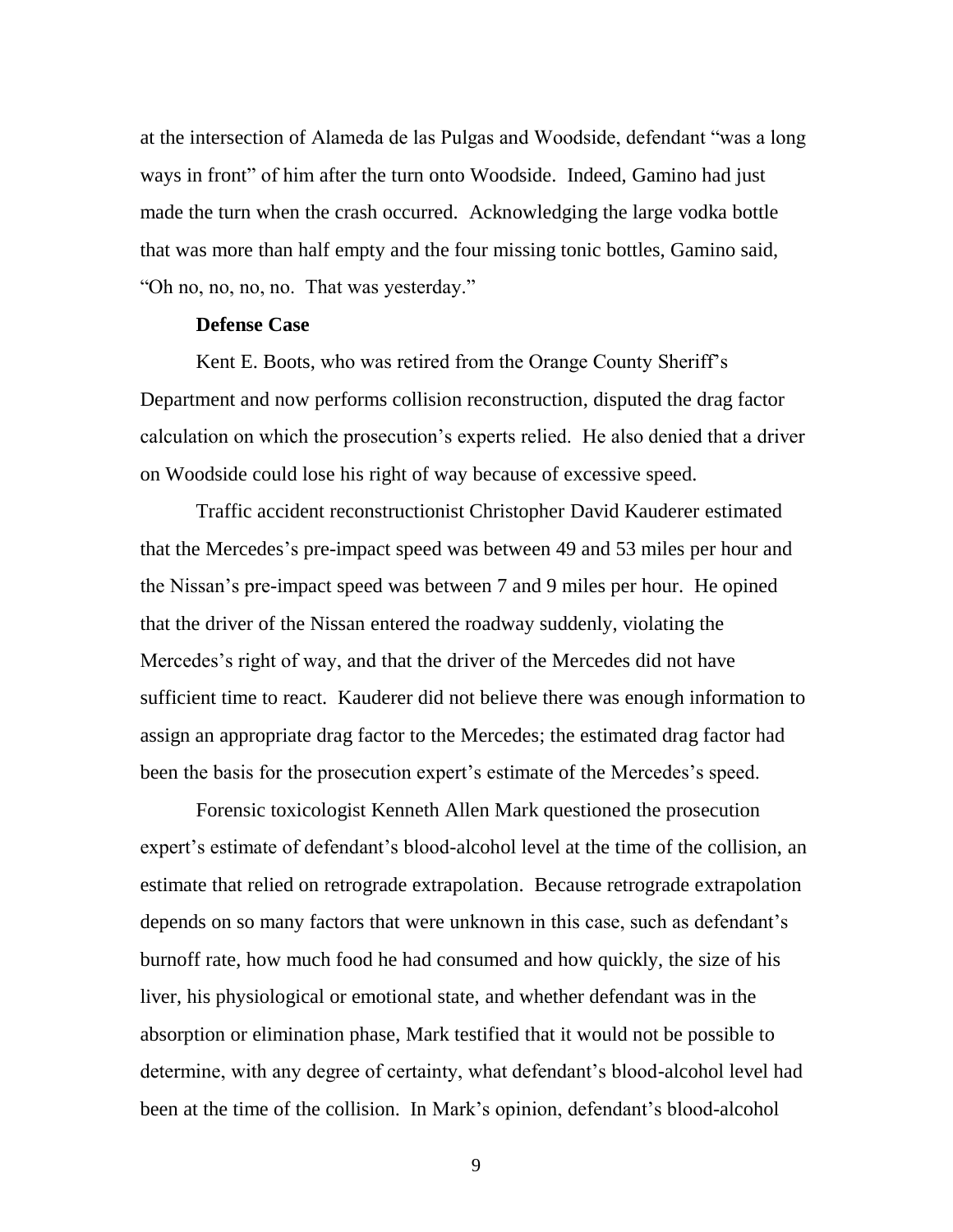level at the time of the crash could have been as low as 0.01 or 0.02 percent. The fact that no one detected the odor of alcohol until 10:30 p.m. was consistent with a blood-alcohol level of substantially less than 0.08 percent at the time of the crash. Mark did concede, however, that the odor of vodka is less detectable than that of other liquor and that chewing gum would make detection even more difficult. Mark also stated that the field sobriety tests performed here would not necessarily indicate impairment from alcohol, since those are "highly variable" tests and could have been affected by defendant's ankle injury.

Paramedic Daniel Giraudo arrived at the scene at 8:24 p.m. He testified that defendant had a perfect score on a test of alertness. Giraudo did not smell alcohol on defendant, and he did not recall whether defendant was chewing gum at the time.

## **Rebuttal**

Officer David Johnson, who was trained in accident reconstruction, testified that Kauderer's model vastly understated the Mercedes's pre-impact speed, since the model would imply a drag factor so unreasonably low as to equate to vehicles skidding on ice. Based on the damage to the vehicles, their points of rest, and other information, Johnson estimated that the circumstances were consistent with a pre-impact speed for the Mercedes of 67 miles per hour. Johnson further estimated that it would have taken Wong six to nine seconds to look left, right, and left again before pulling out into the intersection and then another three seconds to get to the point of impact. Under those assumptions, the Mercedes would have been between 884 and 1179 feet away, too far away to be perceived as a hazard.

## **Arguments of Counsel Concerning Defendant's Failure to Inquire**

Both sides mentioned in argument to the jury the evidence of defendant's postarrest, pre-*Miranda* silence.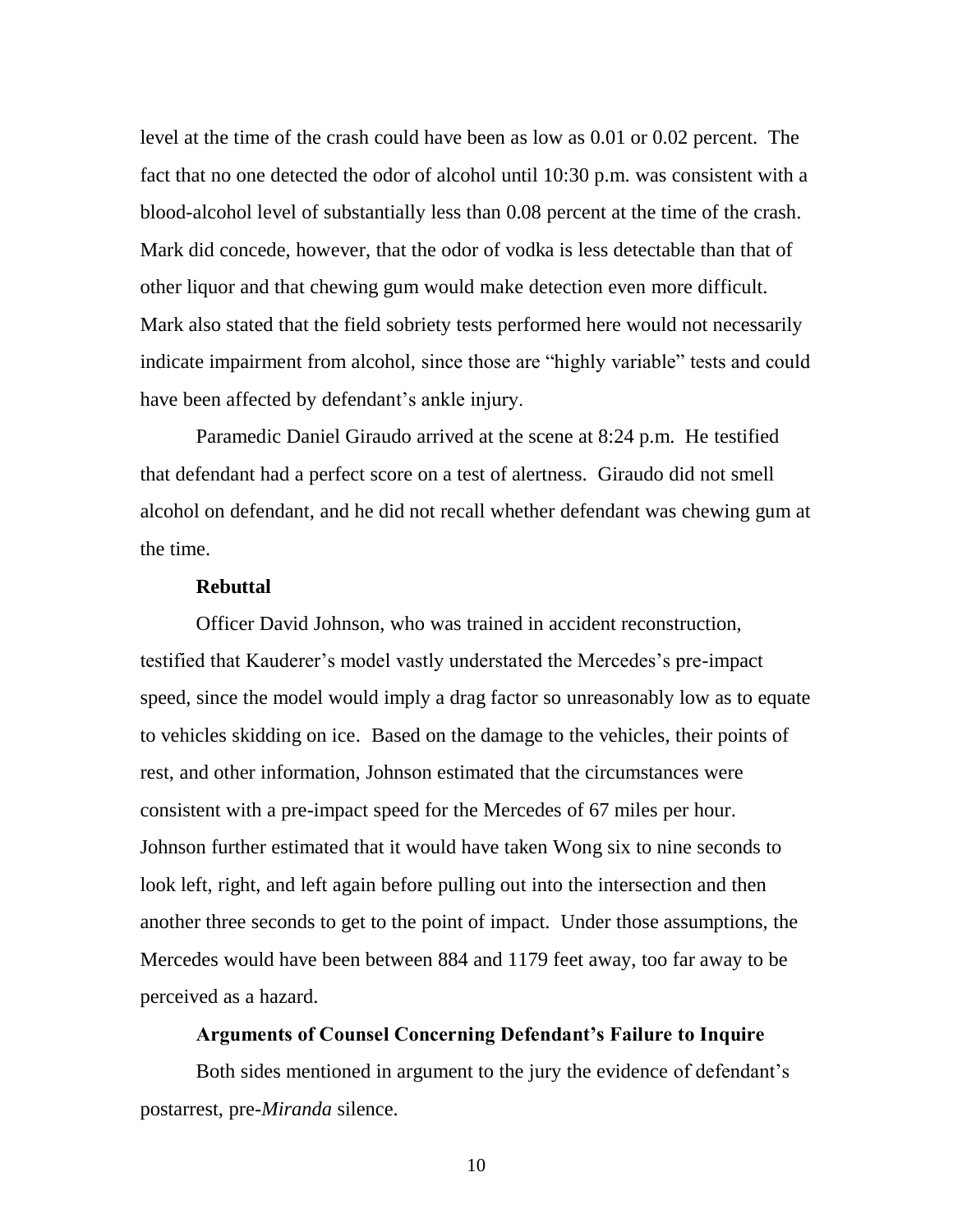The district attorney found it "particularly offensive" that defendant "never, ever asked, hey, how are the people in the other car doing? Not once. . . . Now, you step on somebody's toe or you bump into someone accidentally, what is your first thing out of your mouth? Whoops. I'm sorry. I'm not saying that he has to say sorry as an expression of his guilt or as some kind of confession, but simply as an expression of his regret. Look, I'm sorry those people were hurt. [¶] Not once. Do you know how many officers that he had contact with that evening? Not a single one said that, hey, the defendant asked me how those people were doing. Why is that? Because he knew he had done a very, very, very bad thing, and he was scared. [I] He was scared or—either that or too drunk to care."

Defense counsel argued in response that "there was a big point made of Richard Tom didn't ask about the condition of the people in the other vehicle. He didn't care. He wasn't telling the officers—asking the officers, what happened? What's going on? How are those other people? [¶] And I ask you: What's that go to do with anything? Does that help prove to you any element of the offense? They kind of stuck it there under consciousness of guilt. Does that have anything to do with the way you're supposed to look at the evidence in this case? No. It's there to make you dislike Mr. Tom, make you think he's a bad person, therefore, get you closer to deciding he's the one who caused this accident. [¶] My response to that, by the way, would be, police know at 8:53 there's a fatality in this case. I asked . . . Sergeant Bailey, Officer Price, did you ever tell Richard Tom this was there was a fatality, between 8:53 and his arrest around eleven o'clock? They didn't. Of course they didn't. Why would they. But you can't simultaneously blame him for not asking and not blame them for not telling."

## **The Court of Appeal Decision**

The Court of Appeal consolidated the appeal (A124765) with a petition for writ of habeas corpus (A130151). Although defendant did not object on Fifth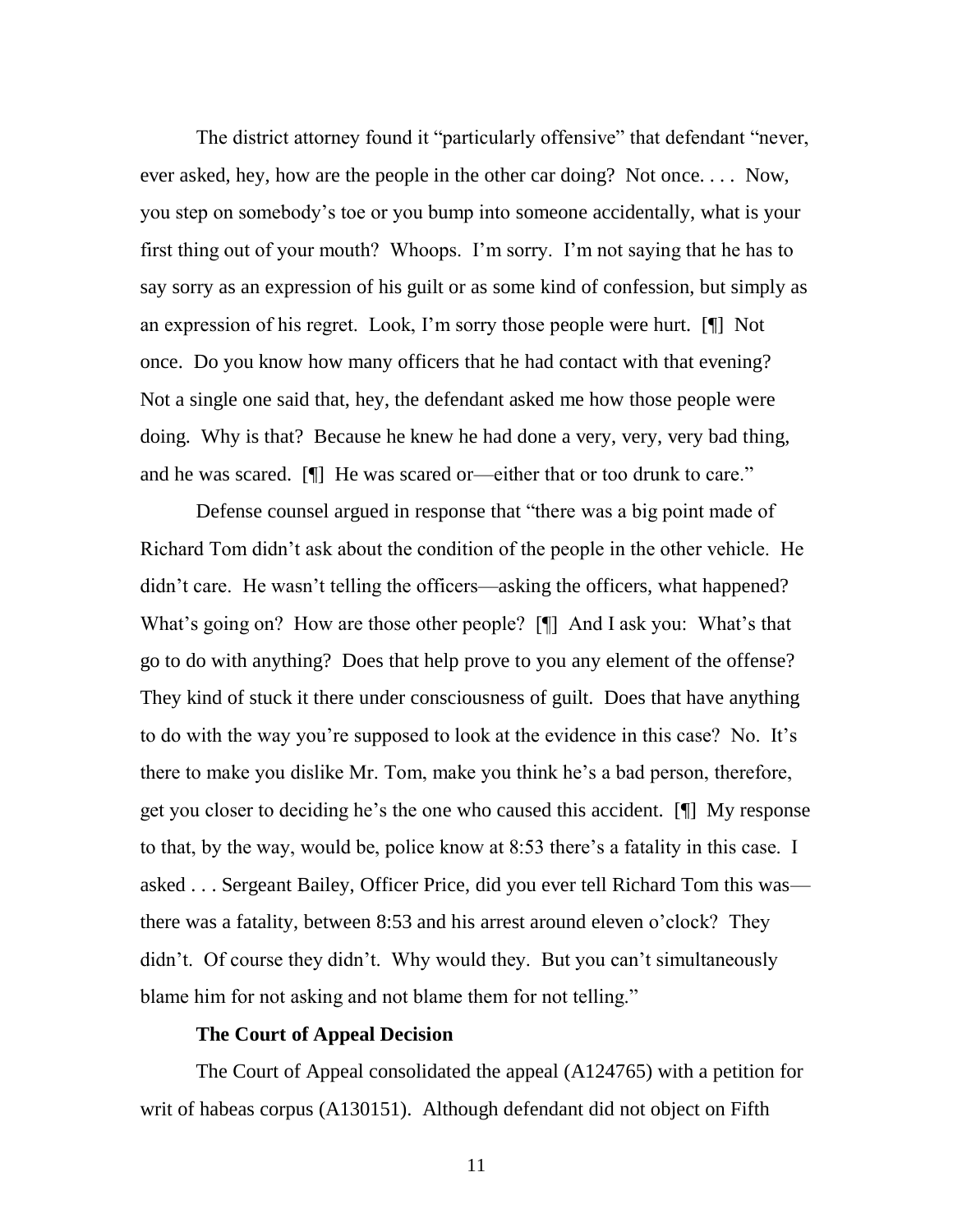Amendment grounds to the evidence that he failed to inquire about the occupants of the other vehicle (nor did he object to the prosecutor's argument on that basis), the Court of Appeal addressed the merits of the Fifth Amendment claim and reversed the judgment. The Court of Appeal concluded that defendant was under de facto arrest when he was transported to the police station in a patrol vehicle at 9:48 p.m.; that "the right of pretrial silence under *Miranda* is triggered by the inherently coercive circumstances attendant to a de facto arrest"; that the trial court therefore erred in admitting evidence in the prosecution's case-in-chief of defendant's postarrest, pre-*Miranda* failure to inquire about the welfare of the occupants of the other vehicle; and that the error was prejudicial under *Chapman v. California* (1967) 386 U.S. 18. As to whether defendant ever invoked his privilege against self-incrimination, the court said simply that "the defendant who stands silent must be treated as having asserted it.' " (Quoting *U.S. v. Moore* (D.C.Cir. 1997) 104 F.3d 377, 384.)

We granted the People's petition for review. Our grant was limited to the admissibility of defendant's postarrest silence under the Fifth Amendment. No party challenged in the petition for review, the answer to the petition, or the extensive briefing here the Court of Appeal's decision to address the Fifth Amendment claim on the merits, nor does the Court of Appeal's conclusion on this procedural point present an issue worthy of review. (Cal. Rules of Court, rules 8.500(b)(1), 8.516(a), (b); *Southern Cal. Ch. Of Associated Builders etc. Com. v. California Apprenticeship Council* (1992) 4 Cal.4th 422, 431, fn. 3.) We therefore will accept the lower court's conclusion that defendant's claim is cognizable (see *People v. Weiss* (1999) 20 Cal.4th 1073, 1076-1077) and turn to the issue presented in the petition for review—namely, whether the trial court violated the Fifth Amendment privilege against self-incrimination by admitting evidence that defendant, during the period following his arrest but prior to receipt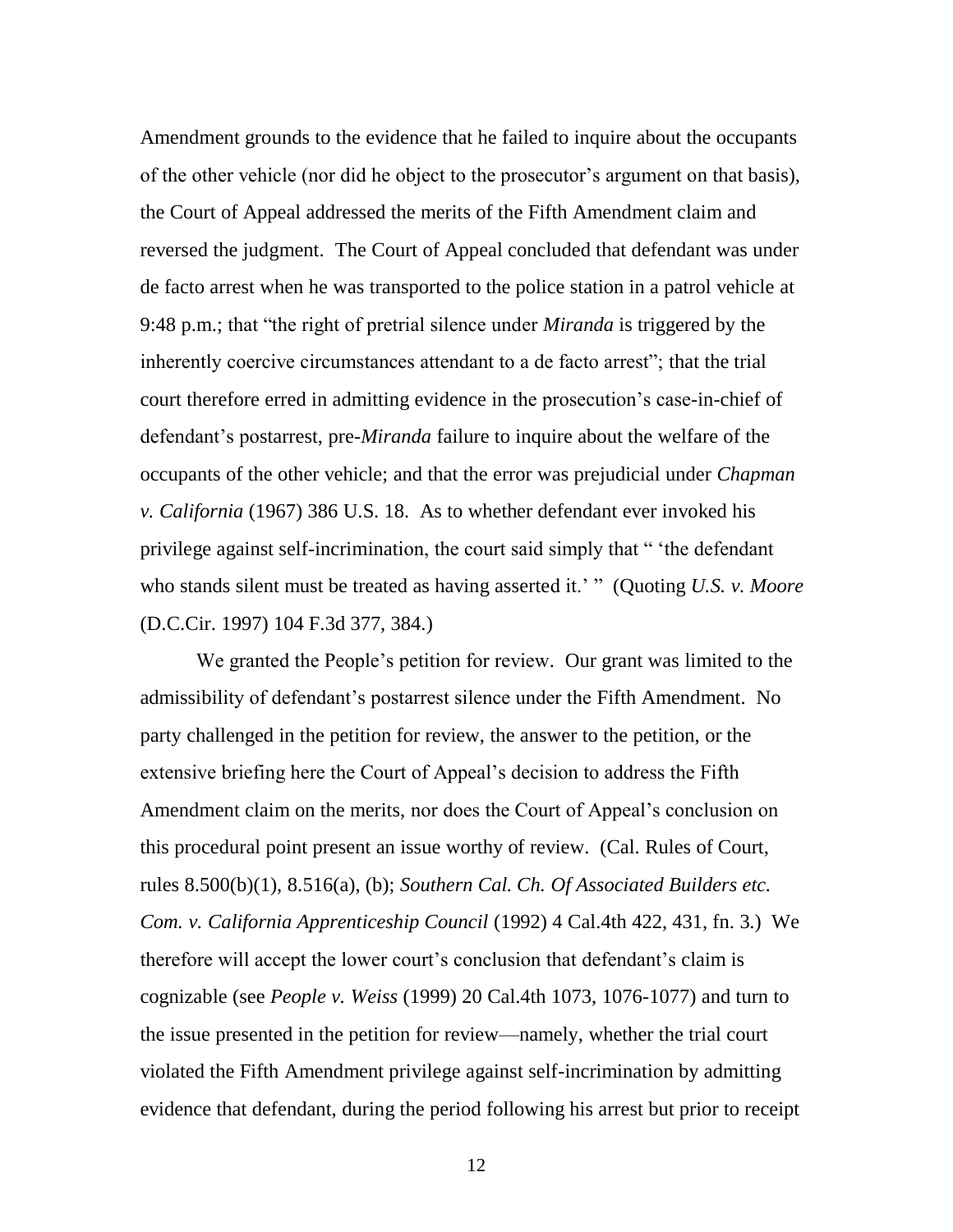of *Miranda* warnings, failed to inquire about the welfare of the occupants of the other vehicle.

### **DISCUSSION**

The Fifth Amendment's self-incrimination clause states that "[n]o person  $\ldots$  shall be compelled in any criminal case to be a witness against himself." (U.S. Const., 5th Amend.) The clause does not, however, "establish an unqualified ‗right to remain silent.' ‖ (*Salinas*, *supra*, 570 U.S. at p. \_\_\_ [133 S.Ct. at p. 2183] (plur. opn. of Alito, J.).)  $\lq$ By definition, 'a necessary element of compulsory selfincrimination is some kind of compulsion.' " (*Lakeside v. Oregon* (1978) 435 U.S. 333, 339.) The "sole" form of compulsion targeted by the Fifth Amendment privilege is "governmental coercion"—not " 'moral and psychological pressures ... emanating from sources other than official coercion' " or the absence of " 'free choice' in any broader sense of the word.‖ (*Colorado v. Connelly* (1986) 479 U.S. 157, 170.)

The high court has found governmental coercion where, for example, the prosecutor invites the jury to draw adverse inferences from a defendant's failure to take the witness stand. (*Griffin v. California* (1965) 380 U.S. 609 (*Griffin*).) Although *Griffin* included a general statement that the Fifth Amendment "forbids" either comment by the prosecution on the accused's silence or instructions by the court that such silence is evidence of guilt" (*Griffin*, *supra*, 380 U.S. at p. 615), the court has since clarified that the "broad dicta in *Griffin* . . . must be taken in the light of the facts of that case"—a prosecutor's comment on a defendant's right not to testify *at trial*. (*United States v. Robinson* (1988) 485 U.S. 25, 33-34.)

Consequently, the Fifth Amendment privilege against self-incrimination does not categorically bar the prosecution from relying on a defendant's pretrial silence. The prosecution may use a defendant's pretrial silence as impeachment, provided the defendant has not yet been Mirandized. (*Fletcher v. Weir* (1982) 455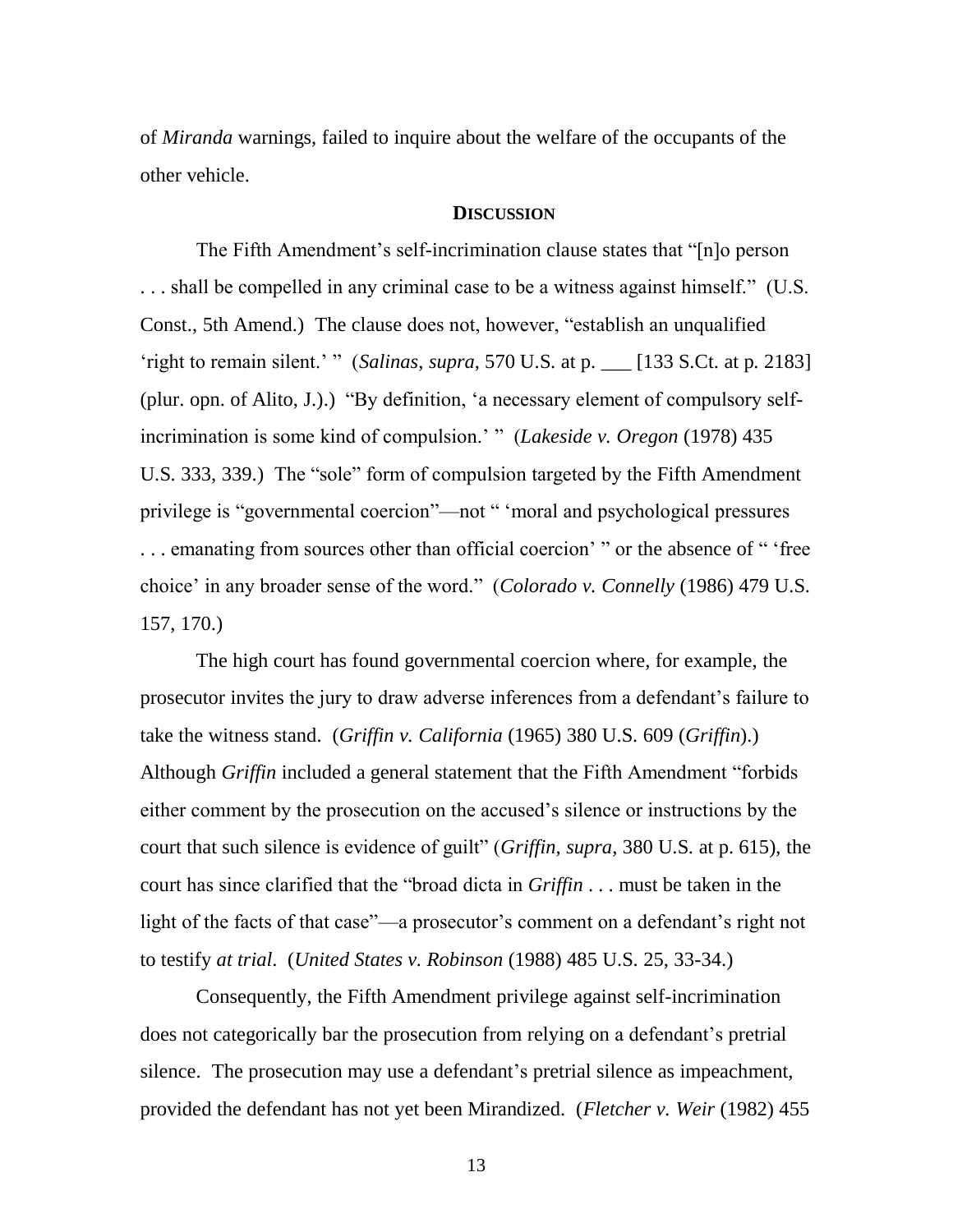U.S. 603 [postarrest silence]; *Jenkins v. Anderson* (1980) 447 U.S. 231 (*Jenkins*) [prearrest silence]; cf. *Doyle v. Ohio* (1976) 426 U.S. 610 [postarrest, post-*Miranda* silence is not admissible as impeachment].) The prosecution may also use a defendant's prearrest silence in response to an officer's question as substantive evidence of guilt, provided the defendant has not expressly invoked the privilege. (*Salinas*, *supra*, 570 U.S. at p. \_\_\_ [133 S.Ct. at p. 2178] (plur. opn. of Alito, J.).) Whether postarrest, pre-*Miranda* silence in the absence of custodial interrogation may likewise be admitted as substantive evidence of guilt—and thus render a defendant's uncompelled silence admissible as substantive evidence of guilt *or* impeachment—has not yet been resolved by this court or the United States Supreme Court.

As noted by both parties, there is a split in the federal circuits and among state courts as to whether the Fifth Amendment bars the government from offering evidence in its case-in-chief of a defendant's postarrest, pre-*Miranda* silence, even where the silence purports to be an assertion of the privilege against selfincrimination. (See *U.S. v. Pando Franco* (5th Cir. 2007) 503 F.3d 389, 395, fn. 1 [noting the split]; compare *State v. Johnson* (Minn.Ct.App. 2012) 811 N.W.2d 136, 148 [because arrestee "was under no government-imposed compulsion to speak," evidence of his silence "did not implicate the Fifth Amendment" with *State v. Mainaaupo* (Hawaii 2008) 178 P.3d 1, 18-20 [comment on arrestee's exercise of his right to remain silent violated the 5th Amend.].) The People argue that use of a defendant's postarrest, pre-*Miranda* exercise of the privilege in the absence of custodial interrogation raises no issue of governmental compulsion and thus is not barred by the Fifth Amendment. (See, e.g., *U.S. v. Frazier* (8th Cir. 2005) 408 F.3d 1102, 1111 [because "an arrest by itself is not governmental action that implicitly induces a defendant to remain silent," the admission of defendant's postarrest, pre-*Miranda* silence "in the government's case-in-chief as evidence of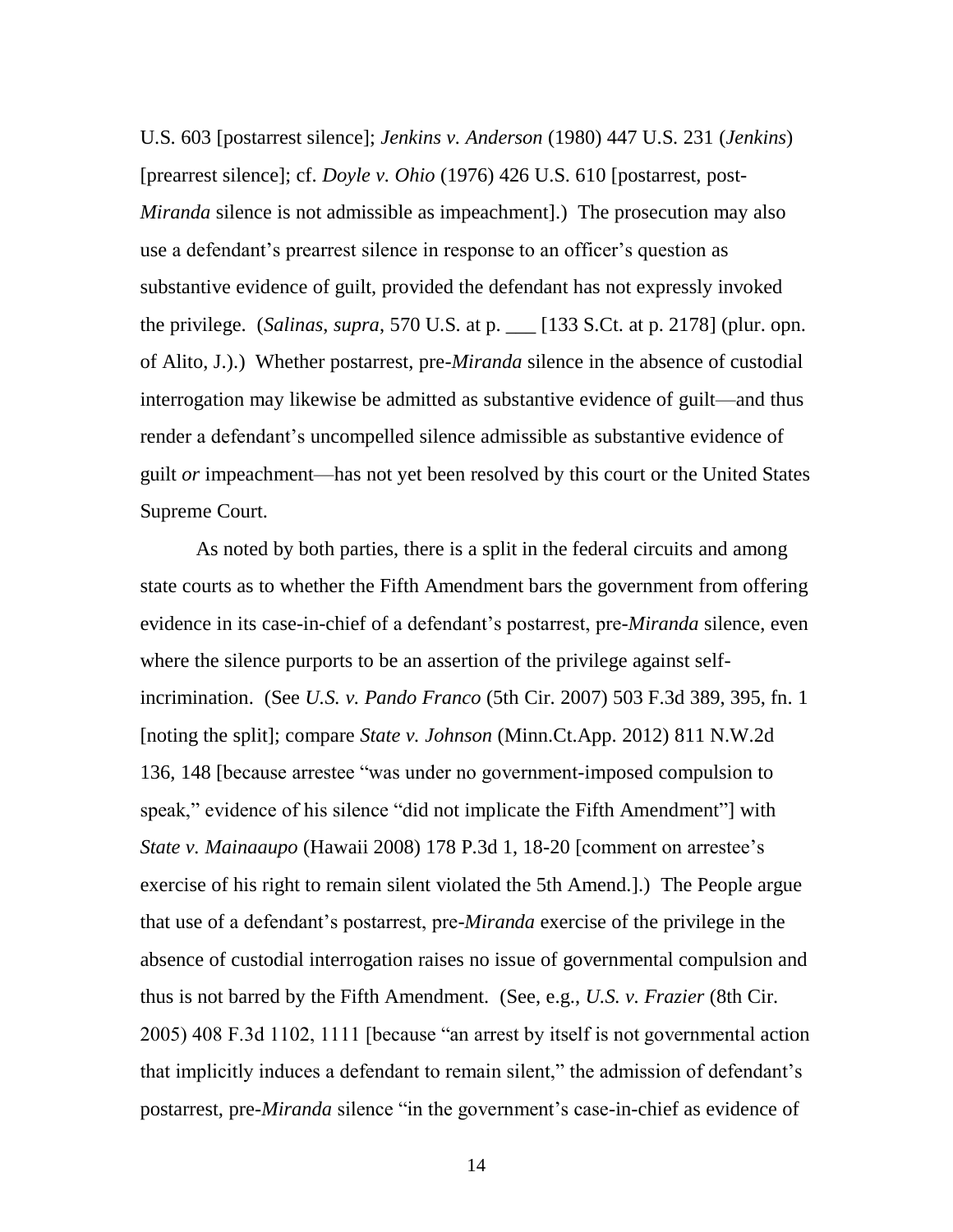guilt did not violate his Fifth Amendment rights‖]; *U.S. v. Rivera* (11th Cir. 1991) 944 F.2d 1563, 1568; *Ordway v. Commonwealth* (Ky. 2013) 391 S.W.3d 762, 778 ["Where 'no governmental action induce[s] the defendant to remain silent[,]' the *Miranda*-based fairness rationale does not control"]; *People v. Schollaert* (Mich.Ct.App. 1992) 486 N.W.2d 312, 316 [because "defendant's silence . . . did not occur during a custodial interrogation situation, nor was it in reliance on the *Miranda* warnings," it "was not a constitutionally protected silence"]; *State v. Johnson, supra,* 811 N.W.2d at p. 148 ["the state did not compel Johnson 'to speak at the time of his silence' ‖]; *State v. Byrne* (Vt. 1988) 542 A.2d 667, 670 ["As the arresting officer appears only to have commented on pre-*Miranda* silence, this eliminates defendant's claim under the federal constitution"]; see generally *Jenkins*, *supra*, 447 U.S. at pp. 243-244 (conc. opn. of Stevens, J.) [―When a citizen is under no official compulsion whatever, either to speak or to remain silent, I see no reason why his voluntary decision to do one or the other should raise any issue under the Fifth Amendment"...) Defendant, like the Court of Appeal, counters that the protections of the Fifth Amendment privilege attach as soon as the defendant is in custody (or even earlier), and do not depend on the commencement of custodial interrogation. (See, e.g., *U.S. v. Velarde-Gomez* (9th Cir. 2001) 269 F.3d 1023, 1029 ["the government may not burden that right by commenting on the defendant's post-arrest silence at trial‖]; *U.S. v. Moore*, *supra*, 104 F.3d at p. 385 ["neither *Miranda* nor any other case suggests that a defendant's protected right to remain silent attaches only upon the commencement of questioning as opposed to custody‖]; *U.S. v. Burson* (10th Cir. 1991) 952 F.2d 1196, 1200 ["silence  $\ldots$  exhibited in a non-custodial interrogation" is protected by the Fifth Amendment]; *State v. Mainaaupo*, *supra*, 178 P.3d at p. 18 [quoting *Velarde-Gomez* and *Moore*].)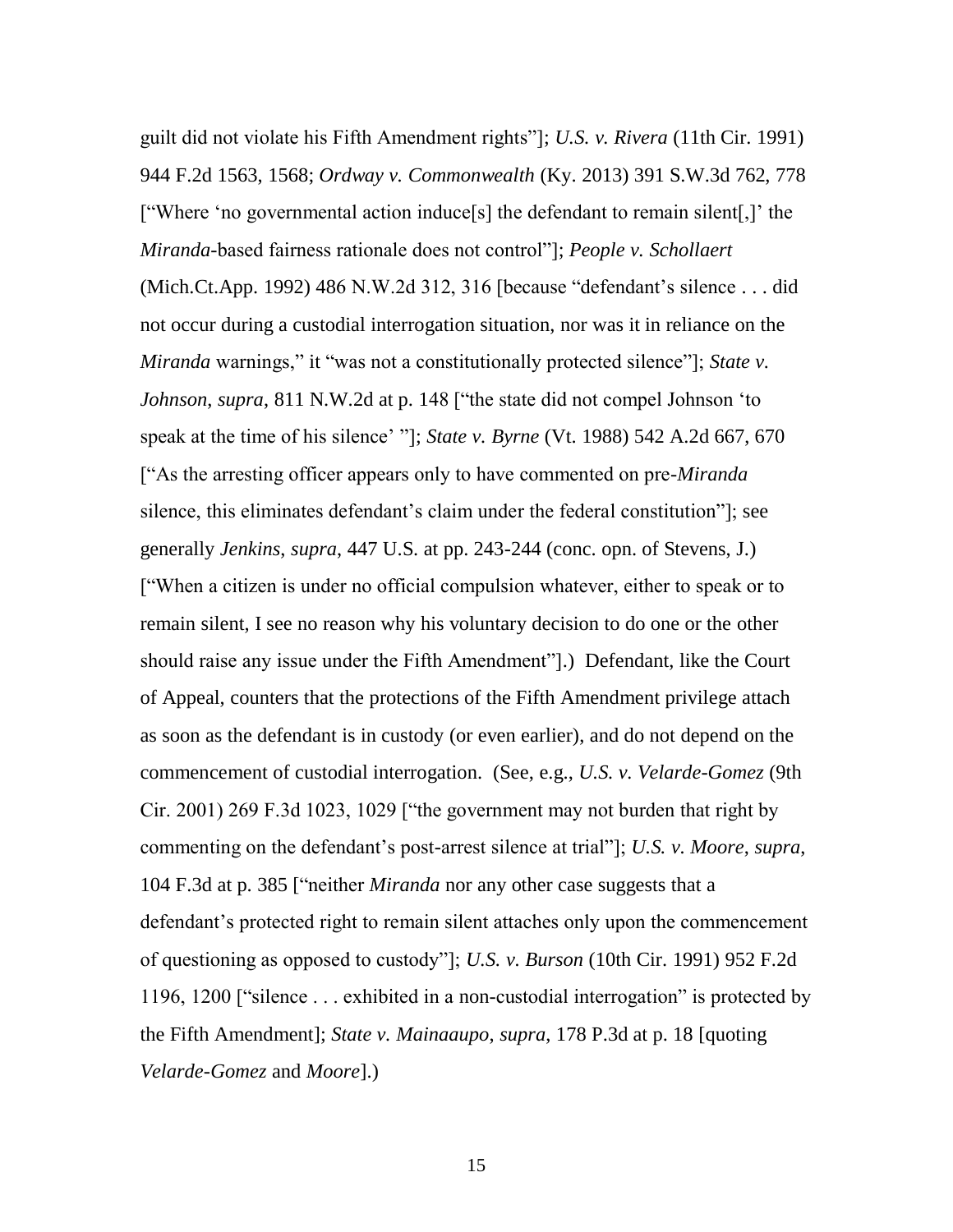We need not resolve the split in authority as to whether the Fifth Amendment bars use of a defendant's postarrest, pre-*Miranda* exercise of the privilege against self-incrimination in the absence of custodial interrogation. Even assuming the privilege against self-incrimination protects against evidentiary use of postarrest silence in this context, the high court has "long acknowledged" (*Minnesota v. Murphy* (1984) 465 U.S. 420, 427) that the privilege "is not selfexecuting" and "may not be relied upon unless it is invoked in a timely fashion" (*Roberts v. United States* (1980) 445 U.S. 552, 559). We conclude that defendant had the burden to establish that he clearly invoked the privilege here.

**A**

In *Davis v. United States* (1994) 512 U.S. 452, the high court held that a suspect who wishes to invoke the right to counsel during a custodial interview must "do so unambiguously." *(Id.* at p. 459.) "Although a suspect need not ‗speak with the discrimination of an Oxford don' [citation], he must articulate his desire to have counsel present sufficiently clearly that a reasonable police officer in the circumstances would understand the statement to be a request for an attorney.‖ (*Ibid*.) To avoid difficulties of proof and to provide guidance to officers conducting interrogations—who must promptly cease questioning once a suspect has invoked the right to counsel—the inquiry is an objective one. (*Id*. at pp. 458-459.)

*Berghuis v. Thompkins* (2010) 560 U.S. 370 (*Berghuis*) considered the standard required to invoke the privilege against self-incrimination during a custodial interrogation. Declaring that "there is no principled reason to adopt different standards for determining when an accused has invoked the *Miranda* right to remain silent and the *Miranda* right to counsel at issue in *Davis*," the high court concluded that an accused who wants to invoke the right to remain silent must likewise "do so unambiguously." (*Berghuis, supra,* 560 U.S. at p. 381.) "A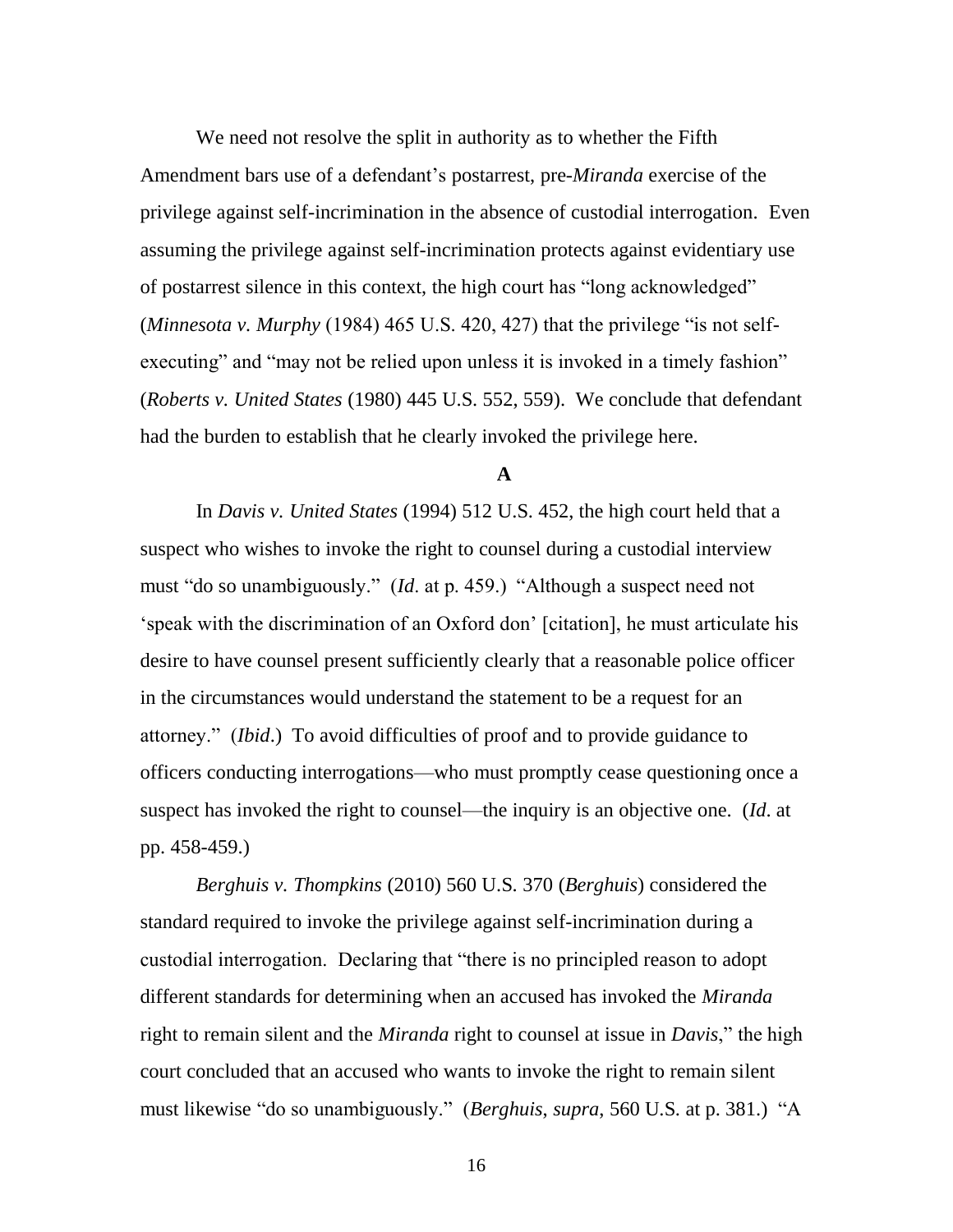requirement of an unambiguous invocation of *Miranda* rights results in an objective inquiry that 'avoid[s] difficulties of proof and  $\ldots$  provide[s] guidance to officers' on how to proceed in the face of ambiguity. [Citation.] If an ambiguous act, omission, or statement could require police to end the interrogation, police would be required to make difficult decisions about an accused's unclear intent and face the consequences of suppression 'if they guess wrong.' " (*Berghuis*, *supra*, 560 U.S. at pp. 381-382.)

*Salinas* then applied the objective invocation rule outside the context of a custodial interrogation. In that case, police visited Genovevo Salinas at his home as part of a murder investigation. Salinas agreed to hand over his shotgun for ballistics testing and to accompany police to the station for questioning. The parties agreed that the interview was noncustodial and that Salinas had not been provided with *Miranda* warnings. Salinas answered most of the questions during the interview. But when asked whether his shotgun would match the shotgun shells recovered at the murder scene, Salinas " '[l]ooked down at the floor, shuffled his feet, bit his bottom lip, cl[e]nched his hands in his lap, [and] began to tighten up.' " (*Salinas*, *supra*, 570 U.S. at p. \_\_ [133 S.Ct. at p. 2178] (plur. opn. of Alito, J.).) He then answered the officer's remaining questions. (*Ibid*.)

Salinas did not testify at trial, but the prosecution used his silence in reaction to the interview question about the shotgun as evidence of his guilt. (*Salinas*, *supra*, 570 U.S. at p. \_\_\_ [133 S.Ct. at p. 2178] (plur. opn. of Alito, J.).) The Supreme Court granted certiorari to resolve the split of authority as to "whether the prosecution may use a defendant's assertion of the privilege against self-incrimination during a noncustodial police interview as part of its case in chief," but the plurality "found it unnecessary to reach that question" "because petitioner did not invoke the privilege during his interview.‖ (*Id*. at p. \_\_\_ [133 S.Ct. at p. 2179] (plur. opn. of Alito, J.).)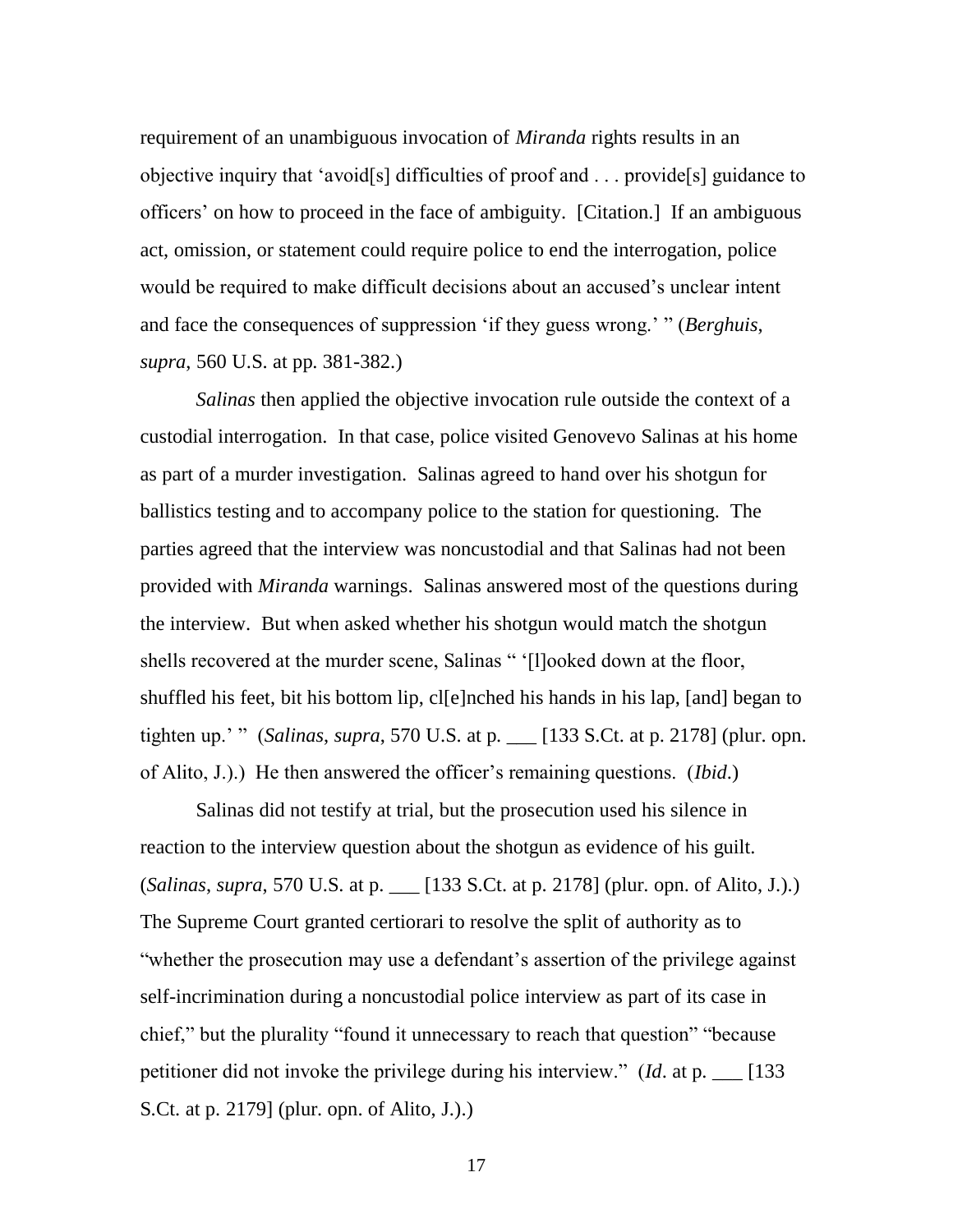The *Salinas* plurality began its analysis by explaining that "[t]he privilege against self-incrimination 'is an exception to the general principle that the Government has the right to everyone's testimony.' [Citation.] To prevent the privilege from shielding information not properly within its scope, we have long held that a witness who  $\cdot$  "desires the protection of the privilege . . . must claim it" ' at the time he relies on it." (*Salinas*, *supra*, 570 U.S. at p. \_\_ [133 S.Ct. at p. 2179] (plur. opn. of Alito, J.).)<sup>3</sup> Salinas failed to do so. He answered the officer's questions for most of the interview, declined to answer whether his shotgun would match the shells recovered at the murder scene, and then offered answers to the officer's remaining questions. (*Id*. at p. \_\_\_ [133 S.Ct. at p. 2178] (plur. opn. of Alito, J.).) There was no violation of the Fifth Amendment in admitting evidence of the defendant's silence, the plurality concluded, "because he did not expressly invoke the privilege against self-incrimination in response to the officer's question." *(Ibid.)* 

In justifying the application of the objective invocation rule in this new context, the plurality relied on the same two concerns the court had identified in previous cases—i.e., the need to avoid difficulties of proof and the need to provide guidance to law enforcement officers. (*Salinas*, *supra*, 570 U.S. at p. \_\_\_ [133

 3 Justice Alito's plurality opinion was joined by Chief Justice Roberts and Justice Kennedy. Justice Thomas, joined by Justice Scalia, concurred separately, expressing the view that *Griffin* was wrongly decided and therefore "Salinas" claim would fail even if he had invoked the privilege because the prosecutor's comments regarding his precustodial silence did not compel him to give selfincriminating testimony." (*Salinas*, *supra*, 570 U.S. at p. \_\_\_ [133 S.Ct. at p. 2184] (conc. opn. of Thomas, J.).) Because the circumstances in which the plurality opinion deemed prearrest silence to be admissible—i.e., when the defendant has not expressly invoked the privilege—is a logical subset of the concurring opinion's view that prearrest silence is admissible regardless of whether the defendant invoked the privilege, the rule set forth in the plurality opinion states the holding of the court. (See *Marks v. United States* (1977) 430 U.S. 188, 193; *U.S. v. Epps* (D.C.Cir. 2013) 707 F.3d 337, 348-351.)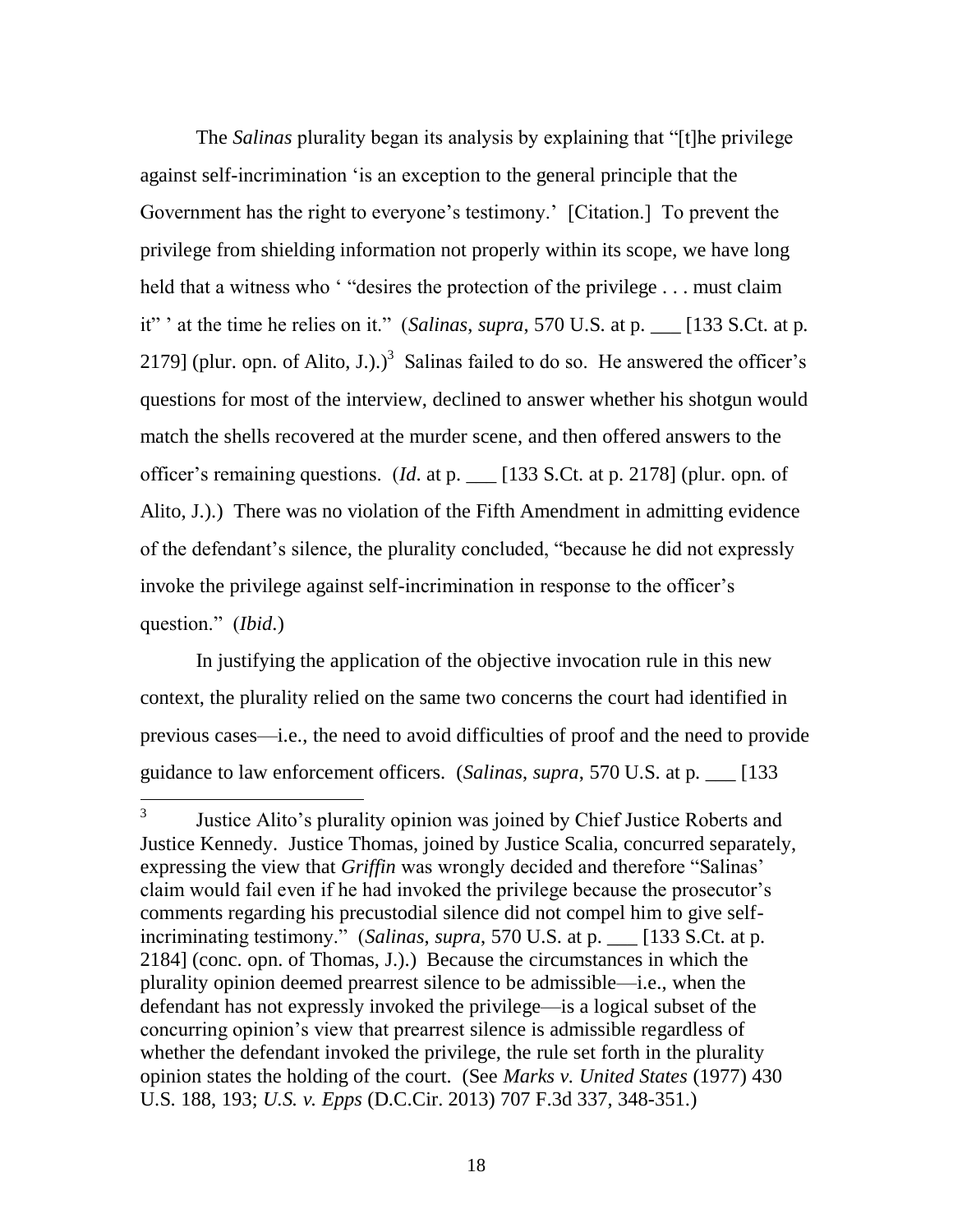S.Ct. at p. 2179] (plur. opn. of Alito, J.).) The objective invocation requirement "ensures that the Government is put on notice when a witness intends to rely on the privilege so that it may either argue that the testimony sought could not be self-incriminating [citation] or cure any potential self-incrimination through a grant of immunity [citation]." *(Ibid.)* The requirement "also gives courts tasked with evaluating a Fifth Amendment claim a contemporaneous record establishing the witness' reasons for refusing to answer." (*Salinas*, *supra*, 570 U.S. at p. [133 S.Ct. at p. 2179] (plur. opn. of Alito, J.).)

Subsequent to *Salinas*, the Sixth Circuit held that the objective invocation rule applies not only when the suspect, prior to arrest, declines to answer a question, but also "where, as here, the silence did not occur in response to interrogation.‖ (Dis. opn. of Liu, J., *post*, at p. 12.) In *Abby v. Howe* (6th Cir. 2014) 742 F.3d 221, Abby's fiancée testified for the prosecution, without objection, that he was hiding at her house when police came to interview her and that "although he probably could hear her talking to the detectives, Abby opted to stay concealed in a bedroom." (*Id.* at p. 224.) A " 'running theme' " of the prosecution's argument to the jury (*id*. at p. 227), again without an objection, was ―that Abby hid in the bedroom rather than talking to the police while they were at [the fiancée]'s house" (*id.* at p. 224). The court concluded that Abby could not have been prejudiced by counsel's failure to object to the evidence of Abby's prearrest silence "because we now know that such an objection would be futile in light of *Salinas*.‖ (*Id*. at p. 228.)

An unpublished decision of the Texas Court of Appeals then applied the objective invocation rule to a defendant's *postarrest*, pre-*Miranda* silence. In *Torres v. State* (Tex.App. June 12, 2014, No. 10-12-00263-CR) 2014 Tex. App. LEXIS 6354, a police officer spotted several items in the defendant's vehicle that matched the description of items reported stolen and testified that the defendant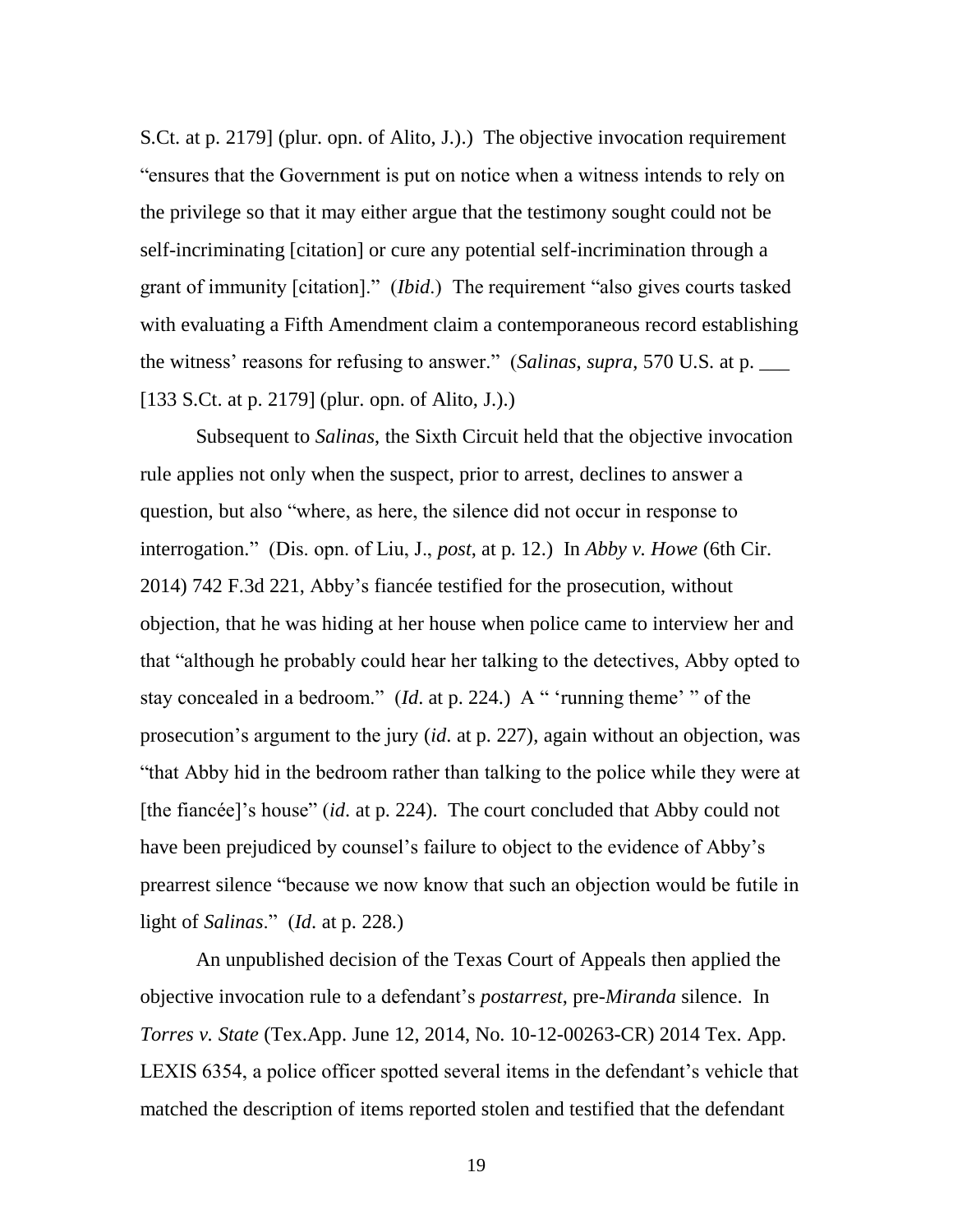offered no explanation as to why those items were in the back of his vehicle. (*Id*. at pp. \*7-\*8.) Relying on *Salinas*, the court concluded that the defendant "did not invoke his Fifth Amendment rights when he refused to offer an explanation to police for the items found in the back seat of the vehicle." (*Id.* at p. \*9; see also *U.S. v. Jones* (E.D.N.Y. Mar. 11, 2014, No. 13-CR-438 (NGG)) 2014 U.S. Dist. LEXIS 32032, \*17-\*18 [postarrest silence was admissible where arrestee, who "initiated conversation" pre-*Miranda* "and then fell quiet after a brief back and forth," did not unequivocally assert the privilege].)

We likewise conclude that the objective invocation rule applies to defendant's postarrest, pre-*Miranda* silence. (*U.S. v. Graves* (4th Cir. Jan. 13, 2014, No. 12-4416) 2014 U.S. App. LEXIS 617, \*12 [describing *Salinas* as a decision "[d]rawing no distinction between the invocation requirements before and after custody and *Miranda* warnings"...) Here, as in the situations discussed above, the objective invocation rule " 'avoid[s] difficulties of proof and  $\dots$ provide<sup>[s]</sup> guidance to officers' on how to proceed in the face of ambiguity." (*Berghuis*, *supra*, 560 U.S. at p. 381.) Without clear notice a suspect has invoked the privilege, the police would be deprived of the opportunity to "cure any potential self-incrimination through a grant of immunity.‖ (*Salinas*, *supra*, 570 U.S. at p. \_\_\_ [133 S.Ct. at p. 2179] (plur. opn. of Alito, J.).) Moreover, because an invocation of the privilege must be " 'scrupulously honored' " (*Michigan v. Mosley* (1975) 423 U.S. 96, 104), a defendant who is deemed to have validly invoked the privilege may not be interrogated thereafter unless counsel has first been made available to the defendant or the defendant initiates further communications with the police. (*People v. Sims* (1993) 5 Cal.4th 405, 440.) If an ambiguous act, omission, or statement could qualify as an invocation, "police would be required to make difficult decisions about an accused's unclear intent and face the consequences of suppression 'if they guess wrong.' " *(Berghuis,*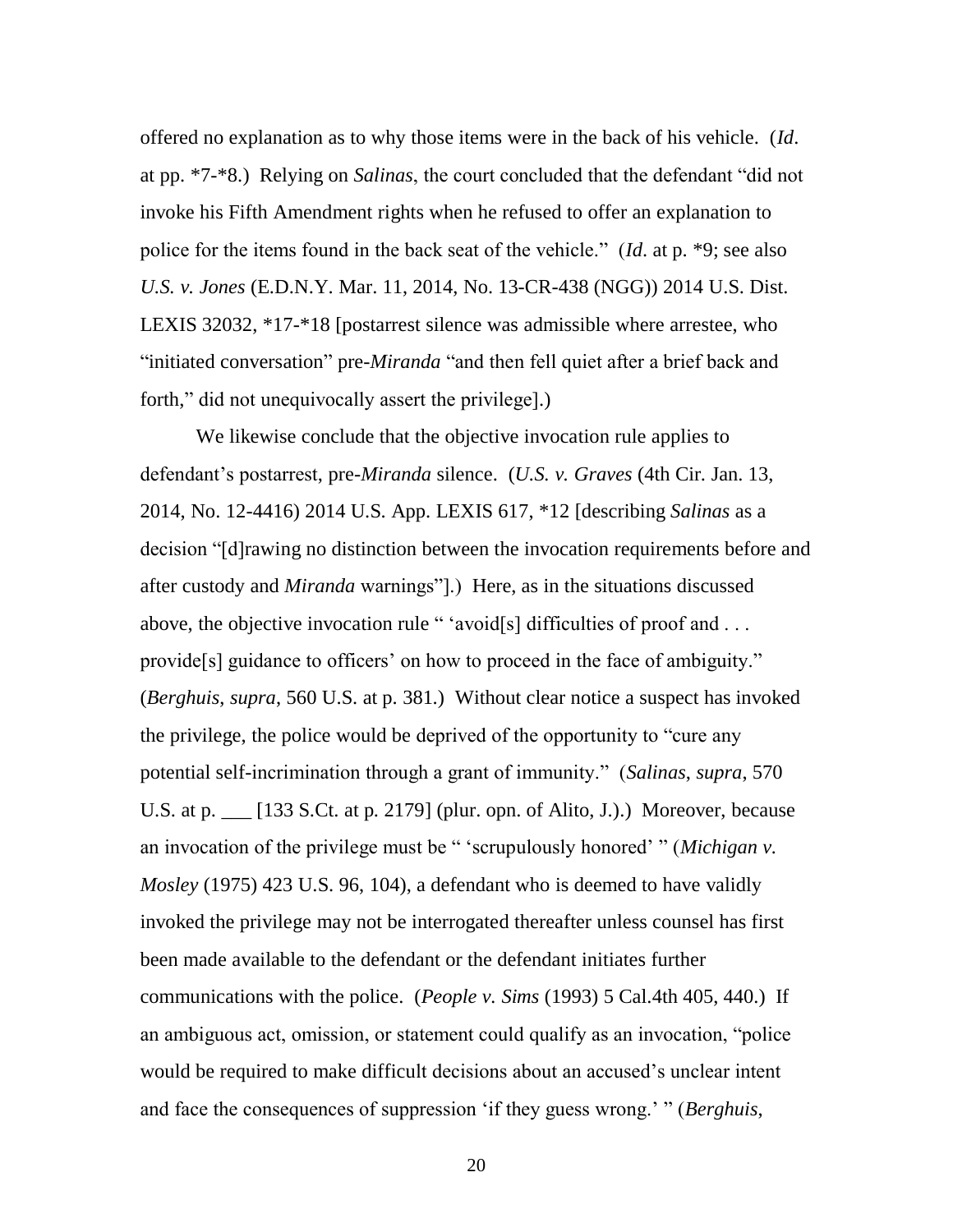*supra*, 560 U.S. at p. 382.) Accordingly, the threshold inquiry in assessing the scope of the privilege against self-incrimination in the postarrest, pre-*Miranda* context is whether a reasonable police officer in the circumstances would understand that the defendant had invoked the privilege either at or prior to the silence at issue. (See *Davis v. United States*, *supra*, 512 U.S. at p. 459; accord, *People v. Musselwhite* (1998) 17 Cal.4th 1216, 1238; cf. *U.S. v. Okatan* (2d Cir. 2013) 728 F.3d 111, 118 [the threshold inquiry concerning the admissibility of prearrest silence is "whether the defendant's silence constituted an 'assertion of the privilege against self-incrimination' "[.].

## **B**

The general rule that a witness who intends to rely on the privilege against self-incrimination must clearly invoke it has two "well-defined" exceptions. (*Minnesota v. Murphy*, *supra*, 465 U.S. at p. 429; see also *Salinas*, *supra*, 570 U.S. at p.  $\lfloor$  [133 S.Ct. at p. 2179] (plur. opn. of Alito, J.).) Neither applies here.

First, a criminal defendant need not take the stand and assert the privilege at his or her own trial. (*Salinas*, *supra*, 570 U.S. at p. \_\_\_ [133 S.Ct. at p. 2179] (plur. opn. of Alito, J.), citing *Griffin*, *supra*, 380 U.S. at pp. 613-615.) An unambiguous invocation of the privilege at trial "would serve no purpose; neither a showing that his testimony would not be self-incriminating nor a grant of immunity could force him to speak." (*Salinas, supra,* 570 U.S. at p. [133 S.Ct. at p. 2179] (plur. opn. of Alito, J.).) The *Griffin* exception does not apply here, and defendant does not contend otherwise.

Second, "a witness' failure to invoke the privilege must be excused where governmental coercion makes his forfeiture of the privilege involuntary." (*Salinas*, *supra*, 570 U.S. at p. \_\_\_ [133 S.Ct. at p. 2180] (plur. opn. of Alito, J.).) This exception applies when the government forces a choice between selfincrimination and some important public benefit such as public employment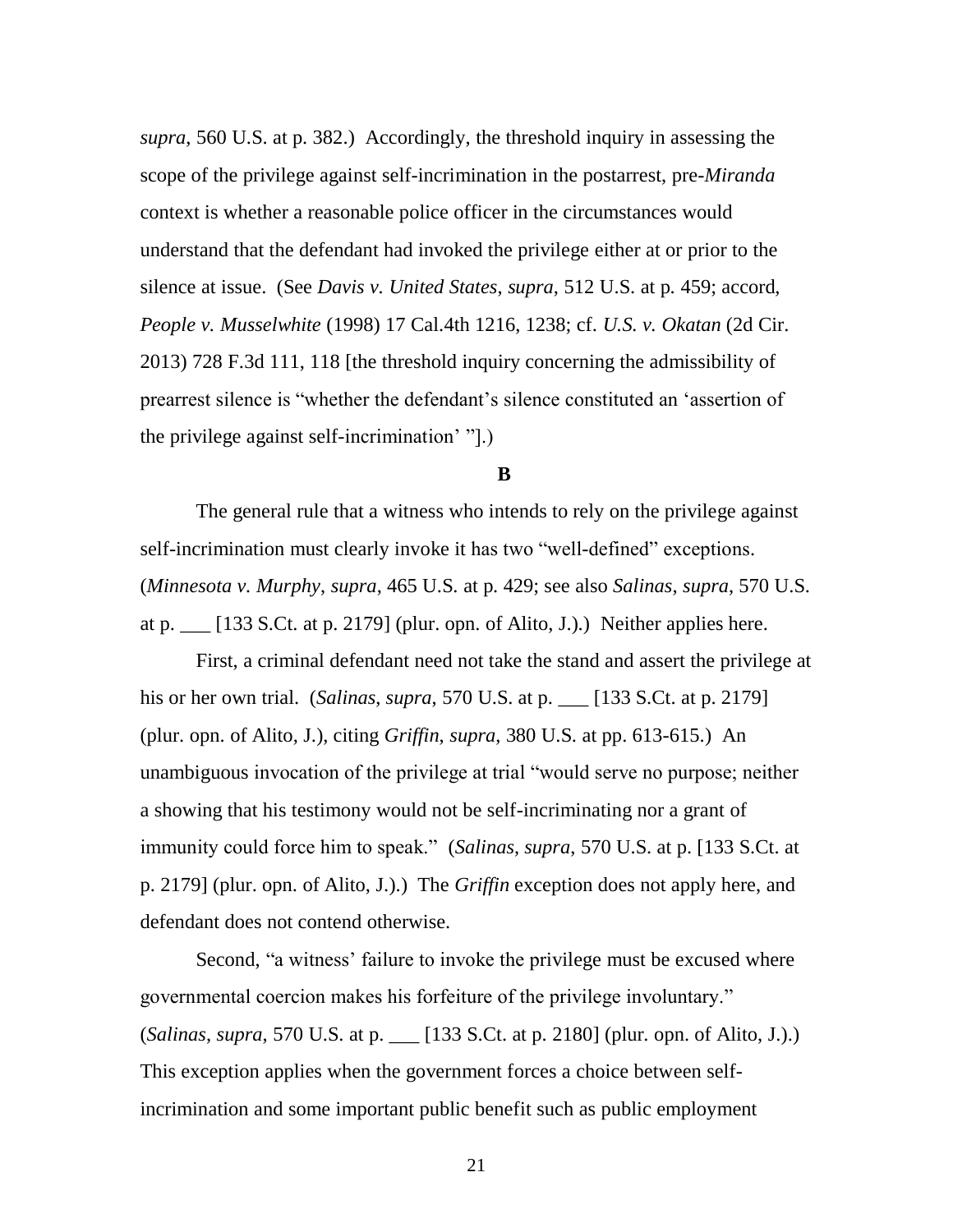(*Garrity v. New Jersey* (1967) 385 U.S. 493, 496-498), public office (*Lefkowitz v. Cunningham* (1977) 431 U.S. 801, 804-806), or public contracts (*Lefkowitz v. Turley* (1973) 414 U.S. 70, 84-85). (See *Salinas*, *supra*, 570 U.S. at p. \_\_\_ [133 S.Ct. at p. 2180] (plur. opn. of Alito, J.).) This exception can apply also when a regulatory regime makes the act of invoking the privilege—thereby identifying oneself to the government—inherently incriminating. (*Leary v. United States* (1969) 395 U.S. 6, 28-29; *Albertson v. Subversive Activities Control Bd.* (1965) 382 U.S. 70, 79.) And this exception can arise most commonly in the "inherently" coercive environment created by . . . custodial interrogation" (*Pennsylvania v. Muniz* (1990) 496 U.S. 582, 599), where the *Miranda* court took the "extraordinary safeguard" of disallowing use in the case-in-chief of unwarned statements elicited during such interrogation. (*Minnesota v. Murphy*, *supra*, 465 U.S. at p. 430.) 
"Due to the uniquely coercive nature of custodial interrogation, a suspect in custody cannot be said to have voluntarily forgone the privilege 'unless' [he] fails to claim [it] after being suitably warned.' " (*Salinas*, *supra*, 570 U.S. at p. \_\_\_ [133 S.Ct. at p. 2180] (plur. opn. of Alito, J.).)

Defendant, like Justice Liu's dissent, seizes on the last of these scenarios, seeking to distinguish *Salinas* on the ground that the defendant there was deemed not to be in custody. But custody alone—in this case, a de facto  $arrest<sup>4</sup>$ —does not deny an individual " 'a "free choice to admit, deny, or refuse to answer." " (*Minnesota v. Murphy*, *supra*, 465 U.S. at p. 429.) To the contrary, the high court has rejected the contention that " 'an arrest, by itself, is governmental action which implicitly induces a defendant to remain silent' " (*Fletcher v. Weir*, *supra*, 455

 $\overline{4}$ Defendant was not formally arrested until approximately 11:00 p.m. The Court of Appeal determined that the restraint on defendant's freedom of movement ripened into a de facto arrest at 9:48 p.m., when police transported him and his girlfriend in a patrol vehicle to the police station for a blood test and interview.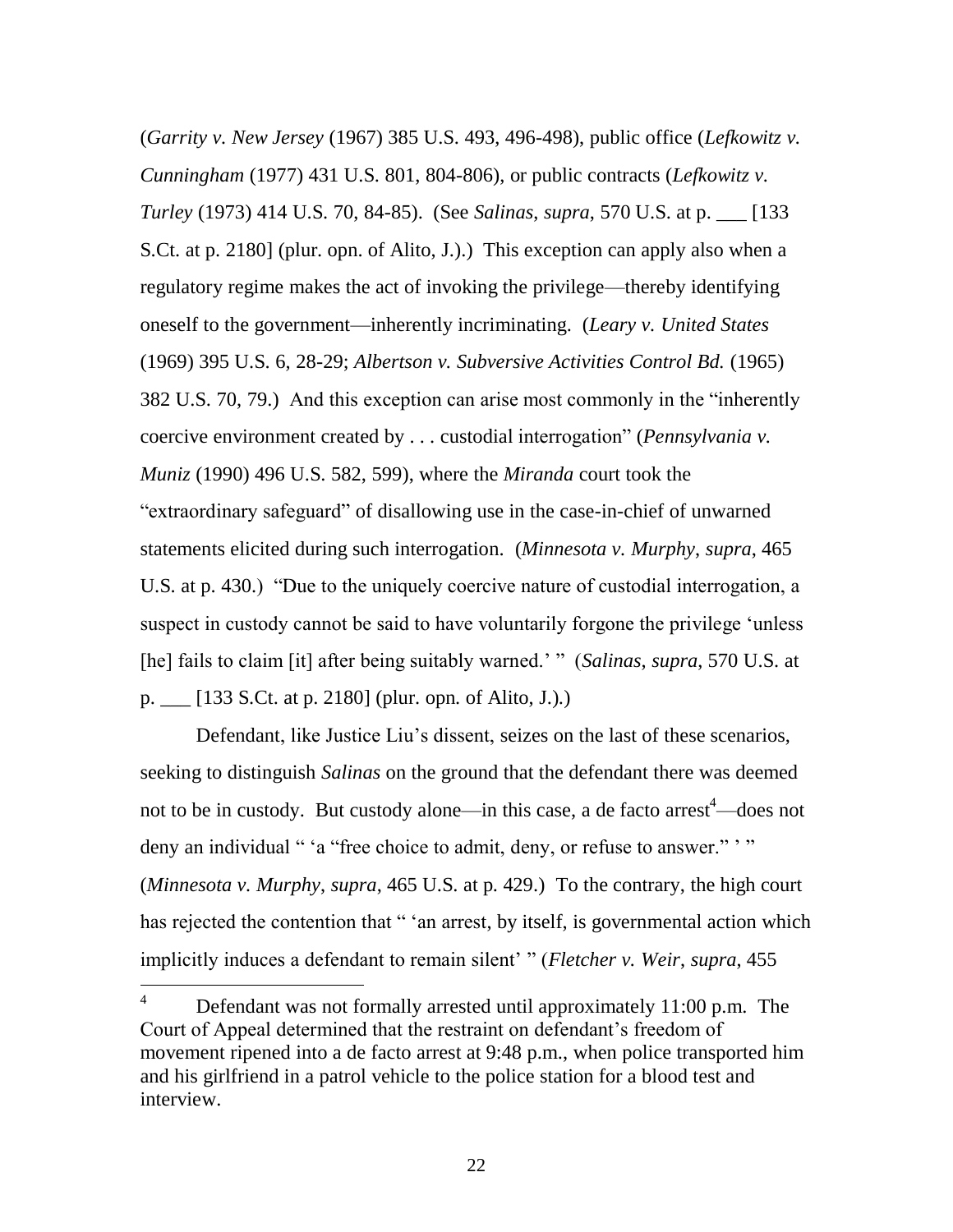U.S. at p. 606, quoting *Weir v. Fletcher* (6th Cir. 1981) 658 F.2d 1126, 1131) and has emphasized that the uniquely coercive environment that triggers the *Miranda* protections occurs "not where a suspect is simply taken into custody, but rather where a suspect in custody is subjected to interrogation. 'Interrogation,' as conceptualized in the *Miranda* opinion, must reflect a measure of compulsion above and beyond that inherent in custody itself." (*Rhode Island v. Innis* (1980) 446 U.S. 291, 300.) Neither defendant nor the dissent explains how the de facto arrest here "deprived [him] of the ability to voluntarily invoke the Fifth Amendment.‖ (*Salinas*, *supra*, 570 U.S. at p. \_\_\_ [133 S.Ct. at p. 2180] (plur. opn. of Alito, J.); cf. *Jenkins*, *supra*, 447 U.S. at p. 240 ["no governmental action induced petitioner to remain silent before arrest"...

The line between custody and custodial interrogation is a significant one. According to the United States Supreme Court, *Miranda*—and the custodial interrogation on which it relies—represents "a limited exception to the rule that the privilege must be claimed.‖ (*Roberts v. United States* (1980) 445 U.S. 552, 560 (*Roberts*).) Because the high court has instructed that "the exception [to the objective invocation rule] does not apply outside the context of the inherently coercive custodial interrogations for which it was designed‖ (*ibid*.), we decline to extend the exception beyond its boundaries and therefore conclude that the objective invocation rule applies here.

Indeed, *Roberts* itself applied the objective invocation rule to a defendant who had been arrested. In that case, evidence was admitted at sentencing that the defendant had refused over a period of three years, preceding *and* following his arrest, to cooperate with the investigation of a criminal conspiracy in which he was a confessed participant. (*Roberts*, *supra*, 445 U.S. at pp. 553, 557.) In response to the defendant's complaint that use of his silence punished him for exercising his Fifth Amendment privilege against self-incrimination, the high court recognized,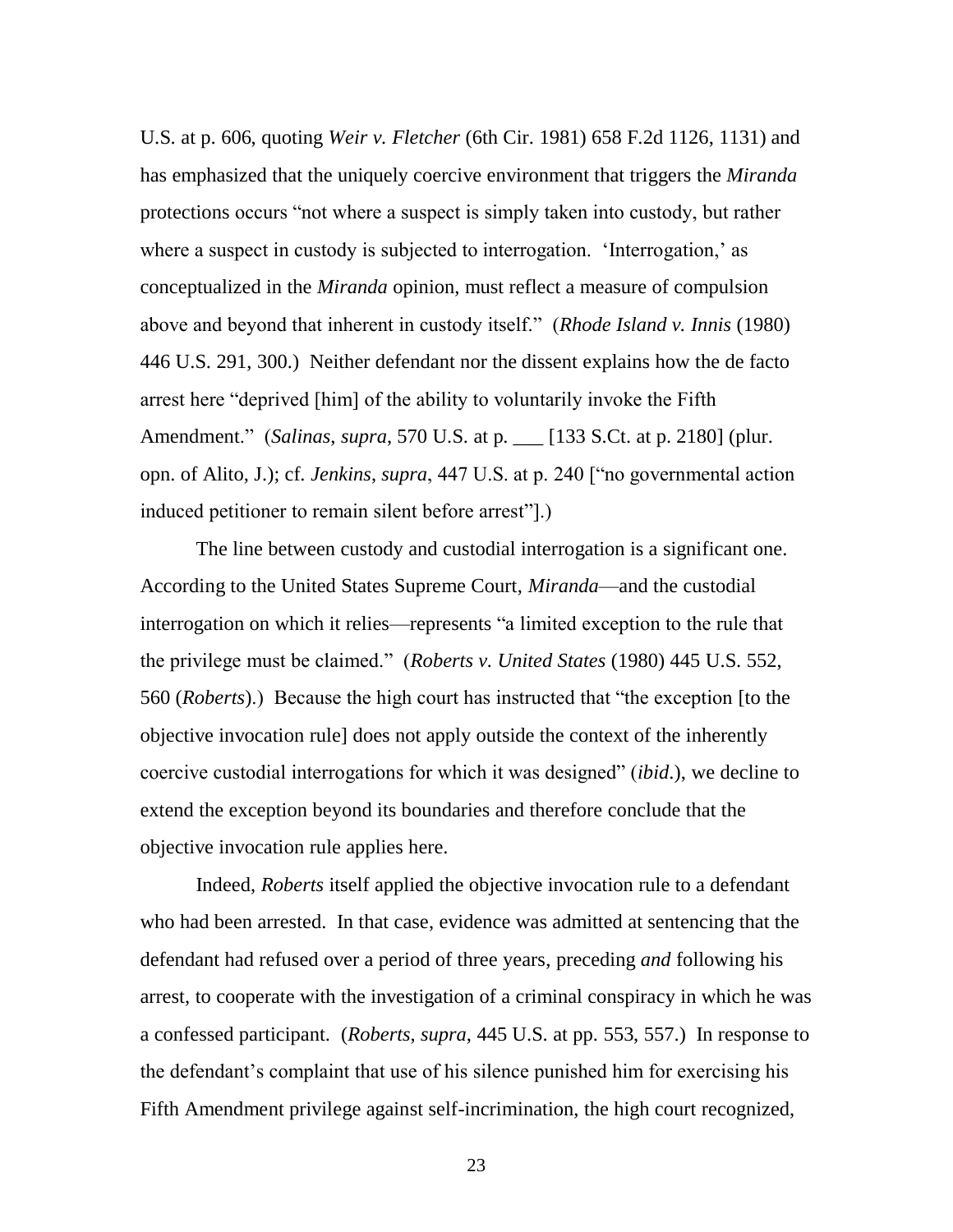as we do here, that the privilege "is not self-executing" and "may not be relied upon unless it is invoked in a timely fashion.‖ (*Roberts*, *supra*, 445 U.S. at p. 559.) *Berghuis*, too, applied the general invocation rule to an arrestee who answered some questions and then fell silent. (*Berghuis*, *supra*, 560 U.S. at pp. 381-382.) The *Salinas* plurality relied on both *Roberts* and *Berghuis* as support for the objective invocation rule. (*Salinas*, *supra*, 570 U.S. at pp. \_\_\_ [133 S.Ct. at pp. 2181-2182] (plur. opn. of Alito, J.).)

Where a defendant could have invoked his privilege against selfincrimination at any point—but failed to do so—the prosecution's use in its casein-chief of the defendant's postarrest, pre-*Miranda* silence in the absence of interrogation cannot be deemed a "penalty  $\ldots$  for exercising a constitutional privilege‖ within the meaning of *Griffin*, *supra*, 380 U.S. at page 614. Nor does use of a defendant's postarrest, pre-*Miranda* silence in the absence of interrogation subject him to the "cruel trilemma" of incriminating himself, lying, or demonstrating his guilt by silence. (*Murphy v. Waterfront Comm'n* (1964) 378 U.S. 52, 55.) No such quandary arises because he could have invoked his privilege against self-incrimination without penalty at any point before *or* after his arrest.

## **C**

Although *Salinas* emphatically refused to adopt a "third exception" to "the ‗general rule' that a witness must assert the privilege to subsequently benefit from it‖ (*Salinas*, *supra*, 570 U.S. at p. \_\_\_ [133 S.Ct. at pp. 2180-2181] (plur. opn. of Alito, J.)), Justice Liu's dissent depends entirely on the recognition of such an exception. In the view of the dissent, all postarrest, pre-*Miranda* silence should be inadmissible, even though "the true reason" for the custodial silence may be "something other" than the intent to invoke the privilege in an individual case. (Dis. opn. of Liu, J., *post*, at p. 18.) It is difficult to square the dissent's approach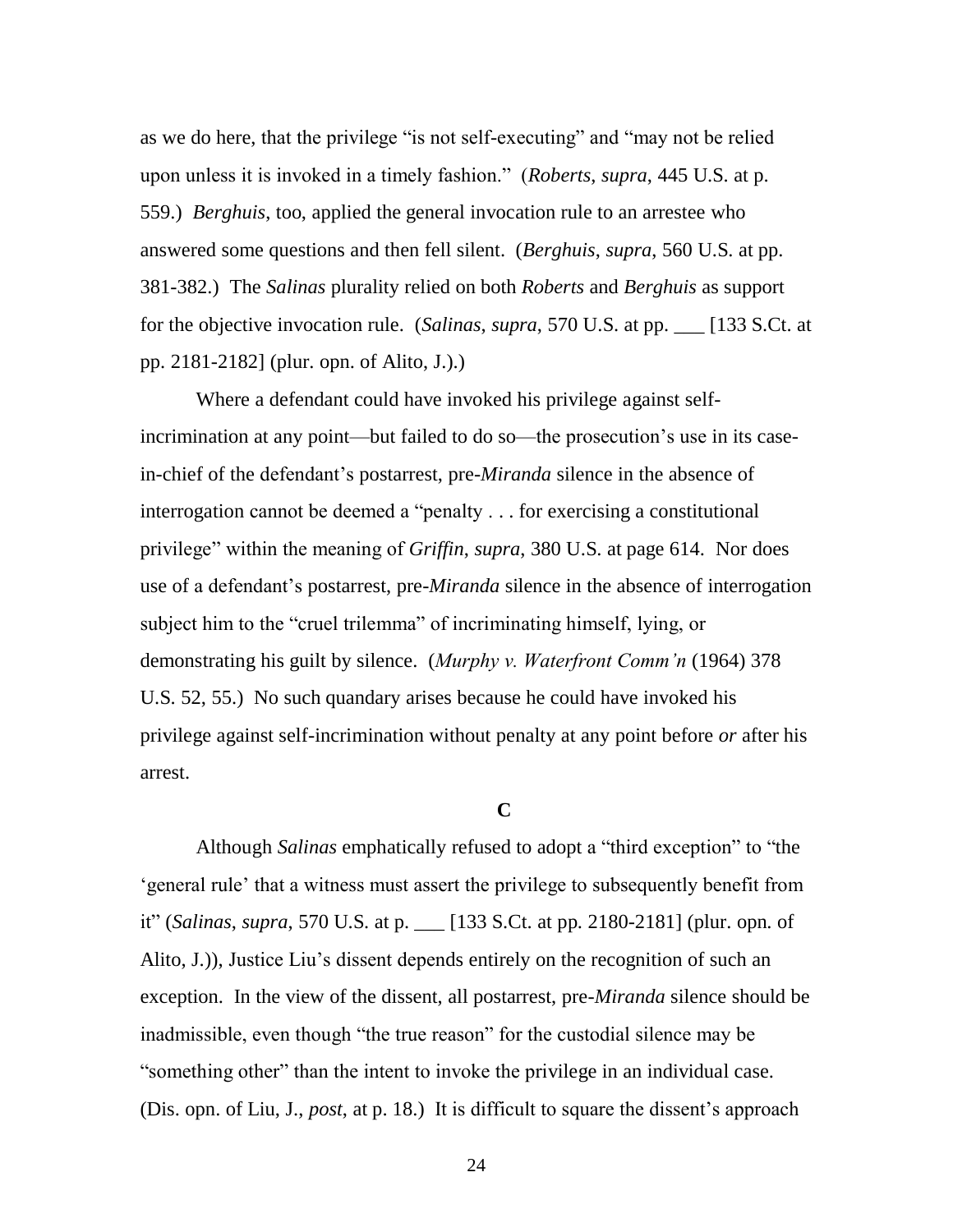with its concession that the Fifth Amendment "protects silence that constitutes an exercise of the privilege against self-incrimination, not silence attributable to other reasons.‖ (*Id*. at p. 11.)

To reconcile those two positions, Justice Liu's dissent theorizes that *Salinas*'s reliance on the general rule was "premised on the relatively uncertain reasons for silence in the noncustodial context," and posits that silence after an arrest "gives rise to a much stronger inference of reliance on the Fifth Amendment privilege.‖ (Dis. opn. of Liu, J., *post*, at p. 17.) But the application of the objective invocation rule in *Salinas* rested not on the likelihood that a suspect in general might wish to rely on the privilege in the prearrest context, but on the fact that Salinas "alone knew why he did not answer the officer's question." (*Salinas*, *supra*, 570 U.S. at p. \_\_\_ [133 S.Ct. at p. 2182] (plur. opn. of Alito, J.).) Indeed, *Salinas* explicitly acknowledged "that reliance on the Fifth Amendment privilege is *the most likely explanation* for silence in a case such as this one," yet deemed that likelihood to be insufficient to justify an exception to the general rule. (*Ibid*., italics added.) Although a suspect, before or after arrest, may choose to remain silent in reliance on the constitutional privilege, the suspect may also be silent ―because he is trying to think of a good lie, because he is embarrassed, or because he is protecting someone else. Not every such possible explanation is probative of guilt, but neither is every possible explanation protected by the Fifth Amendment." *(Ibid.)* To distinguish between those silences that are protected by the privilege from those that are not, it is the defendant's  $\degree$  burden . . . to make a timely assertion of the privilege.' " (*Ibid*.) Here, as in most other contexts, the protections of the privilege hinge on whether the defendant clearly invoked the privilege—"popular misconceptions notwithstanding." (*Ibid.*)

Moreover, the "'the general principle that the Government has the right to everyone's testimony' " (*Salinas*, *supra*, 570 U.S. at p. \_\_ [133 S.Ct. at p. 2183]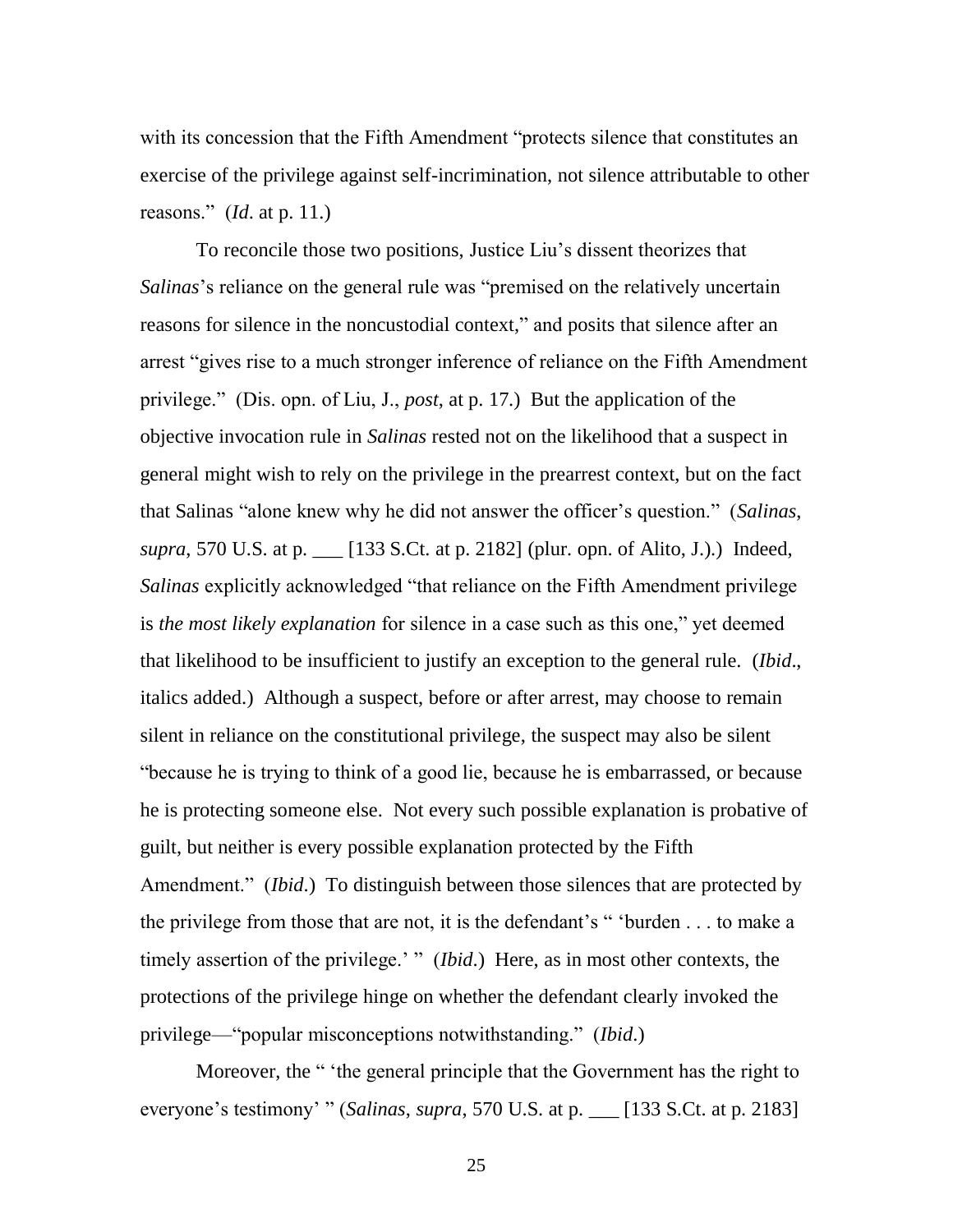(plur. opn. of Alito, J.)) unquestionably applies to testimony by silence. As *Salinas* made clear, the objective invocation rule "applies with equal force," ―regardless of whether prosecutors seek to use silence or a confession that follows.‖ (*Id*. at p. \_\_\_ [133 S.Ct. at p. 2182] (plur. opn. of Alito, J.).)

### **D**

Defendant relies heavily on two pre-*Miranda*<sup>5</sup> decisions, *People v. Cockrell* (1965) 63 Cal.2d 659 and *In re Banks* (1971) 4 Cal.3d 337, to argue that his postarrest silence was inadmissible, but his reliance is misplaced. Both cases involved the admissibility of silence *in the face of custodial interrogation*. In *Cockrell*, it was the defendant's postarrest silence in the face of an officer's question as to "what he had to say about" a codefendant's accusation. (*Cockrell*, *supra*, 63 Cal.2d at p. 669.) Anticipating the *Miranda* decision, we said that the Fifth Amendment "proscribes drawing an inference adverse to the defendant from his failure to reply to an accusatory statement *if* the defendant was asserting his constitutional privilege against self-incrimination" and that the privilege could be recognized in the context of custodial interrogation even if the defendant did not "express[ly] claim" it. (*Cockrell*, *supra*, 63 Cal.2d at pp. 669-670, italics added; accord, *Salinas*, *supra*, 570 U.S. at p. \_\_\_ [133 S.Ct. at p. 2180] (plur. opn. of Alito, J.).) In *Banks*, it was the use of a defendant's silence in the face of an accusation and search of his person by a police officer and in the face of an accusation by a witness viewing the defendant at a postarrest police lineup. (*Banks*, *supra*, 4 Cal.3d at pp. 345, 347.) The People conceded that *Cockrell* applied to the defendant's silence in the face of the accusation at the postarrest

<sup>5</sup> <sup>5</sup> Cockrell was tried and convicted in January 1963 (*People v. Cockrell*, *supra*, 63 Cal.2d at p. 662); Banks was tried and convicted in August 1962 (*In re Banks*, *supra*, 4 Cal.3d at p. 340). In *People v. Rollins* (1967) 65 Cal.2d 681, 686, we decided to follow "the conclusion of the United States Supreme Court that *Miranda* should not extend to trials which began before June 13, 1966."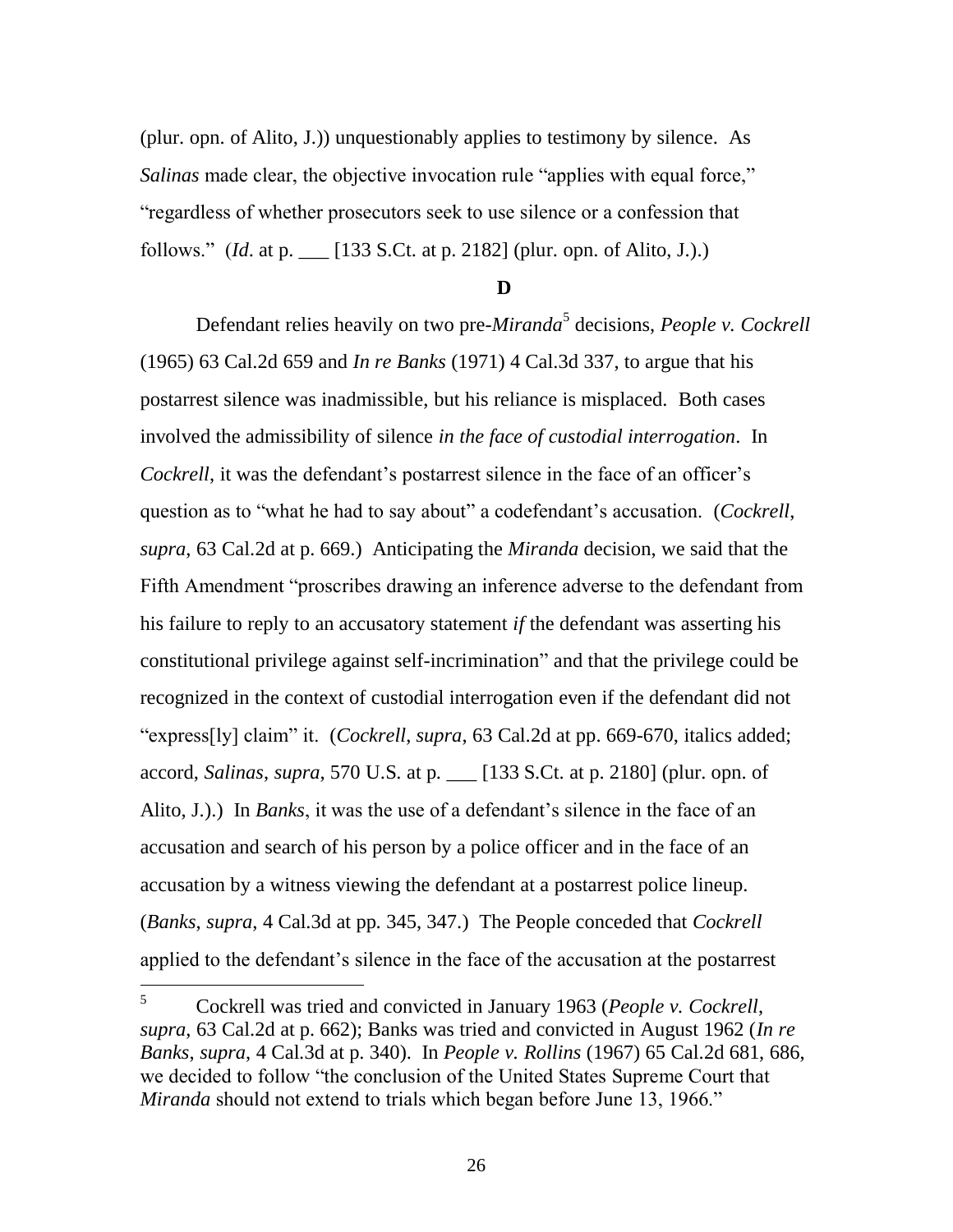lineup but argued that it did not apply to his silence in the face of the police officer's accusation, given that the defendant had not yet been formally arrested at the time the police officer searched him. (*Banks*, *supra*, 4 Cal.3d at p. 352.) We held that the prohibition on commenting on a defendant's silence in the face of custodial interrogation "certainly" applies where " 'a person has been taken into custody or otherwise deprived of his freedom of action in any significant way,'" even if he "may not have been formally arrested at the moment the police began to search him.‖ (*Ibid*., quoting *Miranda*, *supra*, 384 U.S. at p. 444; see generally *California v. Beheler* (1983) 463 U.S. 1121, 1125 ["the ultimate inquiry" as to "whether a suspect is 'in custody' " under *Miranda* is "whether there is a 'formal arrest or restraint on freedom of movement' of the degree associated with a formal arrest"].) Neither case considered the admissibility of a defendant's postarrest, pre-*Miranda* silence *prior to* custodial interrogation or whether the burden was on the defendant to invoke the privilege in those circumstances.

Indeed, none of the cases cited by defendant or his amicus curiae analyzes the threshold question whether the privilege must be timely and unambiguously invoked if the defendant wishes to bar use of postarrest, pre-*Miranda* silence that occurs in the absence of custodial interrogation. In many of the cited cases, the defendant actually invoked his rights. (*U.S. v. Okatan*, *supra*, 728 F.3d at p. 118 ["Okatan successfully asserted the privilege when he told [the Border Patrol agent] that he wanted a lawyer‖]; *Combs v. Coyle* (6th Cir. 2000) 205 F.3d 269, 286 [―Combs clearly invoked the privilege against self-incrimination by telling the officer to talk to his lawyer, thus conveying his desire to remain silent without a lawyer present"]; *U.S. v. Burson, supra,* 952 F.2d at p. 1200 ["we have little trouble in concluding Mr. Burson invoked his privilege against selfincrimination‖]; *Coppola v. Powell* (1st Cir. 1989) 878 F.2d 1562, 1567 [―petitioner's statement invoked his privilege against self-incrimination‖]; *U.S. ex*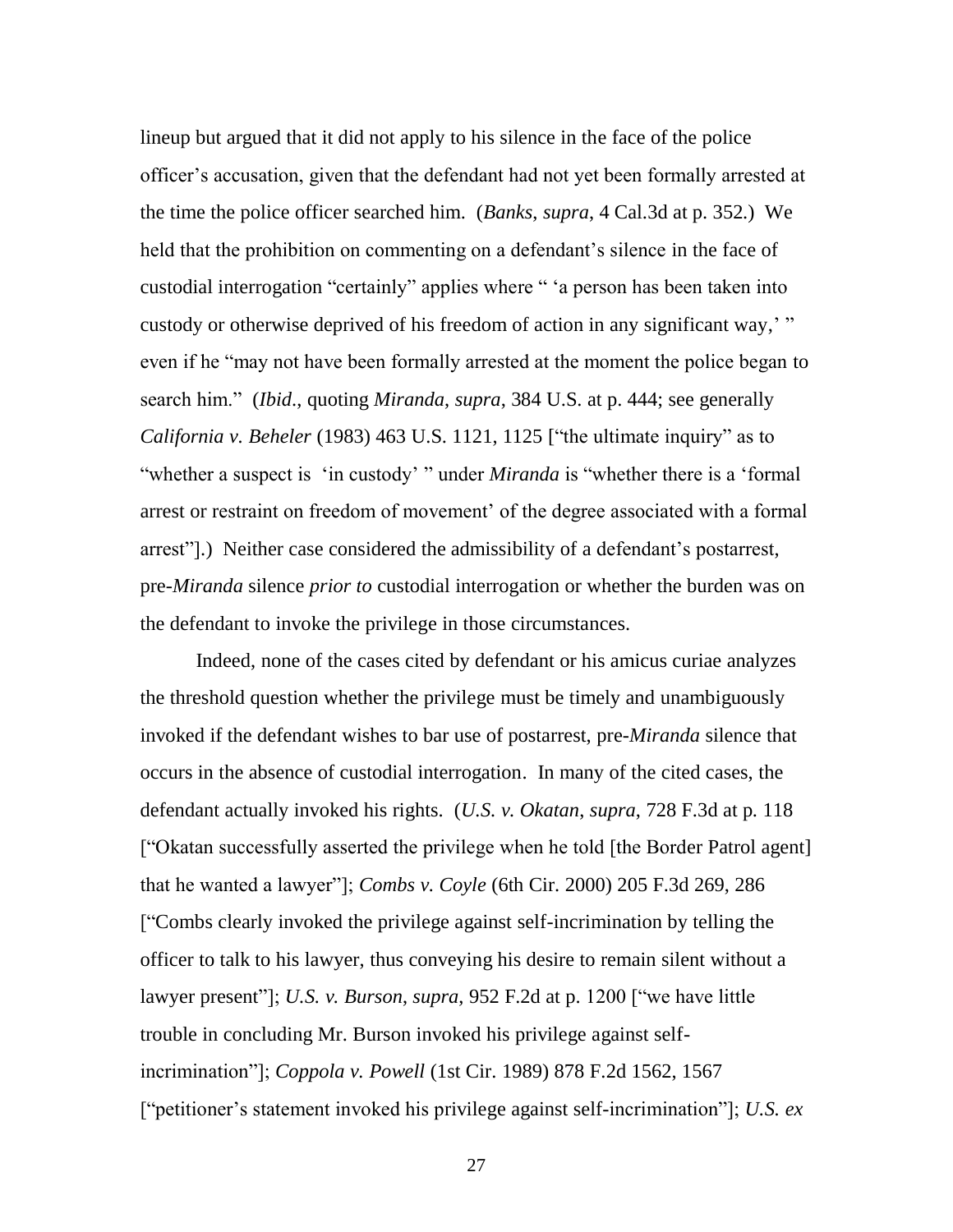*rel. Savory v. Lane* (7th Cir. 1987) 832 F.2d 1011, 1015 [defendant told police "that 'he didn't want to talk about it, he didn't want to make any statements' "[.) One case involved a defendant's silence in response to unwarned custodial interrogation, which is the classic exception set forth in *Miranda* to the objective invocation rule. (*U.S. v. Velarde-Gomez*, *supra*, 269 F.3d at p. 1032 [holding inadmissible "the use of silence in the face of questioning about incriminating evidence"].) Another case simply assumed that mere silence necessarily invoked the privilege without considering whether or how that silence, along with the other circumstances, made it clear that the defendant was invoking the privilege. (*U.S. v. Moore, supra,* 104 F.3d at p. 385 ["the defendant who stands silent must be treated as having asserted it"]; see also *U.S. v. Osuna-Zepeda* (8th Cir. 2005) 416 F.3d 838, 846 (conc. opn. of Lay, J.) ["For purposes of the Fifth Amendment, silence is the same as a statement invoking the right to remain silent"...) The remainder simply fail to consider the threshold question of invocation of the privilege altogether. (*U.S. v. Whitehead* (9th Cir. 2000) 200 F.3d 634, 637-639 (en banc); *U.S. v. Hernandez* (7th Cir. 1991) 948 F.2d 316, 322-324; *State v. VanWinkle* (Ariz. 2011) 273 P.3d 1148, 1150-1152.) Consequently, none is persuasive authority on the question whether "the 'general rule' " that a witness must clearly and timely "assert the privilege to subsequently benefit from it" (*Salinas*, *supra*, 570 U.S. at p. \_\_\_ [133 S. Ct. at p. 2181]) applies in these circumstances.

### **E**

The Court of Appeal also feared that, as a policy matter, allowing comment on a defendant's postarrest, pre-*Miranda* silence prior to custodial interrogation would " 'create an incentive for arresting officers to delay interrogation in order to create an intervening "silence" that could then be used against the defendant.' " (Quoting *U.S. v. Moore*, *supra*, 104 F.3d at p. 385.) But a defendant could easily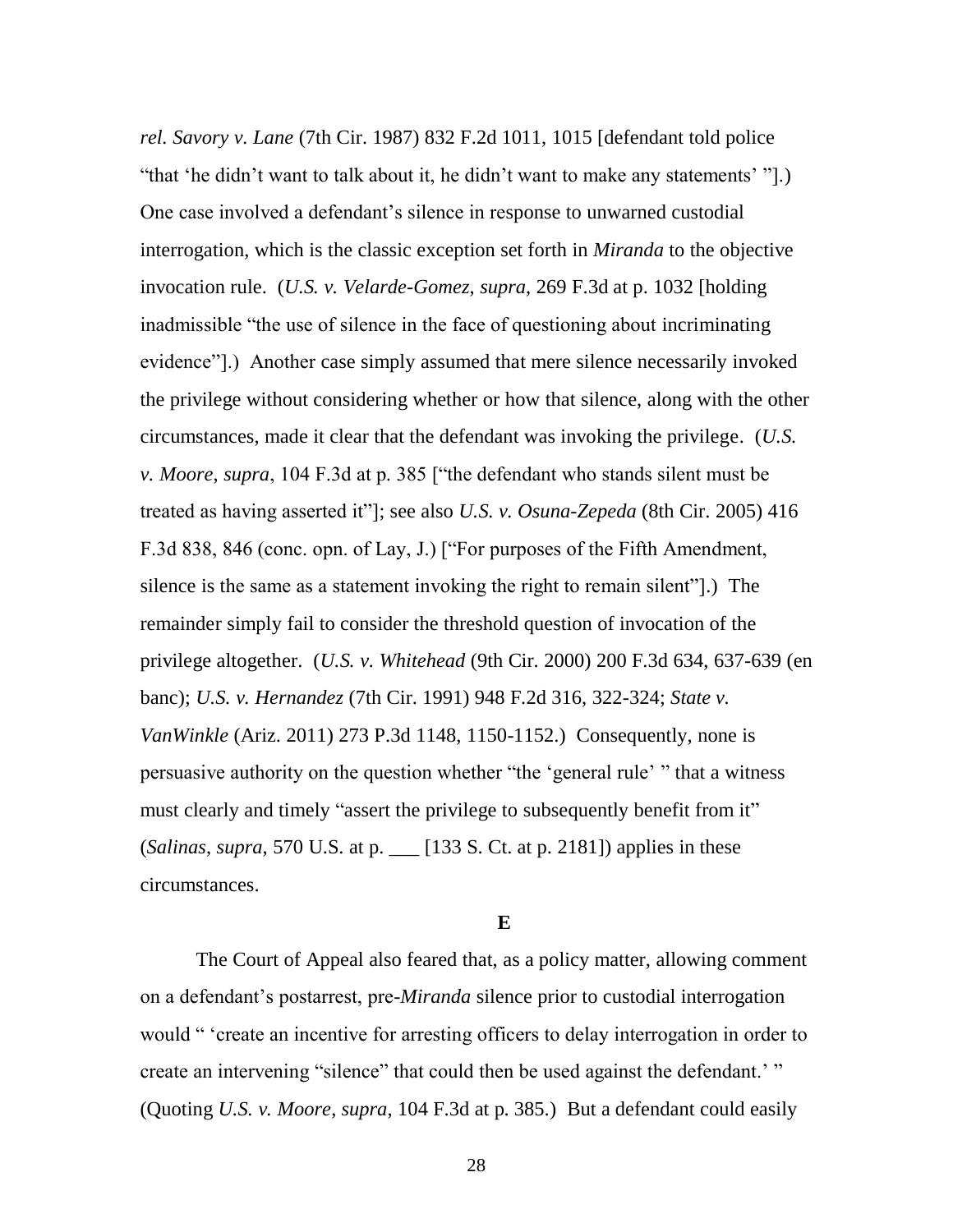eliminate any such risk by clearly and timely invoking the privilege. Moreover, the Court of Appeal's assumption that a delay in interrogation is necessarily unjustified ignores the government's interest in ensuring that questioning be conducted under circumstances that allow for proper documentation of the interview by law enforcement personnel who are trained in interrogation techniques. Indeed, the record here showed that defendant needed to be taken to the station not only to give a detailed taped statement, but also to provide a blood sample—which was required by department policy in all major injury collisions and likewise could be done only in a controlled environment. (Cf. *Missouri v. Seibert* (2004) 542 U.S. 600, 621 (Kennedy, J., concurring in judgment) [postwarning interview following use of "the two-step technique" was inadmissible where the tactic was a "deliberate" attempt to undermine the *Miranda* warning and there were no "legitimate objectives that might otherwise justify its use".)

In any event, the same incentive to delay *Miranda* warnings already exists by virtue of the high court's decision in *Fletcher v. Weir*, *supra*, 455 U.S. 603, which allows a defendant's postarrest, pre-*Miranda* silence to be used as impeachment. (See *People v. Fondron* (1984) 157 Cal.App.3d 390, 397-398 ["this procedure," i.e., " 'manipulat [ing] the facts by asking no questions immediately after the arrest, in order to use the defendant's silence against him, ""is approved by United States Supreme Court precedent"...) In fact, the Sixth Circuit decision in *Weir v. Fletcher*, *supra*, 658 F.2d 1126, which the high court overturned in its per curiam opinion, rested on precisely the same policy argument—i.e., that allowing postarrest, pre-*Miranda* silence to be used for impeachment "would discourage the reading of *Miranda* warnings" at the time of arrest. (*Weir v. Fletcher*, *supra*, 658 F.2d at p. 1132.) The Sixth Circuit feared in particular that ―[t]he police could simply arrest a suspect and be careful not to interrogate him for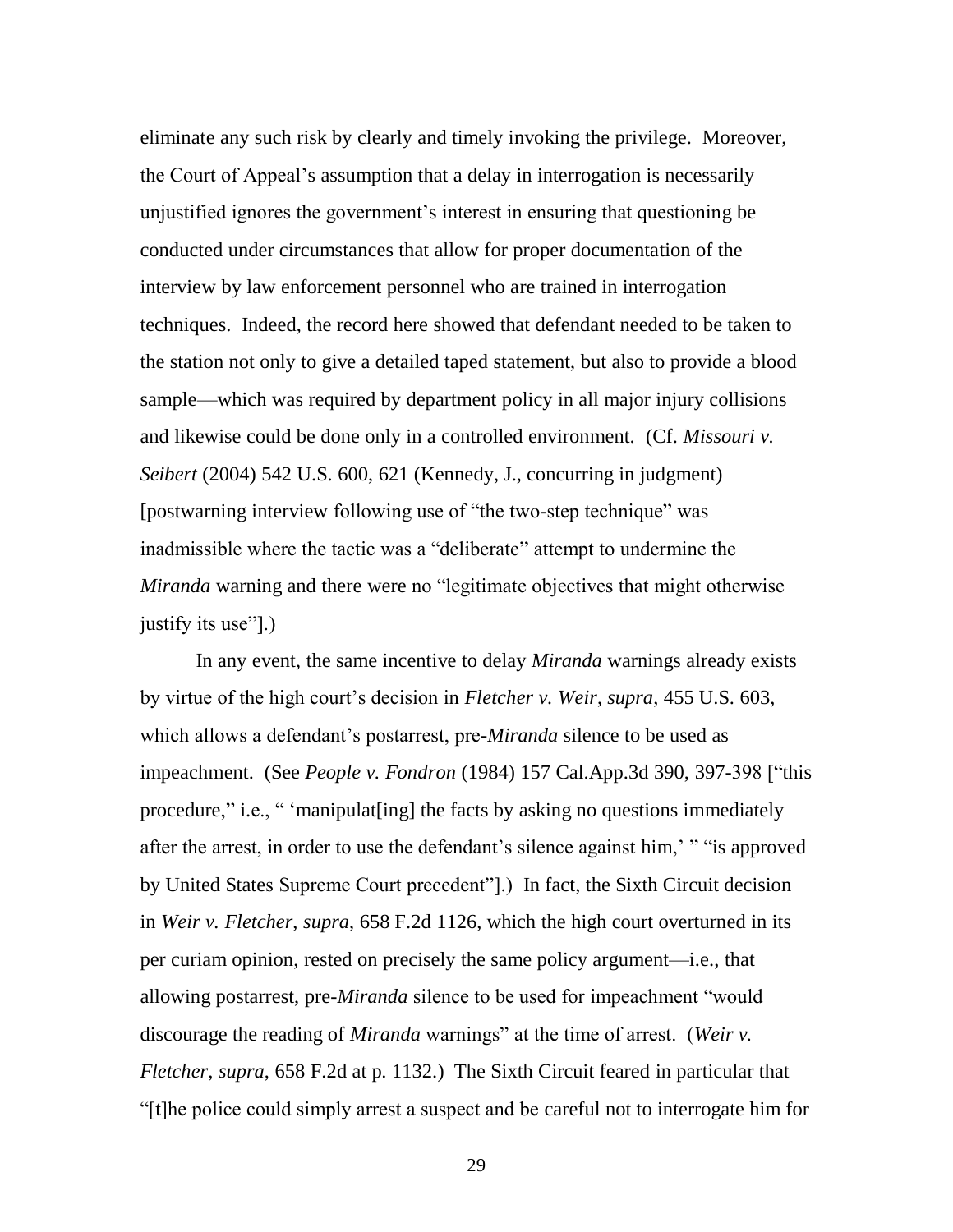15-20 minutes. If the police wanted to question the suspect, they could then read the *Miranda* warnings. If the suspect had remained silent for those 15-20 minutes, that silence could then be used for impeachment at trial.‖ (*Ibid*.) Neither defendant nor the Court of Appeal has explained why this concern, which failed to persuade the high court in *Fletcher v. Weir*, *supra*, 455 U.S. 603, should have any greater force here. (See generally Thompson, *Evading* Miranda*: How* Seibert *and*  Patane *Failed to "Save"* Miranda (2006) 40 Val. U. L.Rev. 645, 655 ["The Supreme Court did not share the circuit court's concerns about losing the benefits of prompt warnings by creating an incentive deliberately to delay warnings"; thus, "the *Fletcher* case means that the government always benefits from delaying the issuance of warnings". Indeed, given that police officers confronting a suspect have no way of knowing whether the suspect will speak or remain silent (or even whether the suspect would take the stand at an eventual trial), the incentive to delay *Miranda* warnings in hopes of obtaining silence that could be used in the case-in-chief or as impeachment must be a very weak one. (See Snyder, *A Due Process Analysis of the Impeachment Use of Silence in Criminal Trials* (1988) 29 Wm. & Mary L.Rev. 285, 324, fn. 222.)<sup>6</sup>

 $\overline{a}$ 

<sup>6</sup> Some state courts view the calculus differently and have interpreted their own constitutions to bar the use of postarrest, pre-*Miranda* silence for impeachment. (E.g., *Adams v. State* (Alaska 2011) 261 P.3d 758, 765; *State v. Hoggins* (Fla. 1998) 718 So.2d 761, 769-770; *Com. v. Spotz* (Pa. 2005) 870 A.2d 822, 831; *Sanchez v. State* (Tex.Crim.App. 1986) 707 S.W.2d 575, 578; *State v. Davis* (Wn.Ct.App. 1984) 686 P.2d 1143, 1145.) Although the Court of Appeal used to follow what it called "the 'California rule,' " which likewise "forbade cross-examination or commentary on a defendant's postarrest silence whether *Miranda* warnings were given or not" (*People v. Delgado* (1992) 10 Cal.App.4th 1837, 1841), the Truth-in-Evidence provision of our state Constitution (Cal. Const., art. I,  $\S 28$ , subd. (f)(2)), which directs that " 'evidence of [a defendant]'s pre-*Miranda* silence may be excluded only if application of the exclusionary rule is compelled by federal law' " (*Delgado*, *supra*, 10 Cal.App.4th at p. 1841), now forecloses such a rule.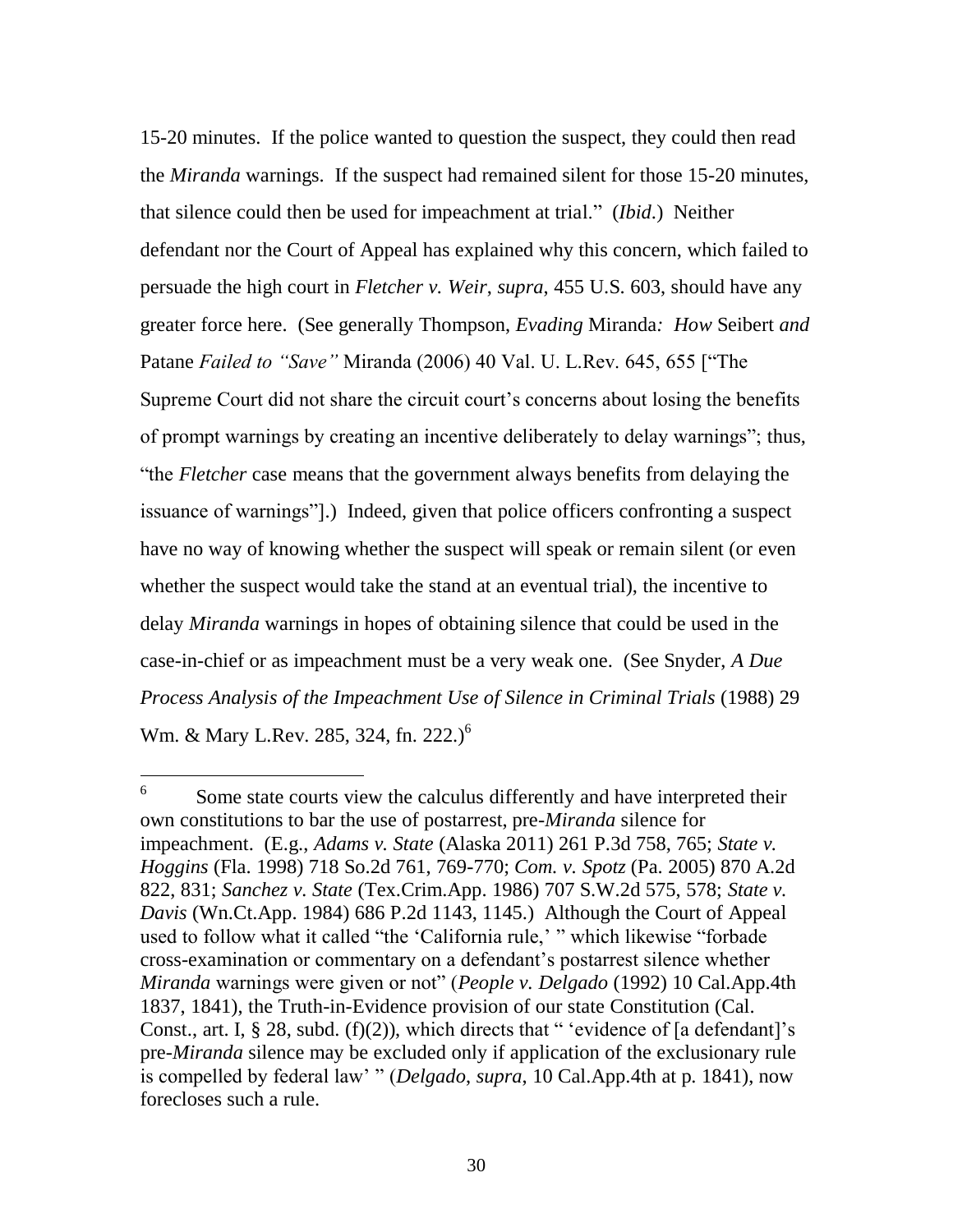**F**

The Court of Appeal, which did not have the benefit of the *Salinas* decision, found a violation of the Fifth Amendment privilege in the admission of defendant's postarrest, pre-*Miranda* silence based solely on the fact defendant was in custody and was silent as to the welfare of the others involved in the crash, without considering whether or when defendant ever invoked the privilege. This was error. As stated, a defendant must invoke the privilege in order to claim its protections, and the invocation must be "unambiguous." (*Berghuis*, *supra*, 560 U.S. at p. 381.) The record here shows that defendant answered Officer Price's questions as to what happened when Price first arrived at the scene, that defendant asked the officers whether he could go home, that defendant complained to police about an ankle injury, and that defendant expressed reluctance about going to the police station to have his blood drawn but eventually agreed to go to the station. Following his de facto arrest, defendant continued to speak with the officers. In particular, he asked at the station whether he could refuse to have his blood drawn and he asked for permission to use the bathroom and for an aspirin. Whether these or other circumstances made it clear to the officers that he had invoked his privilege against self-incrimination is for the Court of Appeal to analyze in the first instance, along with the remainder of defendant's claims, if necessary. (See *id*. at p. 406, fn. 6 (dis. opn. of Sotomayor, J.).)

Our conclusion that use of a defendant's postarrest, pre-*Miranda* silence is not barred by the Fifth Amendment in the absence of custodial interrogation or a clear invocation of the privilege does not mean that evidence overcoming those constitutional hurdles would necessarily be admissible under the Evidence Code. (*People v. Aquino* (Ill.App.Ct. 1992) 605 N.E.2d 684, 688 [" 'difficulties of inference [concerning postarrest silence] are subjects for state law' ‖]; cf. *Fletcher v. Weir, supra,* 455 U.S. at p. 607 [ A State is entitled . . . to leave to the judge and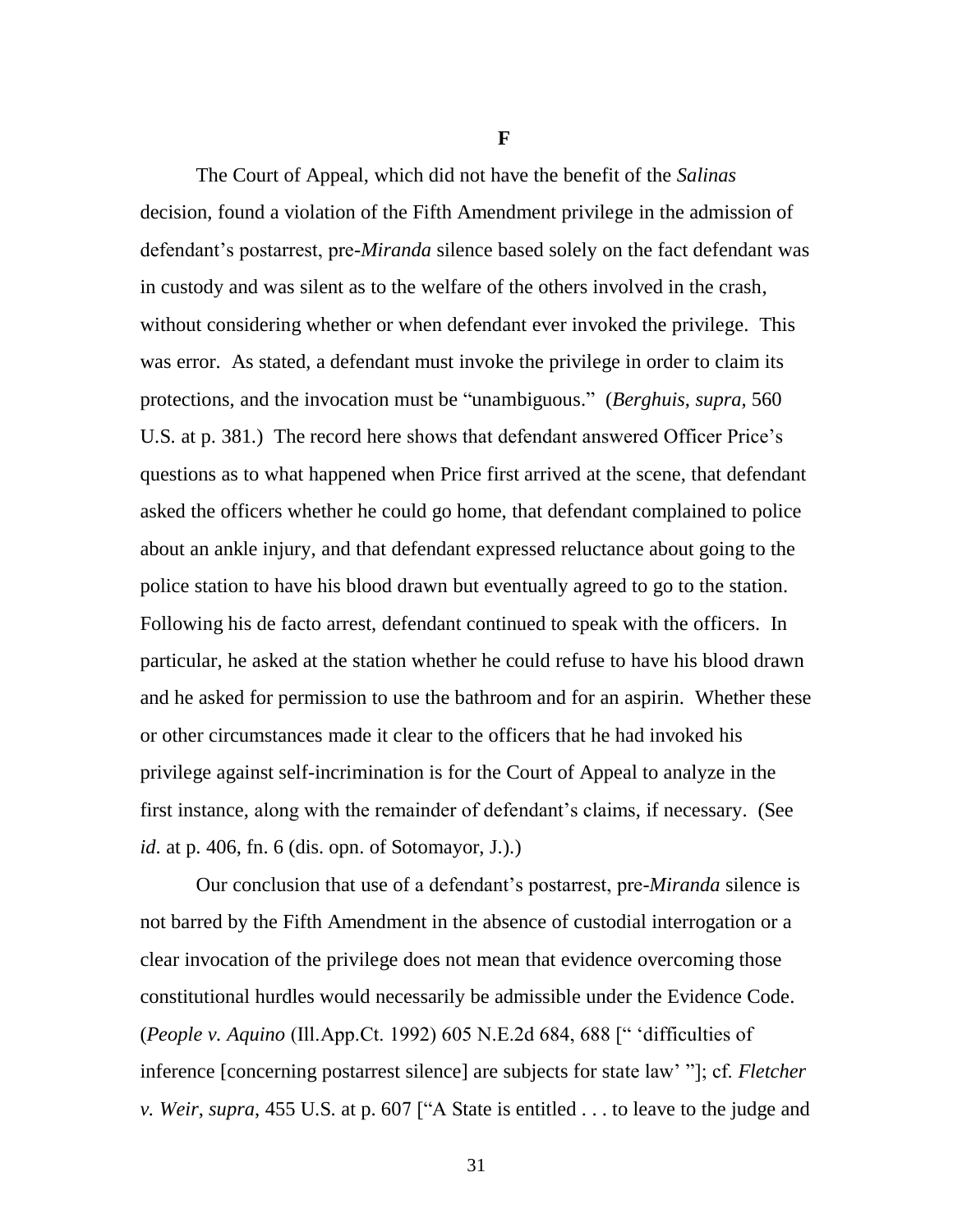jury under its own rules of evidence the resolution of the extent to which postarrest silence may be deemed to impeach a criminal defendant's own testimony"]; *Jenkins*, *supra*, 447 U.S. at p. 239.) The probative value of a defendant's silence depends peculiarly on a careful assessment of all of the relevant circumstances. (Compare *United States ex rel. Bilokumsky v. Tod* (1923) 263 U.S. 149, 153-154 [―Silence is often evidence of the most persuasive character‖] with *United States v. Hale* (1975) 422 U.S. 171, 176 ["In most circumstances silence is so ambiguous that it is of little probative force‖].) In the context of silence that immediately precedes or follows an arrest, some courts have held that the defendant's silence in the circumstances presented was "too ambiguous to have probative value as an indicator of guilt and any probative value would be outweighed by the prejudice to the defendant at trial.‖ (*Weitzel v. State* (Md. 2004) 863 A.2d 999, 1003.) One source of ambiguity is the ubiquity of *Miranda* warnings in popular culture and the extent to which a defendant may have subjectively intended to rely on the privilege, even if that intent was not communicated to law enforcement officers. (See *Ex Parte Marek* (Ala. 1989) 556 So.2d 375, 381; *People v. Quintana* (Colo. 1983) 665 P.2d 605, 610-611; *People v. Aquino*, *supra*, 605 N.E.2d at p. 688; *Weitzel*, *supra*, 863 A.2d at p. 1005; *Irwin v. Commonwealth* (Mass. 2013) 992 N.E.2d 275, 289; *Morris v. State* (Nev. 1996) 913 P.2d 1264, 1267; *People v. DeGeorge* (N.Y 1989) 541 N.E.2d 11, 13.) The probative value of the evidence will also depend on the extent to which one would expect a person in the particular circumstances to speak or volunteer a statement. (See *State v. Deatore* (N.J. 1976) 358 A.2d 163, 174 (conc. opn. of Sullivan, J.).) Whether and how these factors should weigh in these particular circumstances—where the defendant spoke freely about the circumstances of the collision and his own needs but never inquired about the status of the others involved in the collision, despite the extensive damage to their vehicle—is beyond the scope of our grant of review, but they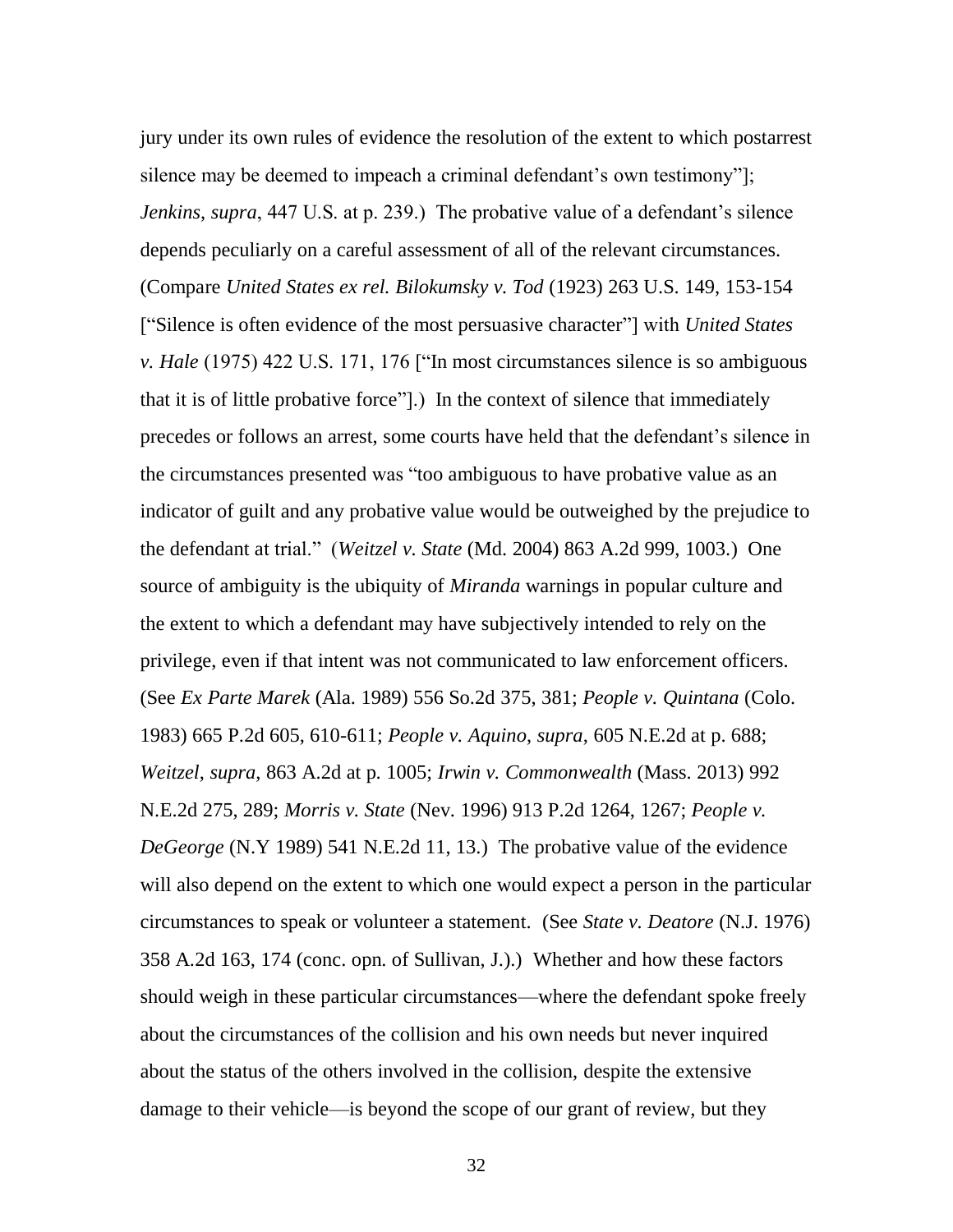remain available for the Court of Appeal to consider on remand if presented with a claim of error on those grounds.

In future cases, the better practice for a party seeking to offer evidence of postarrest, pre-*Miranda* silence or a party seeking to exclude such evidence is to proceed by way of a motion in limine, which will offer the trial court the opportunity to develop a record as to whether the circumstances would have made it clear to the officer that the defendant had invoked the privilege against selfincrimination, whether the evidence of silence is relevant, and, if so, whether its probative value is substantially outweighed by the probability of undue consumption of time or undue prejudice under Evidence Code section 352.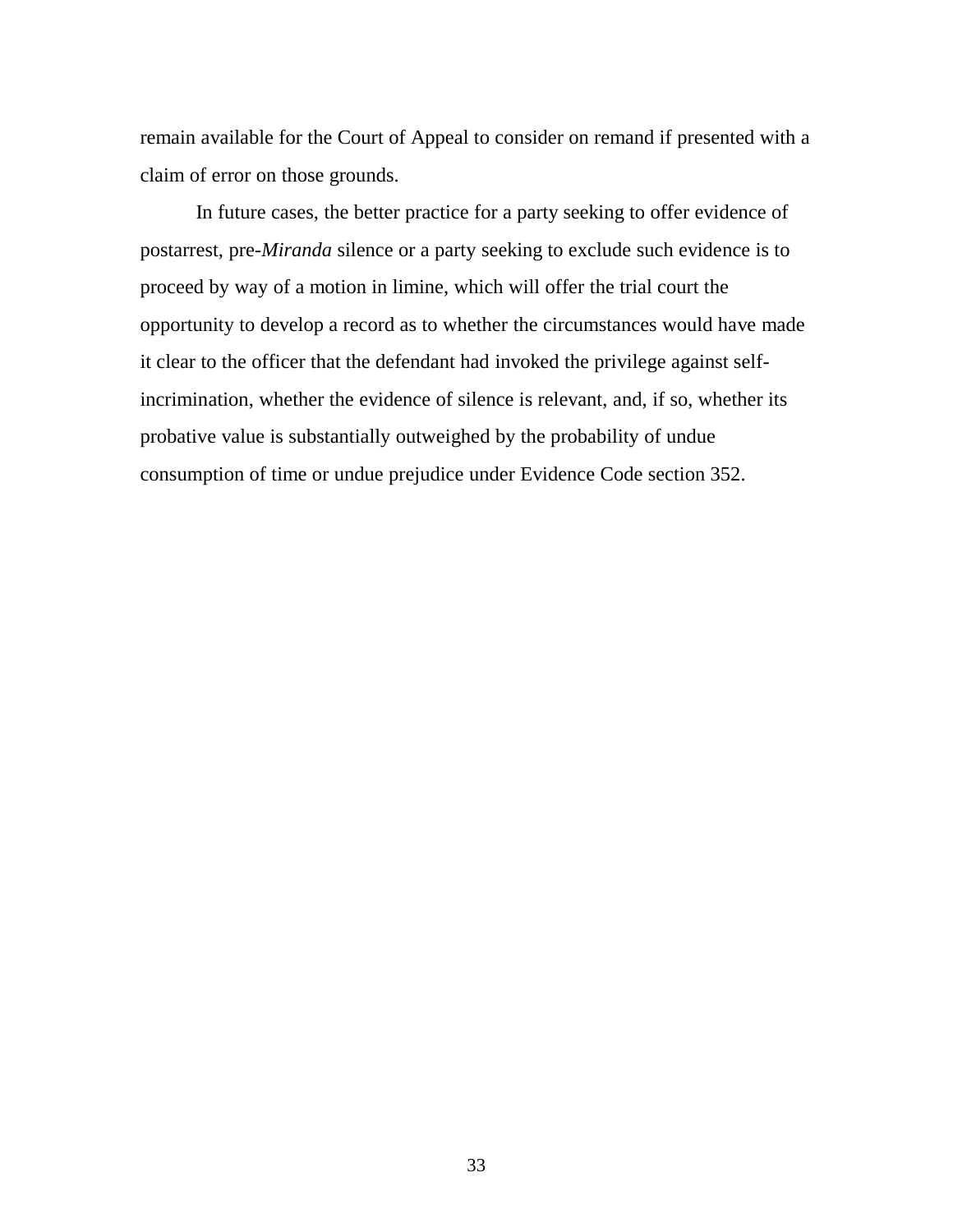## **DISPOSITION**

The judgment of the Court of Appeal is reversed and the matter is remanded for further proceedings consistent with this opinion.

BAXTER, J.

WE CONCUR:

CANTIL-SAKAUYE, C. J. CHIN, J. CORRIGAN, J.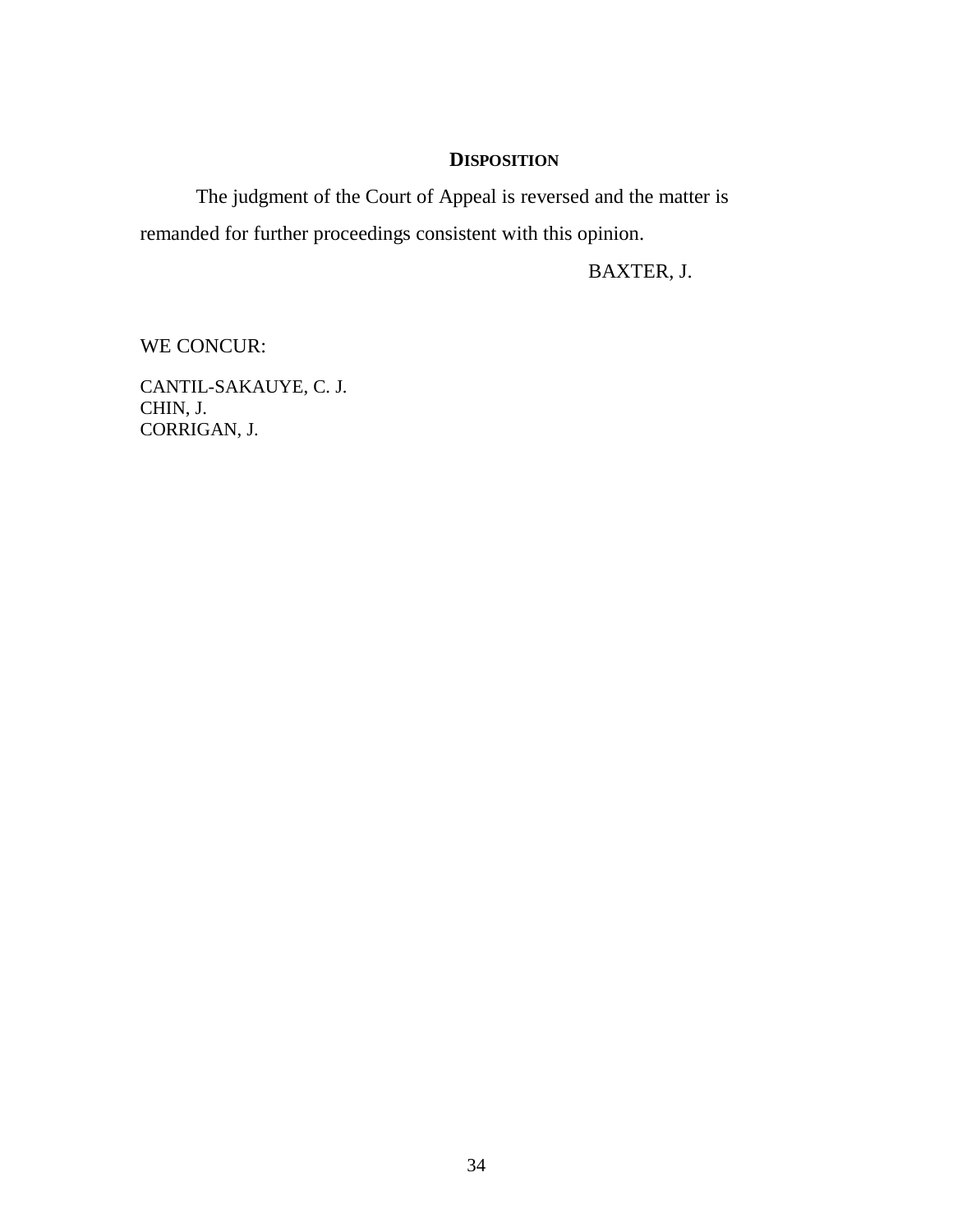## **DISSENTING OPINION BY WERDEGAR, J.**

The majority concludes a defendant may not rely on his Fifth Amendment rights as a basis for challenging the admission in the People's case-in-chief of his postarrest, pre-*Miranda***1** warning silence if he fails to affirmatively invoke those rights to police. Were I to reach the question, I would agree with my colleague Justice Liu's analysis of the constitutional issue. (Dis. opn., *post*, at pp. 11–20.) However, I conclude that by failing to make a timely and specific objection on this ground, defendant failed to preserve the issue for appellate review. Because I am unpersuaded by the majority's explanation why it has chosen to resolve this case based on a claim that was forfeited in the trial court, I dissent.

## **I.**

The evidence of defendant's silence—that is, his failure to inquire after the welfare of the people in the car he crashed into—was twice placed before the jury. First, during Officer Price's testimony, the prosecutor asked him, "when [defendant] made [his] request to go home, had he asked you any questions about the condition of the occupants in the Nissan?" Officer Price simply answered: "No." Defendant interposed no Fifth Amendment objection. Later, when questioning Sergeant Bailey, the prosecutor asked him: "So, during any of this

 $\mathbf{1}$ 

<sup>1</sup> *Miranda v. Arizona* (1966) 384 U.S. 436.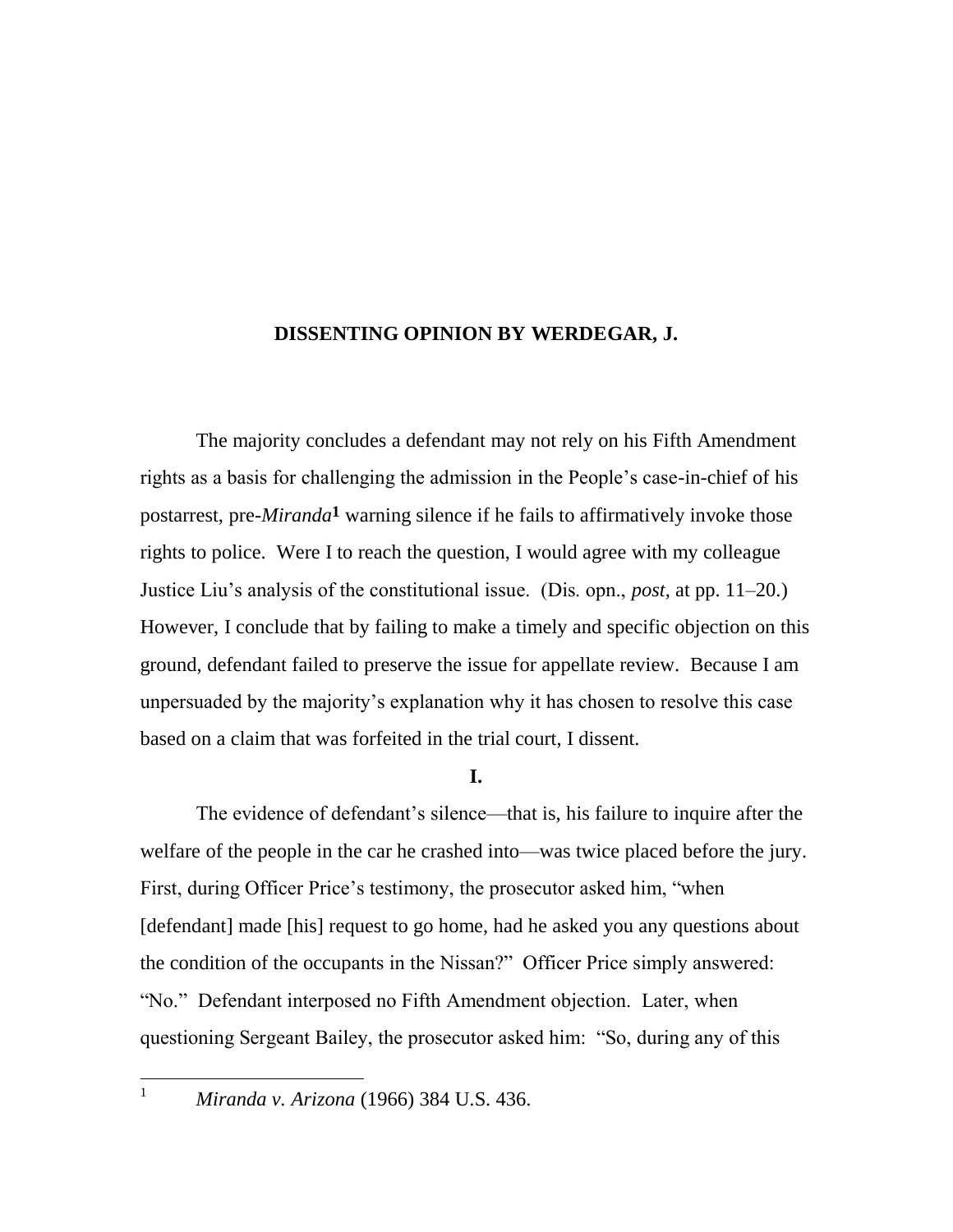time [prior to defendant's arrest at the police station, did] the defendant ever ask you about the occupants of the other vehicle?" Bailey replied: "No, he did not." Again there was no Fifth Amendment objection.

The question of defendant's silence was later raised during the prosecutor's closing argument. During that argument, the prosecutor addressed the conflicting expert evidence that attempted to reconstruct defendant's speed at impact, presumably because the greater the speed, the more likely the jury would find defendant was not merely negligent but grossly so. The prosecutor argued that because defendant was travelling at more than twice the posted limit, the jury should infer that he did not care about the consequences of his actions. The prosecutor then said: "The next one I think is particularly offensive; he never, ever asked, hey, how are the people in the other car doing? Not once. . . . Now you step on somebody's toe or you bump into someone accidentally, what is your first thing out of your mouth? Whoops. I'm sorry. I'm not saying that he has to say sorry as an expression of his guilt or as some kind of confession, but simply as an expression of his regret. Look, I'm sorry those people were hurt.

"Not once. Do you know how many officers he had contact with that evening? Not a single one said that, hey, the defendant asked me how those people were doing. Why is that? Because he knew he had done a very, very, very bad thing, and he was scared." Defendant raised no objection to this argument.

## **II.**

As a general rule, a timely and specific objection at trial to the admission of evidence is a necessary prerequisite before one may challenge on appeal the admissibility of the evidence. This rule of appellate procedure requiring the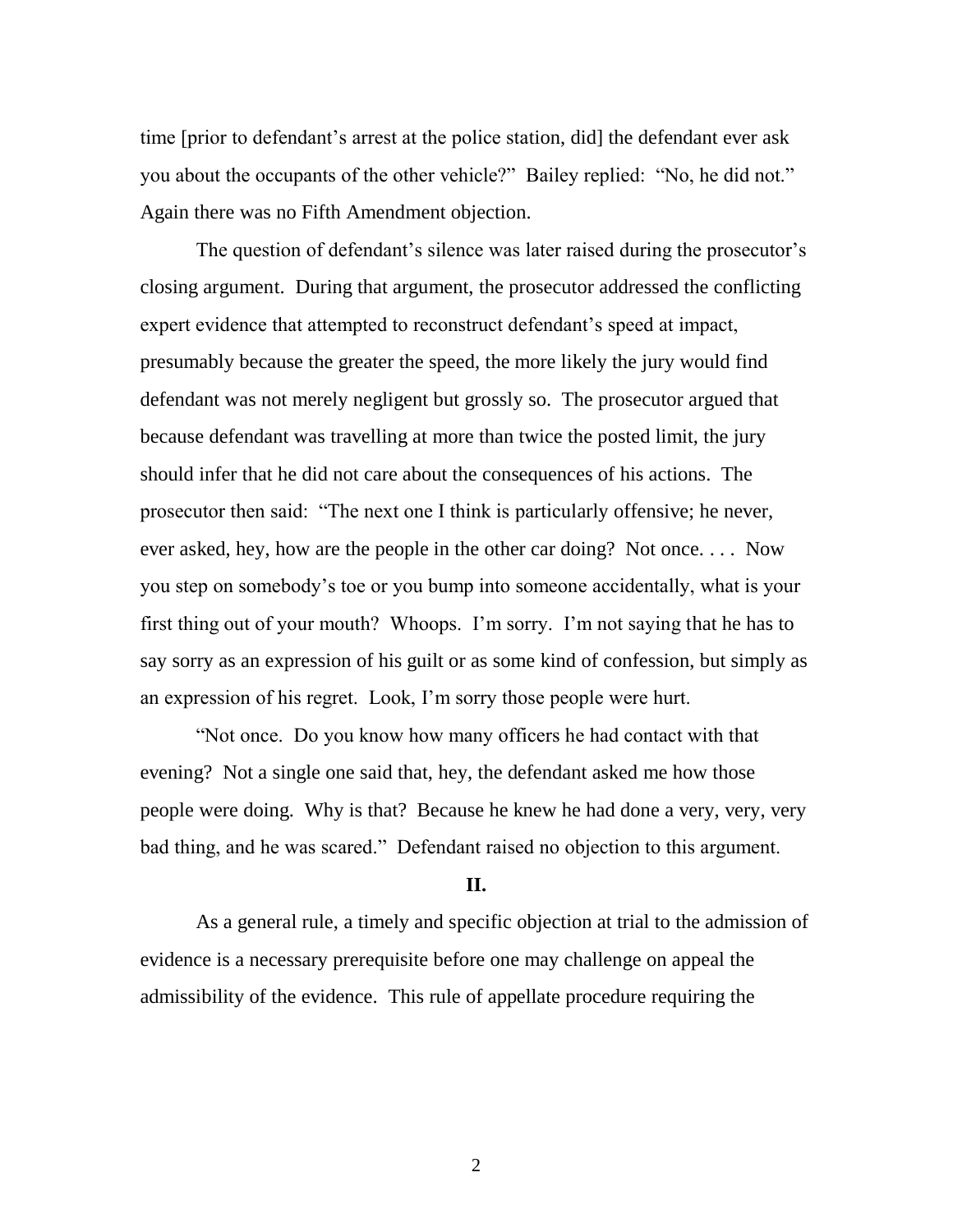preservation of claims is one of both statutory (Evid. Code, § 353)**2** and decisional law (see, e.g., *People v. Weaver* (2001) 26 Cal.4th 876, 961). The same rule applies to appellate claims of prosecutorial misconduct: " 'As a general rule a defendant may not complain on appeal of prosecutorial misconduct unless in a timely fashion—and on the same ground—the defendant made an assignment of misconduct and requested that the jury be admonished to disregard the impropriety.' " (*People v. Hill* (1998) 17 Cal.4th 800, 820; see *People v. Thompson* (2010) 49 Cal.4th 79, 126.)

This forfeiture rule, while subject to some exceptions,**3** serves an important function, for a timely and specific objection "provide<sup>[s]</sup> the trial court and any moving party the opportunity to meet and cure any defect to which an objection has been made.‖ (*People v. Chaney* (2007) 148 Cal.App.4th 772, 779; see *People v. Williams* (1997) 16 Cal.4th 153, 254 [regarding claims of prosecutorial misconduct, the "primary purpose of the requirement that a defendant object at trial . . . is to give the trial court an opportunity, through admonition of the jury, to correct any error and mitigate any prejudice".

 $\overline{a}$ 

<sup>2</sup> Evidence Code section 353 provides: "A verdict or finding shall not be set aside, nor shall the judgment or decision based thereon be reversed, by reason of the erroneous admission of evidence unless:

<sup>―(</sup>a) There appears of record an objection to or a motion to exclude or to strike the evidence that was timely made and so stated as to make clear the specific ground of the objection or motion; and

<sup>―(</sup>b) The court which passes upon the effect of the error or errors is of the opinion that the admitted evidence should have been excluded on the ground stated and that the error or errors complained of resulted in a miscarriage of justice."

<sup>3</sup> See, e.g., *People v. Hill, supra*, 17 Cal.4th at p. 820 ("A defendant will be excused from the necessity of either a timely objection and/or a request for admonition if either would be futile.").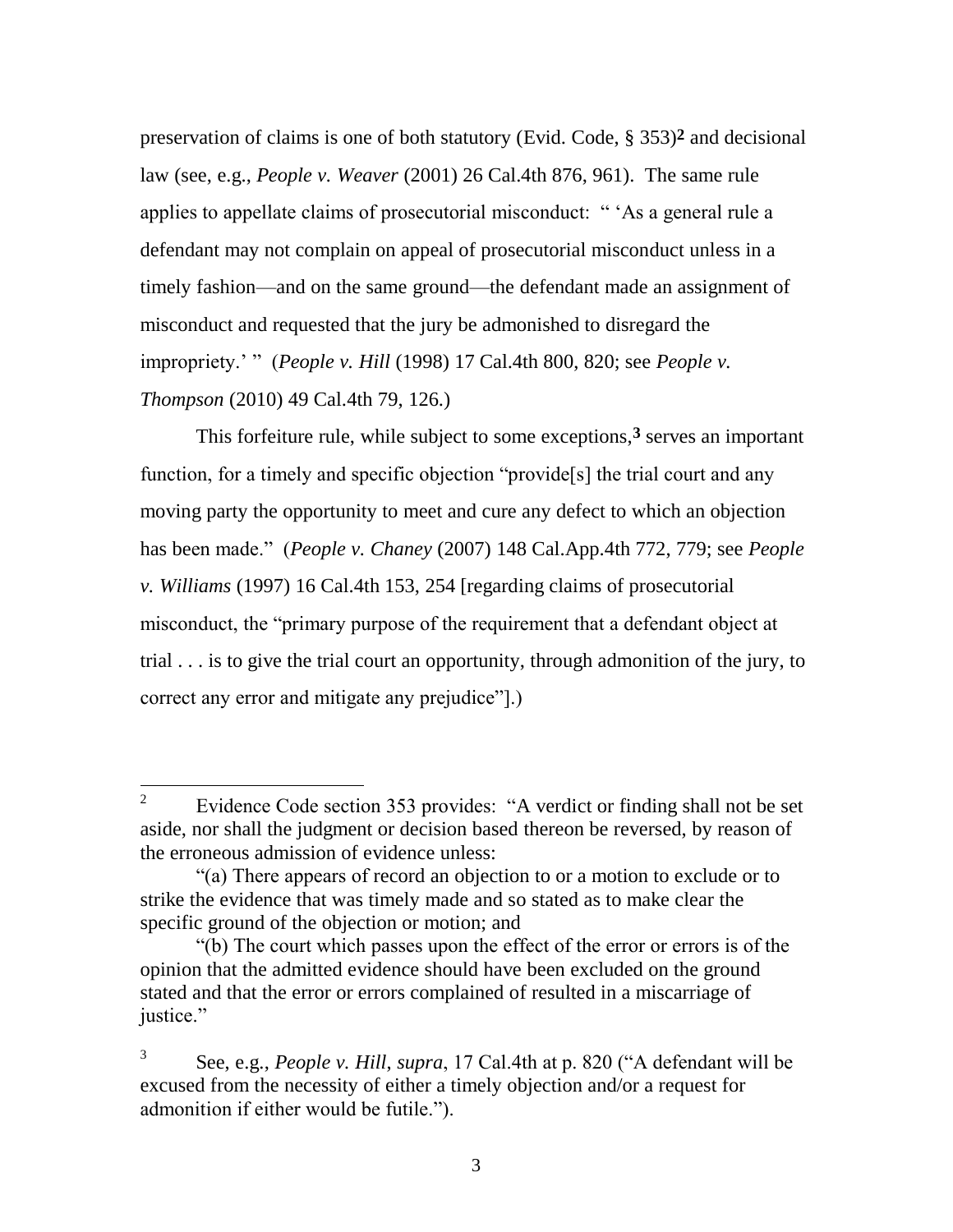When, as here, we decide a question of constitutional law, the rule requiring a timely and specific objection is animated by more than mere judicial efficiency or practicality. "As the United States Supreme Court reiterated, 'A fundamental and longstanding principle of judicial restraint requires that courts avoid reaching constitutional questions in advance of the necessity of deciding them.' " (*Santa Clara County Local Transportation Authority v. Guardino* (1995) 11 Cal.4th 220, 230–231.) Lacking a true controversy before the court, considerations of judicial restraint direct that we not reach out to decide gratuitously unsettled questions of constitutional law. "It is well established that "we do not reach constitutional questions unless absolutely required to do so to dispose of the matter before us." '" (*People v. Brown* (2003) 31 Cal.4th 518, 534 [unanimous opinion of the court by Werdegar, J.].)

This reasoning gains additional force when, as here, an appellate court confronts a constitutional question whose answer is both difficult and unsettled. That the issue before us today has no easy answer is amply illustrated by an examination of the majority's supporting legal authority. It relies on (1) a hopelessly fractured decision by the United States Supreme Court in which none of the three legal theories in play obtained the support of a majority of the justices (*Salinas v. Texas* (2013) 570 U.S. \_\_\_ [186 L.Ed.2d 376, 133 S.Ct. 2174]); (2) a lower federal court case in which the evidence of the defendant's prearrest silence was admitted without objection (*Abby v. Howe* (6th Cir. 2014) 742 F.3d 221); and (3) an unpublished memorandum opinion by an intermediate state court in Waco, Texas (*Torres v. State* (Tex.App. June 12, 2014, No. 10-12-00263-CR) 2014 Tex. App. Lexis 6354), a state whose own rules provide that unpublished cases have no precedential value (see *Carrillo v. State* (Tex.App. 2003) 98 S.W.3d 789, 794; see Tex. Rules of App. Proc., rule 47.7).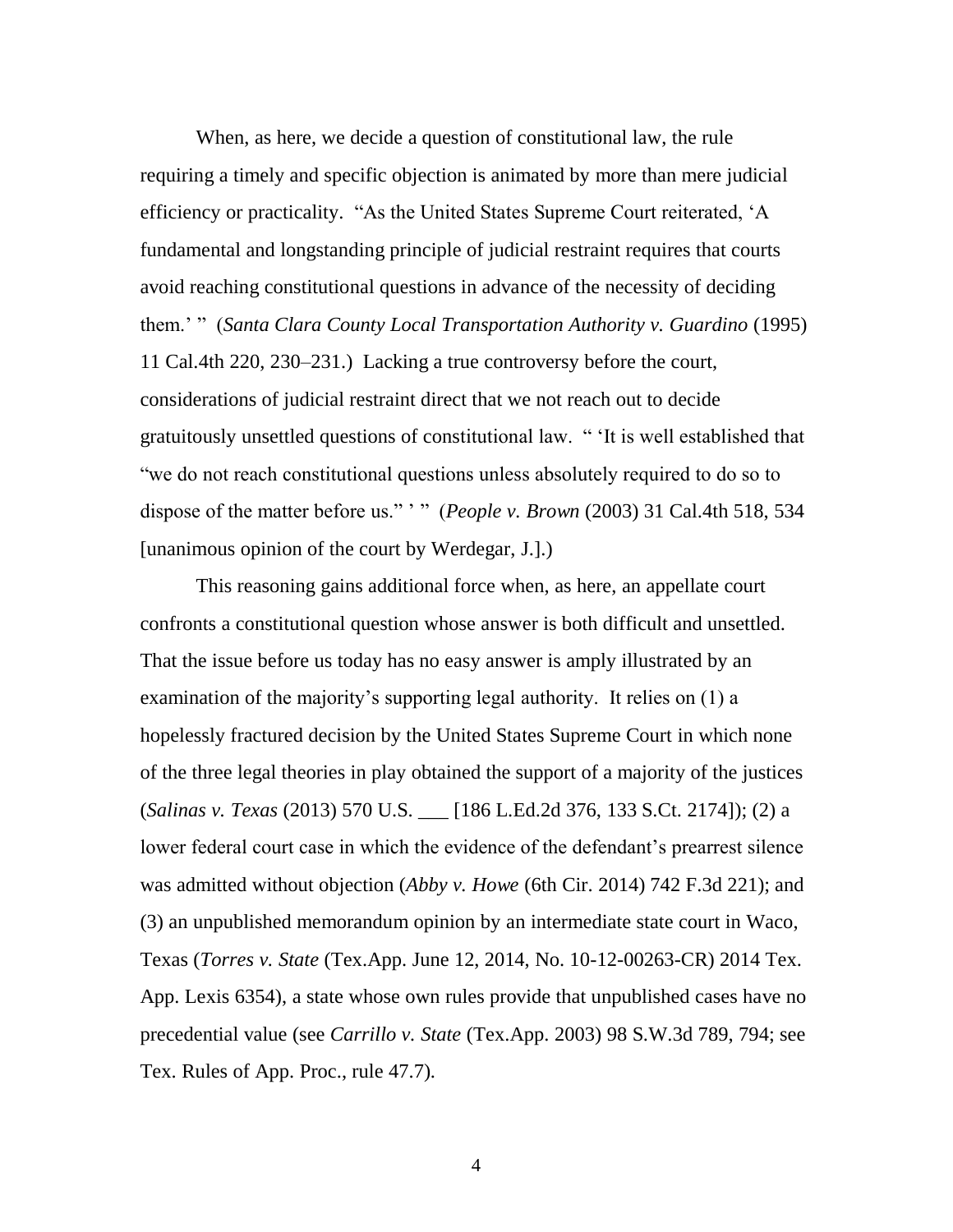Given this uncertainty in the law, considerations of judicial restraint counsel that we decline to decide the merits of a case in which the aggrieved party forfeited the claim for appeal, for "[c]onstitutional analysis should not be embarked on lightly and never when a case's resolution does not demand it." (*People v Giles* (2007) 40 Cal.4th 833, 857, conc. opn. of Werdegar, J.) We recently sounded this precise theme in *Robey v. Superior Court* (2013) 56 Cal.4th 1218, a unanimous decision of the court: "Our admonition is rooted in principles of judicial restraint, which have particular salience *when courts are confronted with unsettled constitutional issues.* "In an emerging area of the law, we do well to tread carefully and exercise judicial restraint, deciding novel issues only when the circumstances require." " (*Id.* at p. 1243, italics added.)

The majority's decision to extend this court's reach to expound on a forfeited claim is the antithesis of the light step I find appropriate in this case, and its explanation for the departure from proper appellate procedure is unpersuasive. That this court can limit its review to one of several issues decided by a lower court (Cal. Rules of Court, rule  $8.516(a)(1)$  ["the Supreme Court may specify the issues to be briefed and argued"]), as the majority observes, does not speak to whether it is prudent to overlook a party's forfeiture to reach out unnecessarily to decide that issue. That no party sought review of the forfeiture issue is of no moment; defendant certainly had no incentive to do so, as the Court of Appeal excused his omission to reverse his conviction. In any event, this court "may decide any issues that are raised or fairly included in the petition or answer" (Cal. Rules of Court, rule  $8.516(b)(1)$ , and the question of forfeiture is fairly included in the Fifth Amendment issue presented in this case. Finally, the cases the majority cites in support of its choice to address the issue (*Southern Cal. Ch. of Associated Builders etc. Com. v. California Apprenticeship Council* (1992) 4 Cal.4th 422, 431, fn. 3; *People v. Weiss* (1999) 20 Cal.4th 1073, 1076–1077) hold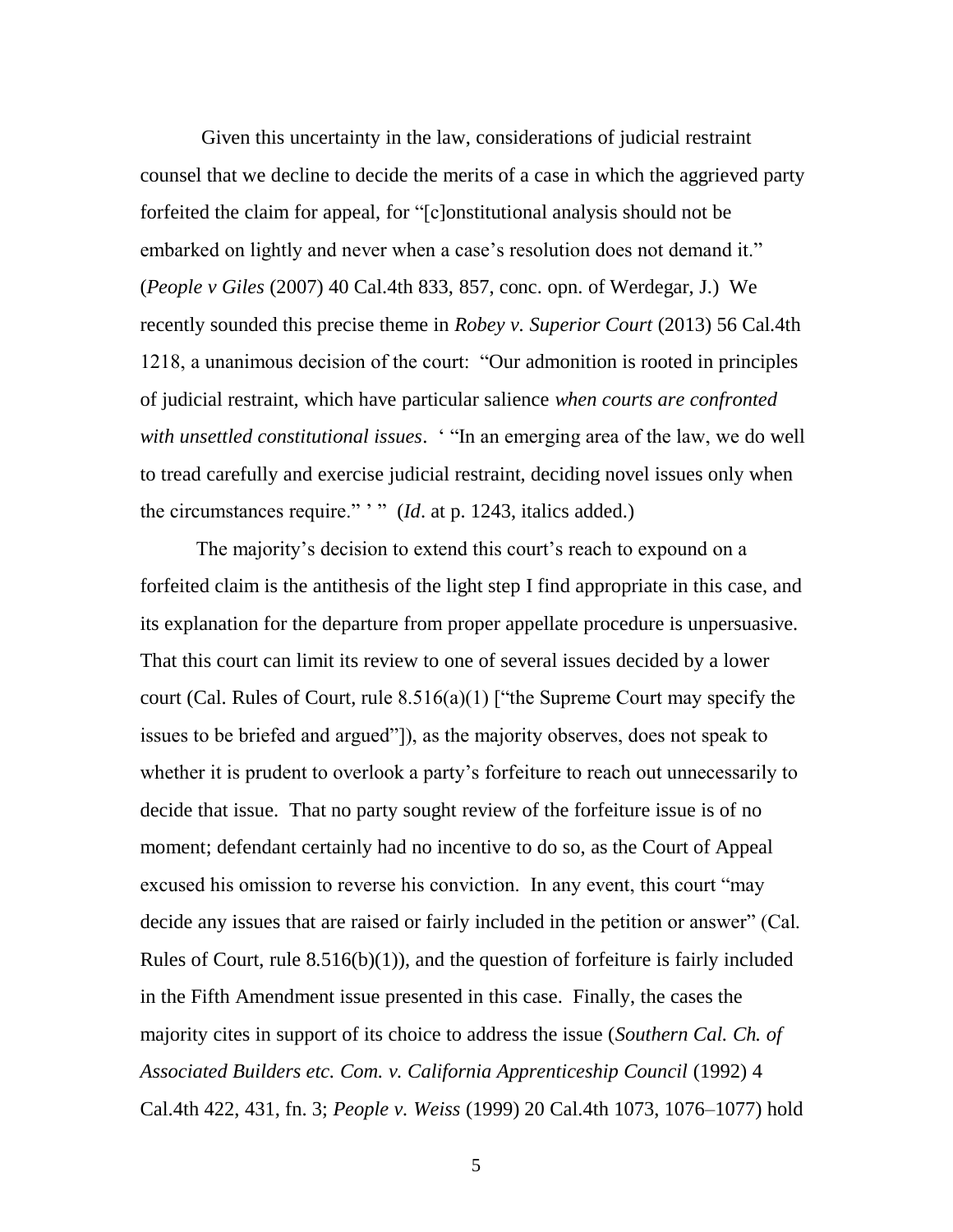merely that this court may choose to decide one of two or more potentially dispositive issues; significantly, neither case addresses a forfeited issue, the application of Evidence Code section 353, or the wisdom of overlooking a party's failure to object.

### **CONCLUSION**

Concerning the constitutional question of whether using a defendant's postarrest, pre-*Miranda* warning silence against him violates his right against compelled self-incrimination under the Fifth Amendment, the majority makes the somewhat paradoxical choice to overlook defendant's forfeiture of the issue in the trial court by his failure to object, in order to conclude he may have forfeited his Fifth Amendment rights at the scene by failing to invoke them. Justice Liu persuasively explains why the majority misconstrues *Salinas v. Texas*, *supra*, 186 L.Ed.2d 376, and that we should assume a person in that situation was choosing to remain silent in reliance on his or her rights under the Fifth Amendment. (Dis. opn., *post,* at pp. 15–18.) I would join his opinion were the issue properly before this court. But because I find no plausible justification for overlooking defendant's forfeiture of the issue in the trial court, I conclude we should decline to reach this difficult constitutional issue and should instead dismiss the case as improvidently granted. (Cal. Rules of Court, rule 8.528(b).) Because the majority has chosen to reach out and address an issue not properly before us, I dissent.

### **WERDEGAR, J.**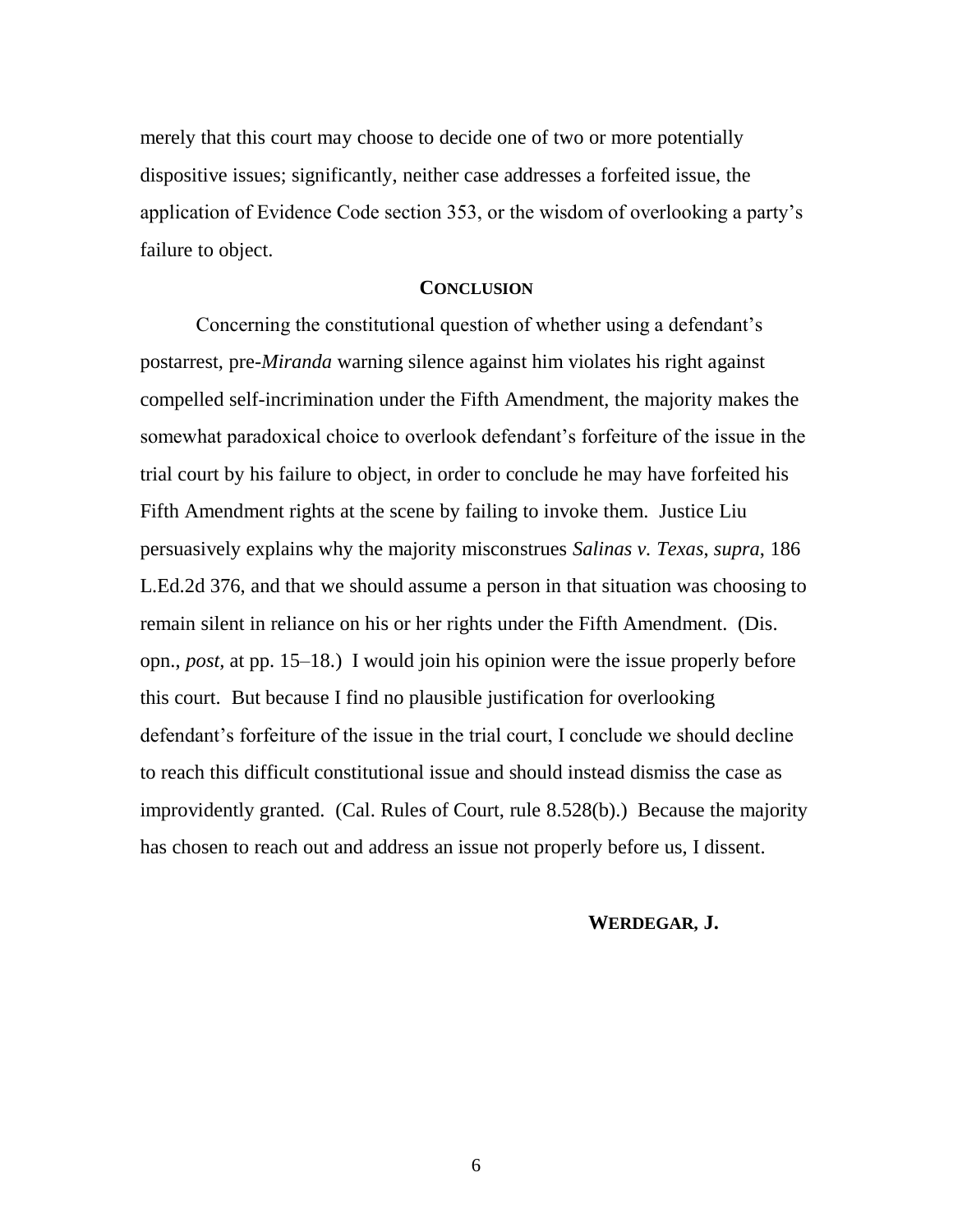## **DISSENTING OPINION BY LIU, J.**

As anyone who has ever watched a crime drama on television knows, a suspect who is placed under arrest "has a right to remain silent," and "any statement he does make may be used as evidence against him." (*Miranda v. Arizona* (1966) 384 U.S. 436, 444 (*Miranda*).) The *Miranda* warnings, which "have become part of our national culture" (*Dickerson v. United States* (2000) 530 U.S. 428, 443), serve as an essential safeguard to protect the Fifth Amendment right against self-incrimination in the context of custodial interrogation. But whether interrogated or not, a suspect in custody has a right under the Fifth Amendment not to incriminate himself. And often the best way not to incriminate oneself is to say nothing.

The court today holds, against commonsense expectations, that remaining silent after being placed under arrest is not enough to exercise one's right to remain silent. If the police have not given *Miranda* warnings, the court says, a suspect in custody cannot later claim the protection of the Fifth Amendment unless he breaks his silence and "clearly invoke[s]" the privilege in a manner that "a reasonable police officer in the circumstances would understand." (Maj. opn., *ante*, at p. 21.)

But why? No one disputes that if the police in this case had given *Miranda* warnings to defendant Richard Tom immediately upon placing him in custody, the prosecutor could not have relied on his postarrest silence to show consciousness of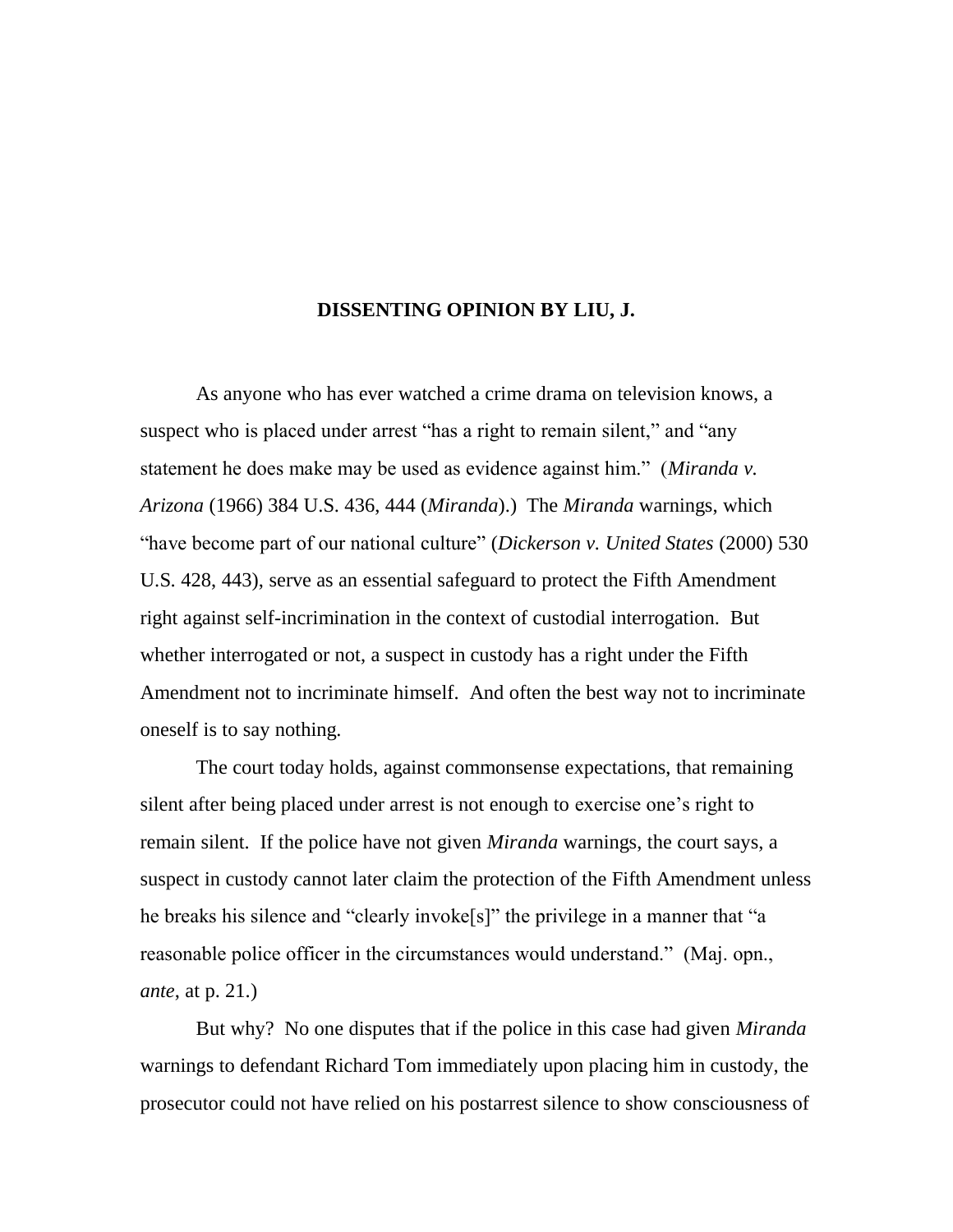guilt regardless of whether he clearly invoked the Fifth Amendment privilege. Why should the result be any different simply because the police did not give him the *Miranda* warnings until some time later? Whether warned or not, Tom knew that he had been involved in a serious car crash and that the police had put him in custody because they suspected he was criminally liable. Indeed, the prosecutor argued that Tom never asked about the occupants of the other vehicle because "he knew he had done a very, very, very bad thing, and he was scared," and because "he was obsessed with only one thing, that is, saving his own skin." On the prosecutor's own account, Tom's foremost concern naturally would have been to avoid incriminating himself. To hinge the protection of the Fifth Amendment on whether his silence occurred before or after he was given *Miranda* warnings makes no sense. It simply "create[s] an incentive for arresting officers to delay interrogation in order to create an intervening 'silence' that could then be used against the defendant.‖ (*United States v. Moore* (D.C. Cir. 1997) 104 F.3d 377, 385 (*Moore*).)

Moreover, the court does not explain how its rule is supposed to work in practice. As Tom sat in the back seat of the patrol car, he was not being questioned by the police. To whom and how should he have invoked the Fifth Amendment privilege? Was he required to approach an officer on his own initiative and blurt out, "I don't want to talk"? Would it have been enough for Tom to say just that, without mentioning the Fifth Amendment or otherwise indicating he didn't want to incriminate himself? And if so, how would that have been materially different from simply remaining silent? Moreover, why should it matter whether Tom invoked the privilege *to a police officer*? What purpose would that have served, since no police officer was trying to question him?

Today's decision conflicts with Ninth Circuit precedent holding that "the government may not comment on a defendant's post-arrest, pre-*Miranda* silence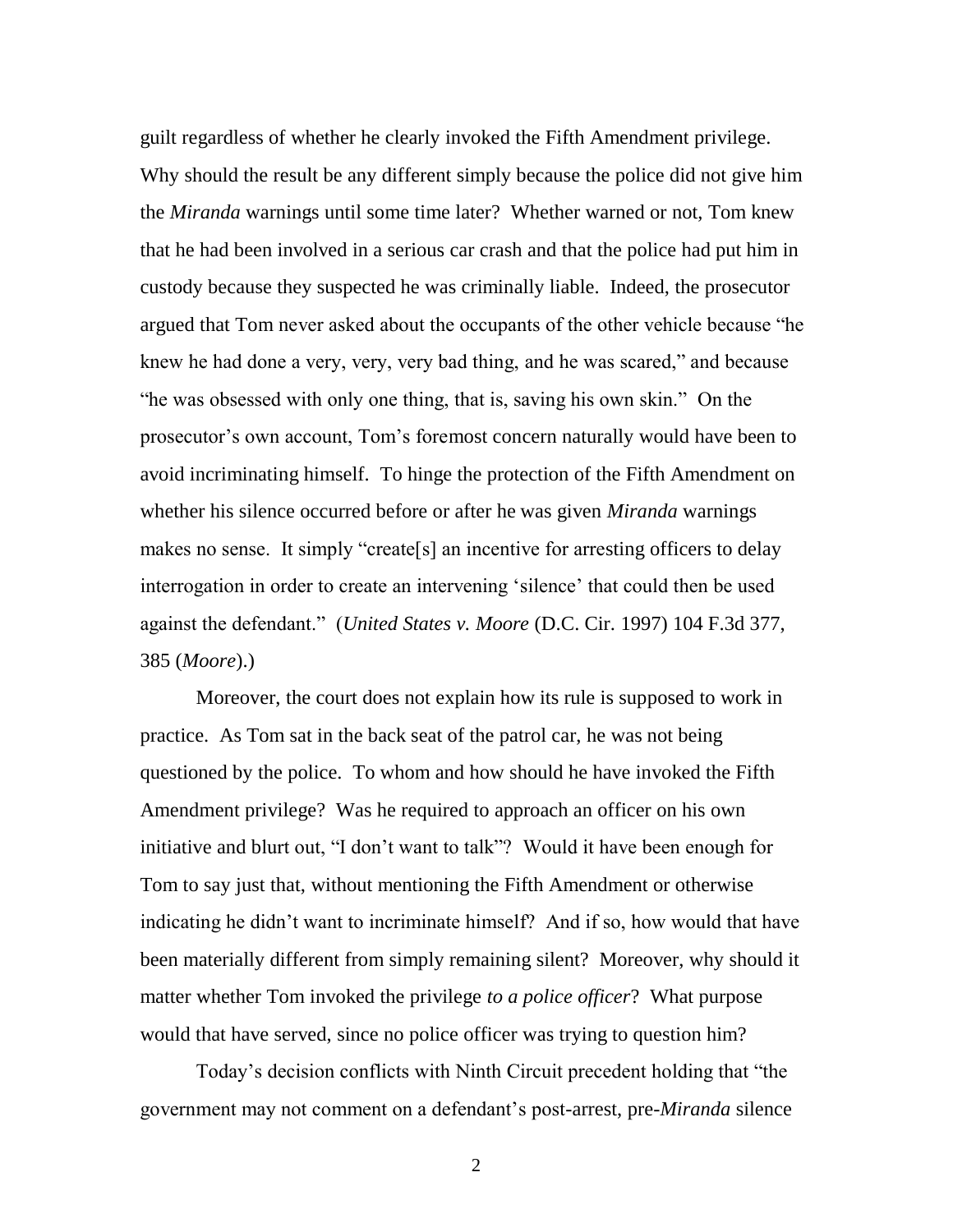in its case-in-chief because such comments would ‗act [] as an impermissible penalty on the exercise of the ... right to remain silent.' " (*United States v. Velarde-Gomez* (9th Cir. 2001) 269 F.3d 1023, 1030 (en banc) (*Velarde-Gomez*), quoting *United States v. Whitehead* (9th Cir. 2000) 200 F.3d 634, 638.) This state of the law invites forum shopping by law enforcement and causes confusion for anyone arrested in California on a question that is always important: If I remain silent, can my silence be used against me or not?

The United States Supreme Court has long held that the Fifth Amendment bars comment on a defendant's decision to remain silent at trial. (*Griffin v. California* (1965) 380 U.S. 609, 615 (*Griffin*).) Likewise, in the context of custodial interrogation, "[t]he prosecution may not  $\dots$  use at trial the fact that he stood mute or claimed his privilege in the face of accusation.‖ (*Miranda*, *supra*, 384 U.S. at p. 468, fn. 37.) The same "accusation" is present here: An arrest entails an official accusation, supported by probable cause, that the suspect has committed a crime. Instead of today's counterintuitive holding, I would follow the simple and sensible rule adopted by the Seventh, Ninth, and D.C. Circuits: After being placed in custody, regardless of whether *Miranda* warnings have been given, the fact that the suspect remained silent may not be used as evidence of guilt in the prosecution's case-in-chief. (Accord, *Velarde-Gomez*, *supra*, 269 F.3d at pp. 1028–1030; *Moore*, *supra*, 104 F.3d at p. 385; *United States v. Hernandez* (7th Cir. 1991) 948 F.2d 316, 322–323 (*Hernandez*).)

## **I.**

In this case, the prosecutor elicited testimony and made comments during trial suggesting that Tom's silence after the accident showed his consciousness of guilt. In her direct examination of Sergeant Alan Bailey, the prosecutor asked, ―So, during any of this time [at the accident scene], the defendant ever ask you about the occupants of the other vehicle?" Sergeant Bailey answered, "No, he did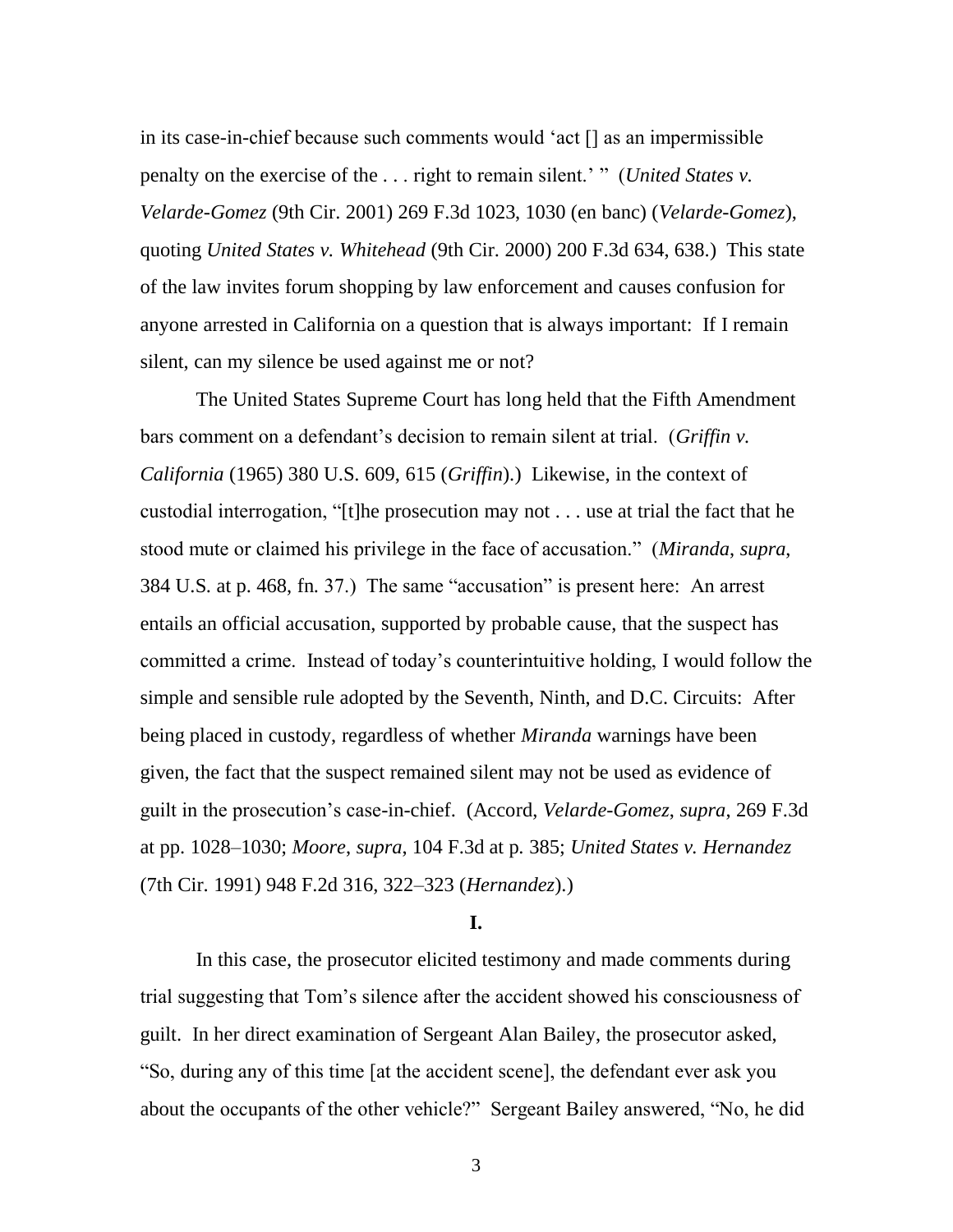not." When defense counsel objected, the prosecutor said, "Consciousness of guilt,‖ and the trial court overruled the objection. In her direct examination of Officer Josh Price, the prosecutor asked, "During those three hours [after the accident], did the defendant ever ask you about the condition of the occupants of the Nissan?‖ After defense counsel's objection was overruled, Officer Price answered, "No." In her closing argument, the prosecutor said that "how [Tom] acted the night of the collision" pointed to "his consciousness of his own guilt." She said one aspect was "particularly offensive, he never, ever asked, hey, how are the people in the other car doing? Not once....  $[\n\P$  Not once. Do you know how many officers that he had contact with that evening? Not a single one said that, hey, the defendant asked me how those people were doing. Why is that? Because he knew he had done a very, very, very bad thing, and he was scared. [¶] He was scared or -- either that or too drunk to care. But he was scared. And he was obsessed with only one thing, that is, saving his own skin."

Although Tom was not formally arrested until after he had been taken to the police station, the trial court ruled that he was under de facto arrest when Officer Price told him he was not free to leave the accident scene. The Court of Appeal below found, and this court agrees, that Tom was under de facto arrest when the police transported him to the station in a patrol vehicle. The police did not question him about the accident at that point and did not give him *Miranda* warnings until several hours later at the station. The issue in dispute is the prosecution's use of Tom's silence during the postarrest, pre-*Miranda* period as part of its case-in-chief.

Because today's opinion holds that Tom did not clearly invoke the right to remain silent and thus never exercised the right, the court declines to decide ―whether the Fifth Amendment bars use of a defendant's postarrest, pre-*Miranda* exercise of the privilege against self-incrimination in the absence of custodial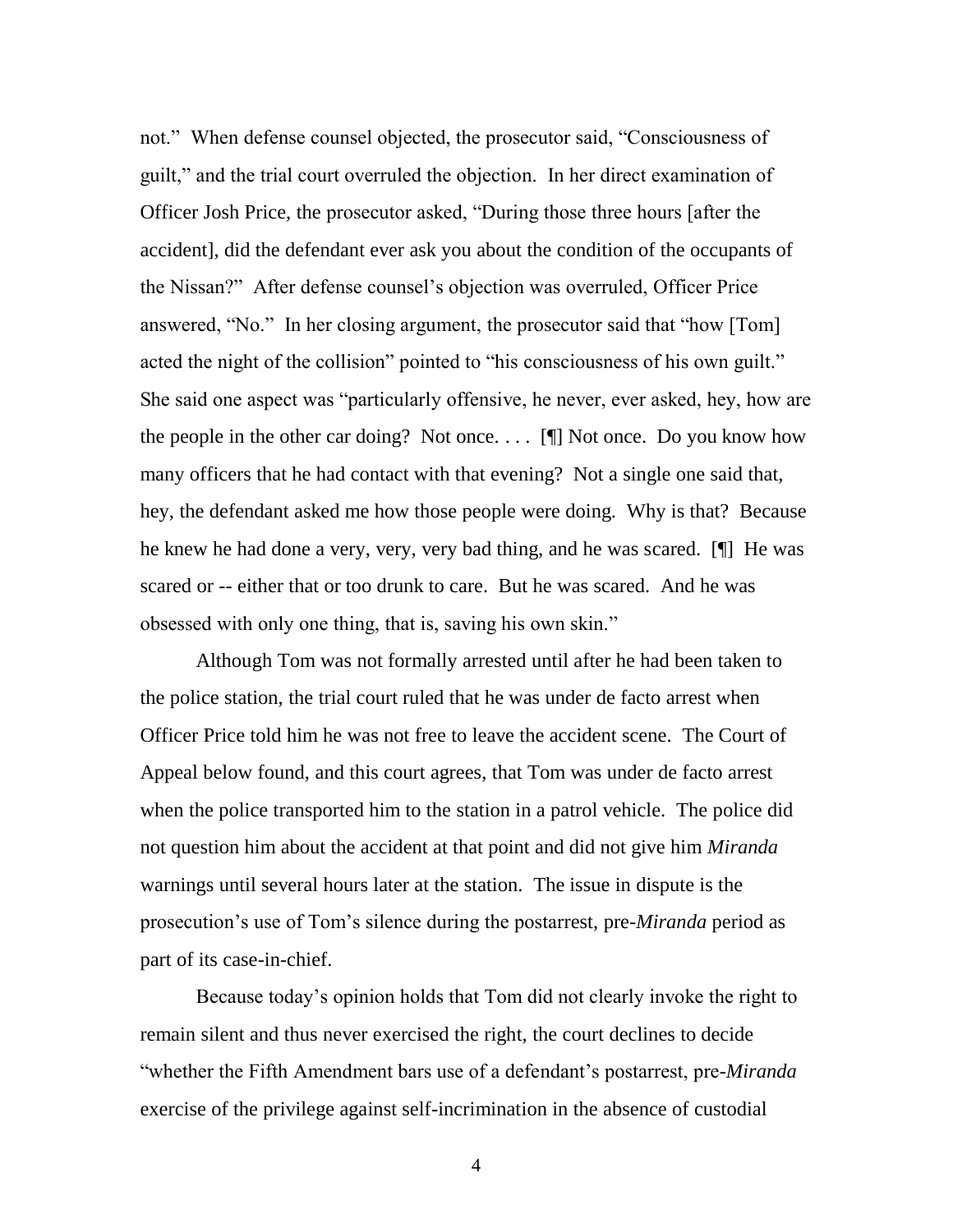interrogation.‖ (Maj. opn., *ante*, at p. 16; see *id.* at pp. 14–15 [noting a split of authority on that question].) I would hold that even in the absence of interrogation, the Fifth Amendment's protections apply at least from the point that a suspect has been placed under arrest or otherwise taken into custody.

The Fifth Amendment to the United States Constitution provides: "No person . . . shall be compelled in any criminal case to be a witness against himself ...." The high court has construed this prohibition to mean that a criminal defendant has a right not to testify at trial. If a defendant chooses to remain silent, "the Fifth Amendment  $\dots$  forbids  $\dots$  comment by the prosecution on the accused's silence . . . ." (*Griffin*, *supra*, 380 U.S. at p. 615.) The high court has also held that the right to remain silent applies during custodial interrogation. In that context, too, the prosecution may not use at trial the fact that a defendant chose to remain silent. (*Miranda*, *supra*, 384 U.S. at p. 468, fn. 37.) *Miranda* mandated warnings that serve as "a prophylactic means of safeguarding Fifth Amendment rights.‖ (*Doyle v. Ohio* (1976) 426 U.S. 610, 617 (*Doyle*).) But the *Miranda* warnings are not themselves the source of the rights stated in the warnings. The warnings are a means of giving effect to rights that are already operative when the police initiate custodial interrogation.

The question is whether the Fifth Amendment privilege against selfincrimination comes into play even earlier. The high court recently declined to resolve whether the Fifth Amendment bars a prosecutor from using a defendant's *non*custodial silence as evidence of guilt. (*Salinas v. Texas* (2013) 570 U.S. \_\_, \_\_ [133 S.Ct. 2174, 2179] (*Salinas*) (plur. opn. of Alito, J.).) But the case before us involves postarrest or custodial silence. The high court has said, in oft-quoted language, that *Miranda* "require<sup>[s]</sup> that a person taken into custody be advised *immediately* that he has the right to remain silent, that anything he says may be used against him, and that he has a right to retained or appointed counsel before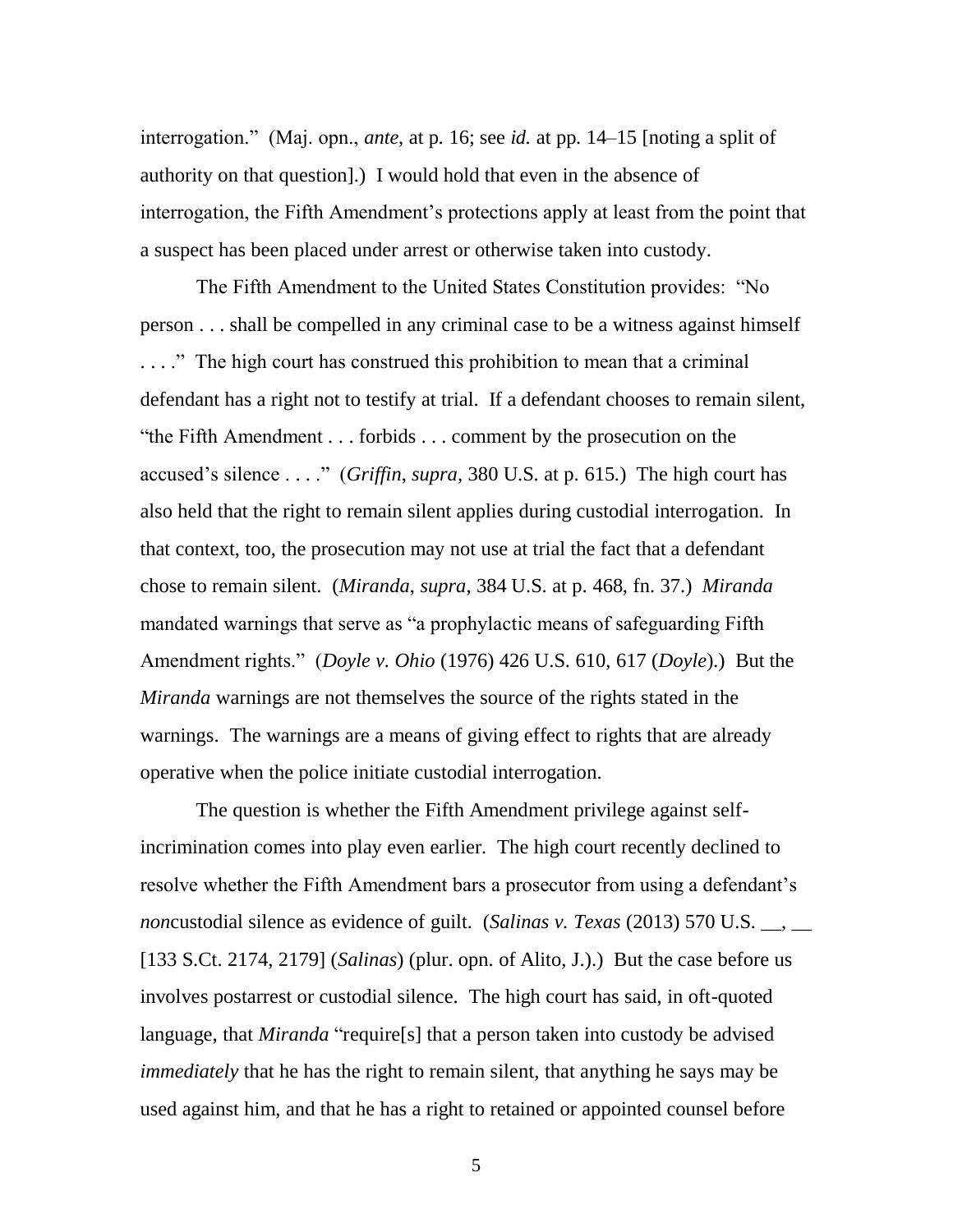submitting to interrogation." (*Doyle*, *supra*, 426 U.S. at p. 617, italics added.) The premise of this statement is that a suspect who has been taken into custody has the right to remain silent, whether or not interrogation ensues. (Hence the familiar refrain: "You are under arrest. You have the right to remain silent. Anything you say may be used against you in a court of law.  $\ldots$ ") If the police do not give *Miranda* warnings immediately upon taking a suspect into custody, that does not pretermit or suspend the suspect's right to remain silent. Were it otherwise, the police would have an incentive to delay the warnings so that any postarrest, pre-*Miranda* silence could be used against the suspect. (See *Moore*, *supra*, 104 F.3d at p. 385.) And the suspect would face possible incrimination by anything he says as well as anything he does *not* say.

Some courts have held otherwise, relying on *Fletcher v. Weir* (1982) 455 U.S. 603 (*Fletcher*) for the rule that "the government may comment on a defendant's silence when it occurs after arrest, but before *Miranda* warnings are given.‖ (*United States v. Rivera* (11th Cir. 1991) 944 F.2d 1563, 1568 (*Rivera*); see *United States v. Love* (4th Cir. 1985) 767 F.2d 1052, 1063 (*Love*).) But *Fletcher* adopted that rule specifically for prosecutorial use of a defendant's silence to impeach his own testimony at trial. In *Fletcher*, the high court reaffirmed its holding in *Doyle* that a prosecutor may not comment on a defendant's postarrest silence when *Miranda* warnings have been given, even for impeachment, because the warnings may "induce<sup>[]</sup> silence by implicitly assuring the defendant that his silence [will] not be used against him.‖ (*Fletcher*, at p. 606.) But "[i]n the absence of the sort of affirmative assurances embodied in the *Miranda* warnings," no similar unfairness occurs *(id.* at p. 607), and the use of defendant's silence for impeachment "follows the defendant's own decision to cast aside his cloak of silence and advances the truth-finding function of the criminal trial‖ (*Jenkins v. Anderson* (1980) 447 U.S. 231, 238 (*Jenkins*)).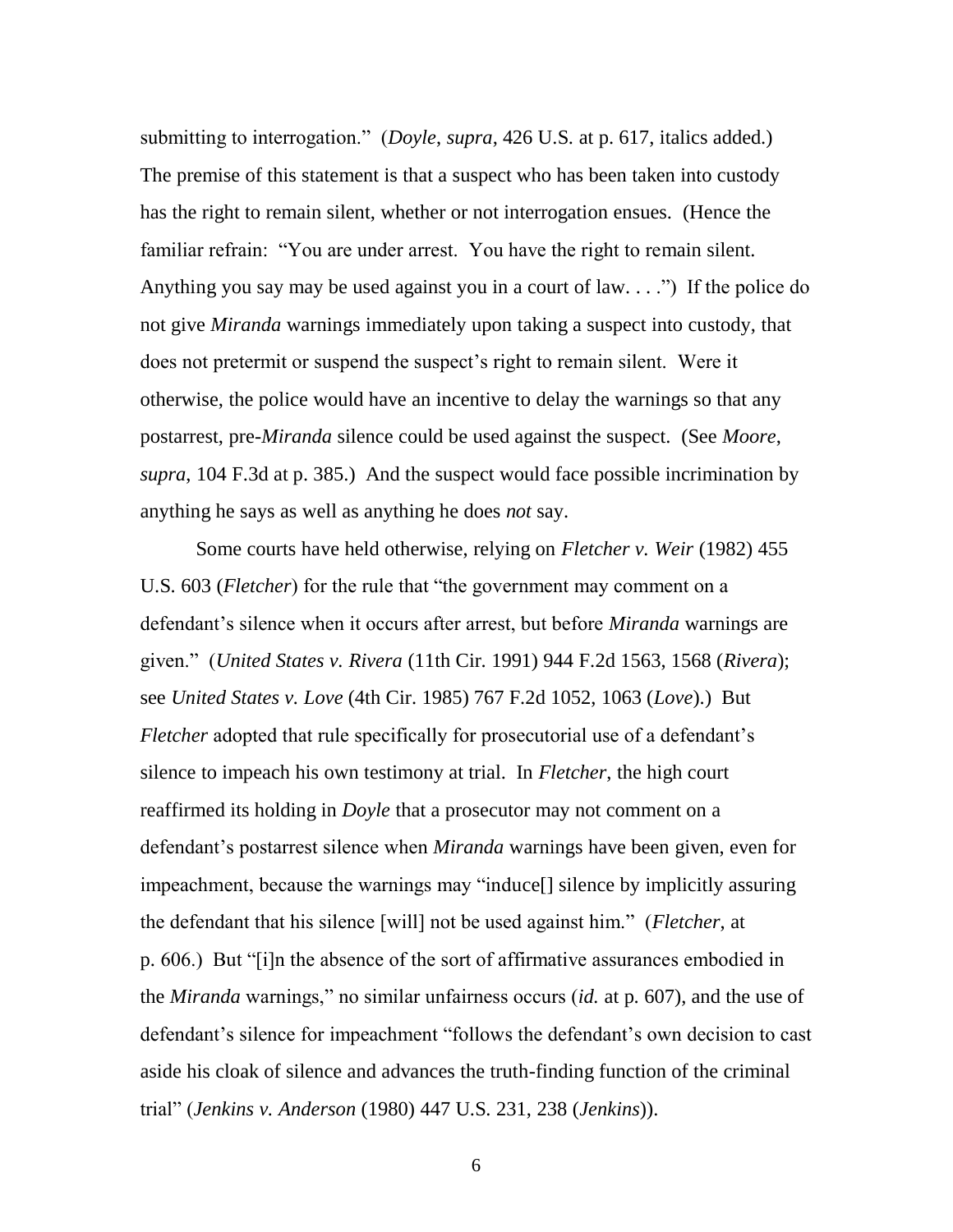In a nutshell, high court precedent holds that a defendant's decision to testify at trial effectively waives protection of his pretrial silence for impeachment purposes (per *Fletcher* and *Jenkins*) unless the administration of *Miranda* warnings has estopped the government from commenting on the defendant's silence altogether (per *Doyle* and *Miranda*). *Fletcher* was simply an application of the general principle that evidence otherwise off-limits to the prosecution may be used to impeach a defendant who chooses to testify at trial. (See *Harris v. New York* (1971) 401 U.S. 222, 224–226; *Walder v. United States* (1954) 347 U.S. 62, 65.) Neither *Fletcher* nor any other high court decision suggests that the Fifth Amendment right to remain silent does not apply in the postarrest, pre-*Miranda* context.

Recognizing that "the holding in *Fletcher* is restricted to use of silence for impeachment purposes," the Eighth Circuit in *United States v. Frazier* (8th Cir. 2005) 408 F.3d 1102 (*Frazier*) offered a different rationale for allowing the use of postarrest, pre-*Miranda* silence in the government's case-in-chief. (*Frazier*, *supra*, 408 F.3d at p. 1110.) Noting that the Fifth Amendment prohibits "compelled" self-incrimination, the Eighth Circuit said the key question was "whether Frazier was under any compulsion to speak at the time of his silence." (*Frazier*, at p. 1111.) The court reasoned: "Although Frazier was under arrest, there was no governmental action at that point inducing his silence. Thus he was under no government-imposed compulsion to speak. It is not as if Frazier refused to answer questions in the face of interrogation. . . . [A]n arrest by itself is not governmental action that implicitly induces a defendant to remain silent. *Fletcher*, 455 U.S. at 606.‖ (*Ibid.*)

It is true that *Fletcher* rejected the contention that " 'an arrest, by itself, is governmental action which implicitly induces a defendant to remain silent.' " (*Fletcher*, *supra*, 455 U.S. at p. 606.) But in doing so, the high court merely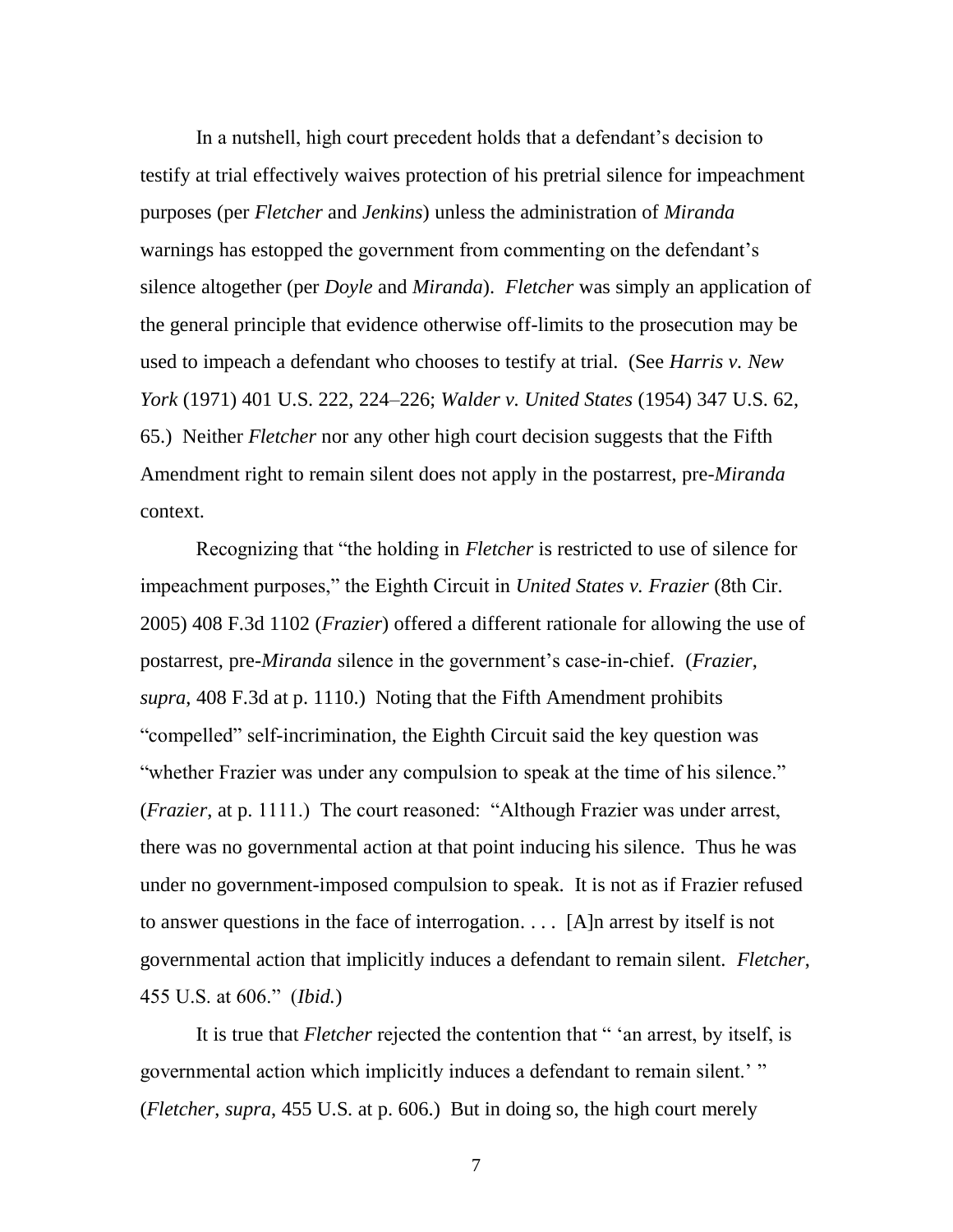sought to distinguish an arrest from the administration of *Miranda* warnings for the purpose of limiting *Doyle*'s prohibition on the use of silence for impeachment to post-*Miranda* silence. (*Fletcher*, at p. 606.) Again, *Fletcher* nowhere suggested that the Fifth Amendment does not otherwise protect postarrest, pre-*Miranda* silence. *Fletcher* simply held that any protection is waived by the defendant's decision to testify at trial.

In discussing compulsion, *Frazier* focused on the compulsion inherent in custodial interrogation, which triggers an affirmative governmental inducement to remain silent, namely, the *Miranda* warnings. But custodial interrogation is not the only type of compulsion that implicates the Fifth Amendment. *Griffin* addressed a different kind of compulsion. A defendant who decides not to testify at trial does not do so in response to any questioning by the prosecutor or the judge. His silence is not induced by any governmental assurance like the *Miranda* warnings, nor is it a response to any "government-induced compulsion to speak." (*Frazier*, *supra*, 408 F.3d at p. 1111.) Yet *Griffin* held that such silence is protected because "comment on the refusal to testify is a remnant of the ‗inquisitorial system of criminal justice,' [citation], which the Fifth Amendment outlaws. It is a penalty imposed by courts for exercising a constitutional privilege. It cuts down on the privilege by making its assertion costly.‖ (*Griffin*, *supra*, 380 U.S. at p. 614, fn. omitted.) The element of compulsion arises from the fact that allowing adverse comment on silence puts pressure on the defendant to take the witness stand, thereby undermining "the central purpose of the privilege—to protect a defendant from being the unwilling instrument of his or her own condemnation.‖ (*Mitchell v. United States* (1999) 526 U.S. 314, 329 (*Mitchell*).) This pressure exists even if "a guilty defendant would choose to remain silent *despite* the adverse inference." (*Id.* at p. 331 (dis. opn. of Scalia, J.).)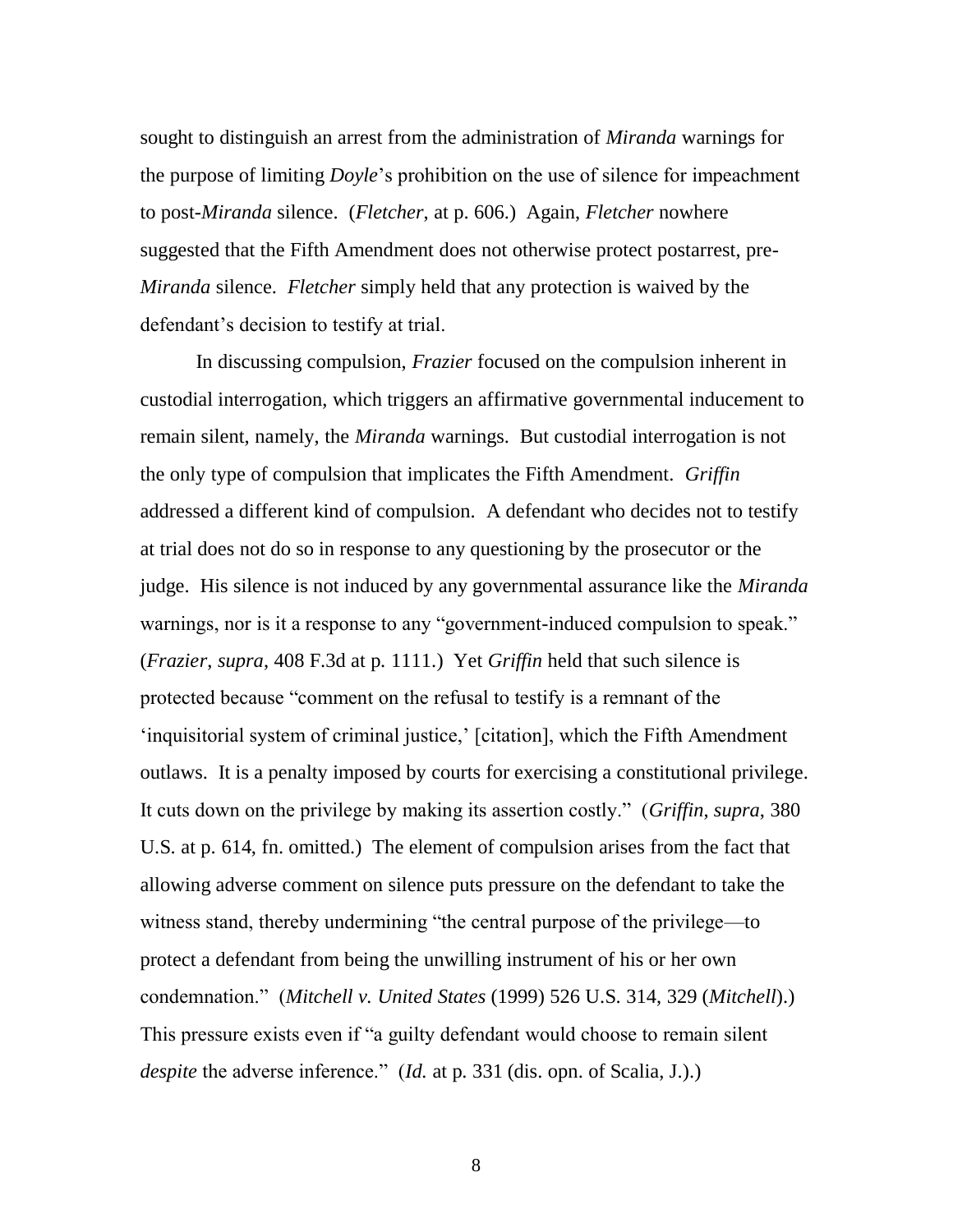The rule recognized in *Griffin* — that the Fifth Amendment privilege against compulsory self-incrimination "prohibit[s] an inference of guilt from a defendant's rightful silence" — has found "general and wide acceptance in the legal culture" and "has become an essential feature of our legal tradition." (*Mitchell*, *supra*, 526 U.S. at p. 330.) This rule properly applies not only at trial or during custodial interrogation, but at any point after a suspect has been arrested or otherwise taken into custody. For what is common to all of these contexts is that the suspect or defendant faces *an official accusation that he has committed a crime*. An arrest requires probable cause, and " '[t]he substance of all the definitions' of probable cause 'is a reasonable ground for belief of guilt.' [Citation.] . . . [I]t has come to mean more than bare suspicion: Probable cause exists where 'the facts and circumstances with their [the officers'] knowledge and of which they had reasonably trustworthy information [are] sufficient in themselves to warrant a man of reasonable caution in the belief that' an offense has been or is being committed." (*Brinegar v. United States* (1949) 338 U.S. 160, 175 (*Brinegar*).)

The accusatory nature of an arrest is also confirmed by the investigatory license given to law enforcement after placing a person under arrest. Although subject to limitations (see, e.g., *Riley v. California* (2014) 573 U.S. \_\_ [134 S.Ct. 2473] (*Riley*)), the search incident to arrest doctrine has long authorized police to search an arrestee's person, personal property, or vehicle for evidence of crime in order to prevent its concealment or destruction. (See *Arizona v. Gant* (2009) 556 U.S. 332; *United States v. Robinson* (1973) 414 U.S. 218; *Chimel v. California*  $(1969)$  395 U.S. 752.) Further, as pertinent here, California law provides that "[a] person who drives a motor vehicle is deemed to have given his or her consent to chemical testing of his or her blood or breath for the purpose of determining the alcoholic content of his or her blood, if lawfully arrested" for various drunk-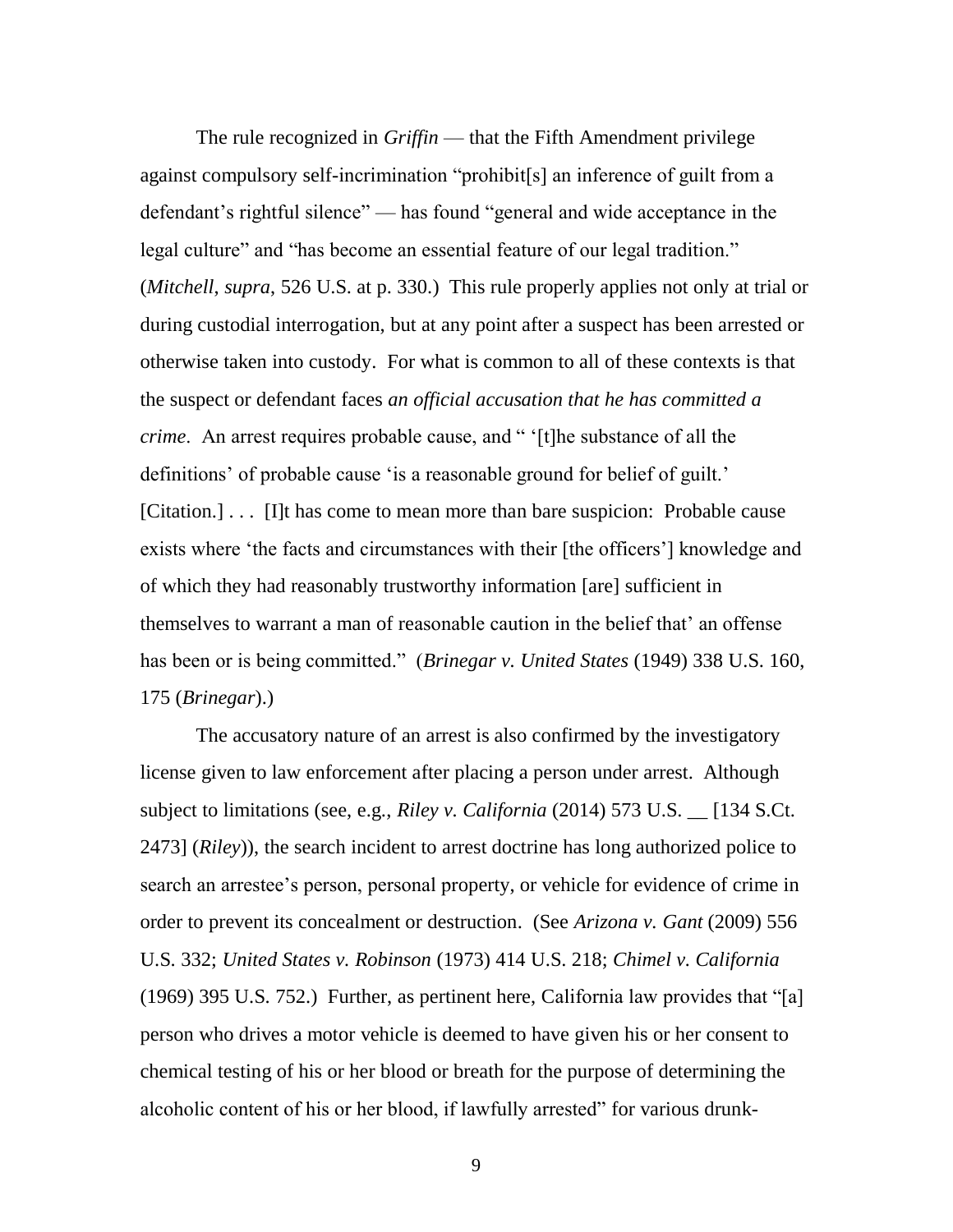driving offenses. (Veh. Code, § 23612, subd. (a)(1)(A).) Failure to comply will result in a fine, suspension of the suspect's driver's license, and other serious consequences. (*Id.*, §§ 13353, 23612, subd. (a)(1)(D).)

In this case, the Court of Appeal below summarized "the increasingly coercive circumstances" of the police's interaction with Tom as follows: "[T]he stop in this case was not 'temporary and brief.' [Citation.] Rather, defendant was held at the scene for approximately an hour and a half before he was placed into a patrol car and transported to the police station. Moreover, during that time frame of approximately an hour and a half, the atmosphere surrounding defendant's detention became increasingly coercive. In this regard, after paramedics had examined defendant and police officers had surveyed the accident scene, defendant asked Officer Price if he could walk to his home less than a block away. Price replied, 'I told him no. That obviously the investigation was still ongoing. We needed him to remain at the scene.' Later, after police denied defendant's request to walk home, Officer Felker removed defendant from the Toyota Camry, where he was seated with his girlfriend and Gamino, and placed him in the back of the patrol car at approximately 9:30 p.m. Defendant was held in the patrol car for another twenty minutes before he was transported from the accident scene at 9:48 p.m. and driven to the police station for further investigation. At no point prior to defendant's transportation from the scene did police tell defendant he was free to leave the accident scene. To the contrary, defendant's request to leave the scene was denied."

In light of the coercive and accusatory setting that confronts a suspect who is placed under arrest, allowing adverse comment on the fact that the suspect chose to remain silent "in the face of accusation" (*Miranda, supra,* 384 U.S. at p. 468, fn. 37) burdens the suspect with a measure of compulsion to talk. In this case, the prosecutor said in her closing argument, "I'm not saying that he has to say sorry as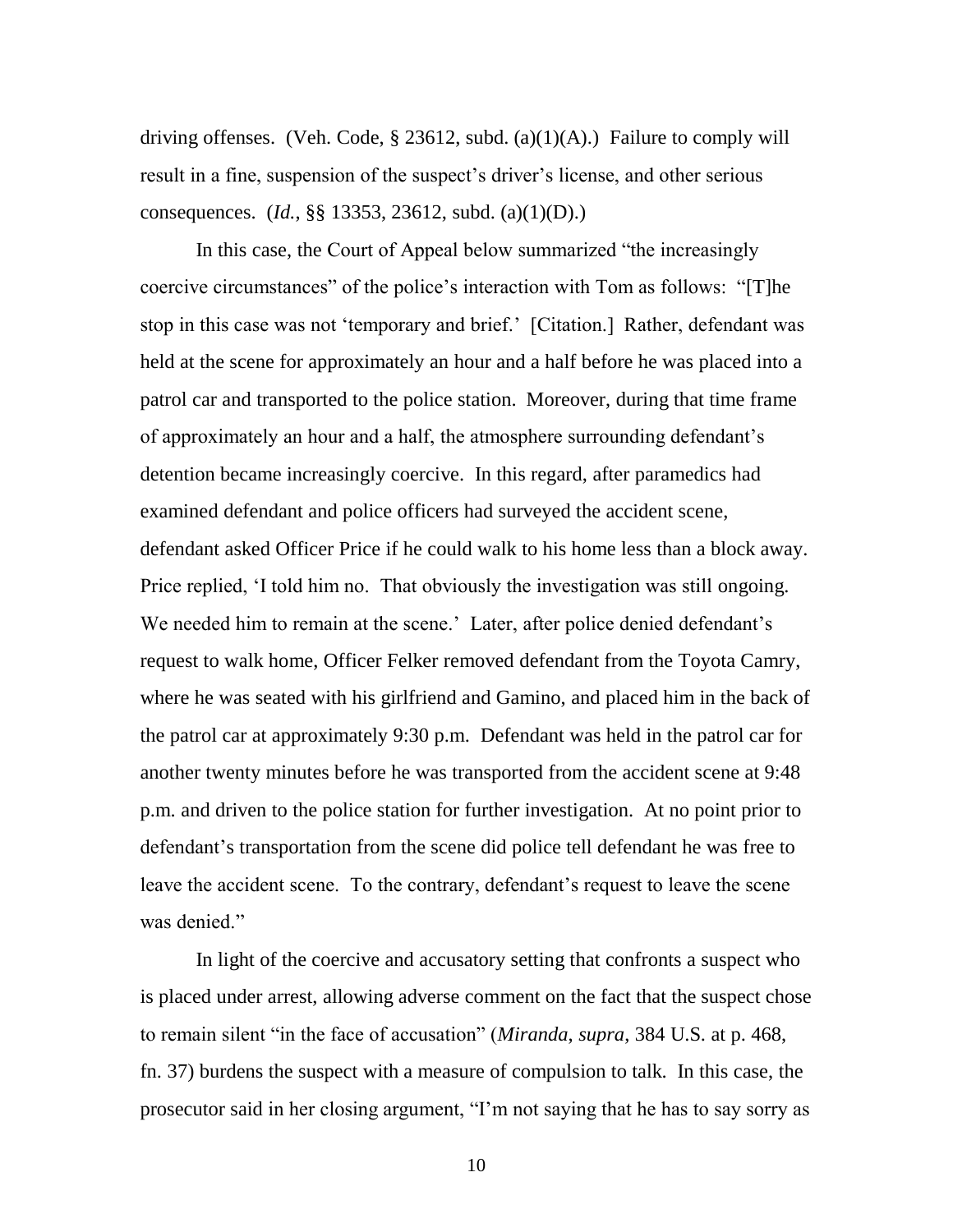an expression of his guilt or as some kind of confession, but simply as an expression of his regret. Look, I'm sorry those people were hurt." But such fine parsing seems a bit much to expect from a suspect taken into custody at an accident scene that Officer Price described as "fairly chaotic." For a person who has been arrested, talking often carries a significant risk of self-incrimination.

The issue of postarrest, pre-*Miranda* silence typically arises in situations where, as here, the prosecution contends that the defendant, upon being arrested or confronted with contraband, showed consciousness of guilt by reacting with silence instead of concern, surprise, or indignation as an innocent person would. Penalizing silence in this way, thereby pressuring the suspect to speak and possibly incriminate or perjure himself (or both), imposes the same type of burden that *Griffin* found impermissible in the context of trial. If the right to remain silent did not apply at all in the postarrest, pre-*Miranda* context, then a suspect would face "the 'cruel trilemma' of incriminating himself, lying, or demonstrating his guilt by silence.‖ (Maj. opn., *ante*, at p. 24.) Whatever choice the suspect makes, he becomes "the unwilling instrument of his or her own condemnation." (*Mitchell*, *supra*, 526 U.S. at p. 329.)

In sum, a suspect who has been arrested or otherwise taken into custody has a right under the Fifth Amendment to remain silent, whether or not *Miranda* warnings have been given.

### **II.**

At the same time, the Fifth Amendment "does not establish an unqualified ‗right to remain silent.' ‖ (*Salinas*, *supra*, 570 U.S. at p. \_\_ [133 S.Ct. at p. 2183] (plur. opn. of Alito, J.).) It protects silence that constitutes an exercise of the privilege against compelled self-incrimination, not silence attributable to other reasons. In order to trigger the Fifth Amendment's protection, the court today holds, a suspect in custody may not simply remain silent. Instead, the suspect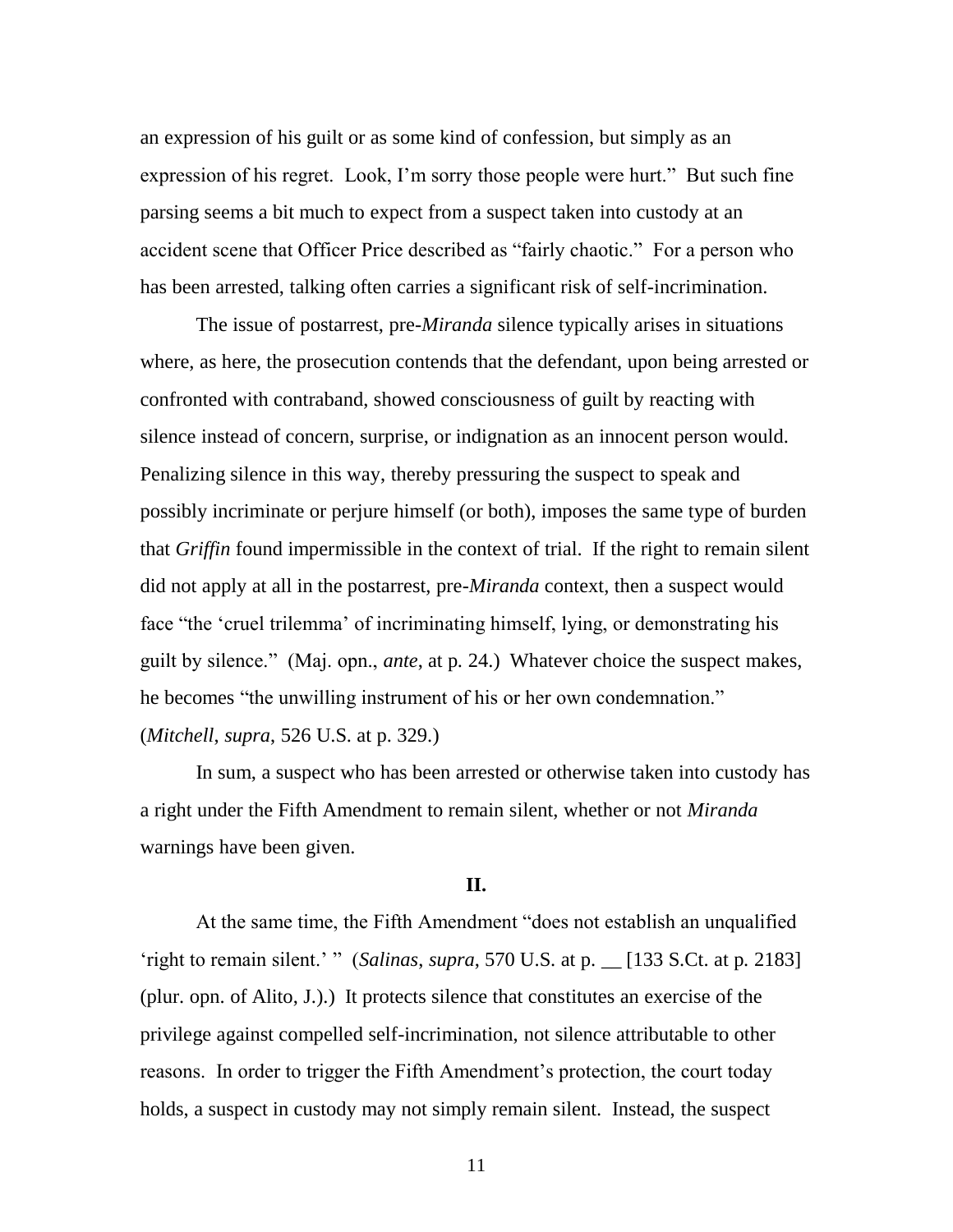must "clearly," "timely," and "unambiguously" invoke the Fifth Amendment privilege (maj. opn., *ante*, at pp. 2, 27) so that "a reasonable police officer in the circumstances would understand that the defendant had invoked the privilege either at or prior to the silence at issue" *(id.* at p. 21).

But this invocation rule lacks sound justification. It is derived from case law addressing what a suspect must do to exercise the Fifth Amendment privilege *in the face of questioning by law enforcement*. The issue of whether a suspect's postarrest, pre-*Miranda* silence may be used at trial as evidence of guilt ordinarily arises in situations where, as here, the silence did not occur in response to interrogation. That is because any response to pre-*Miranda* (i.e., unwarned) custodial interrogation would be inadmissible under *Miranda* itself. As explained below, the concerns that justify a clear invocation rule in the context of police questioning do not justify application of the same rule here. This case is not about police interrogation; it is about the prosecution's use of a suspect's postarrest, pre-*Miranda* silence to prove guilt at trial.

First, it is settled that "a witness confronted with questions that the government should reasonably expect to elicit incriminating evidence ordinarily must assert the privilege *rather than answer* if he desires not to incriminate himself." (*Minnesota v. Murphy* (1984) 465 U.S. 420, 429, italics added.) As the italicized words show, this rule applies when the prosecution seeks to incriminate a defendant not on the basis of silence, but on the basis of what the defendant said in response to government questioning. The reason is that "if he chooses to answer, his choice is considered to be voluntary" and thus waives any privilege he might have exercised. (*Ibid.*) The right to remain silent may be waived by a defendant's voluntary answers during a noncustodial interview (see *id.* at pp. 429– 434) or during custodial interrogation, even when the answers follow a prolonged silence (see *Berghuis v. Thompkins* (2010) 560 U.S. 370, 382–387 (*Berghuis*)).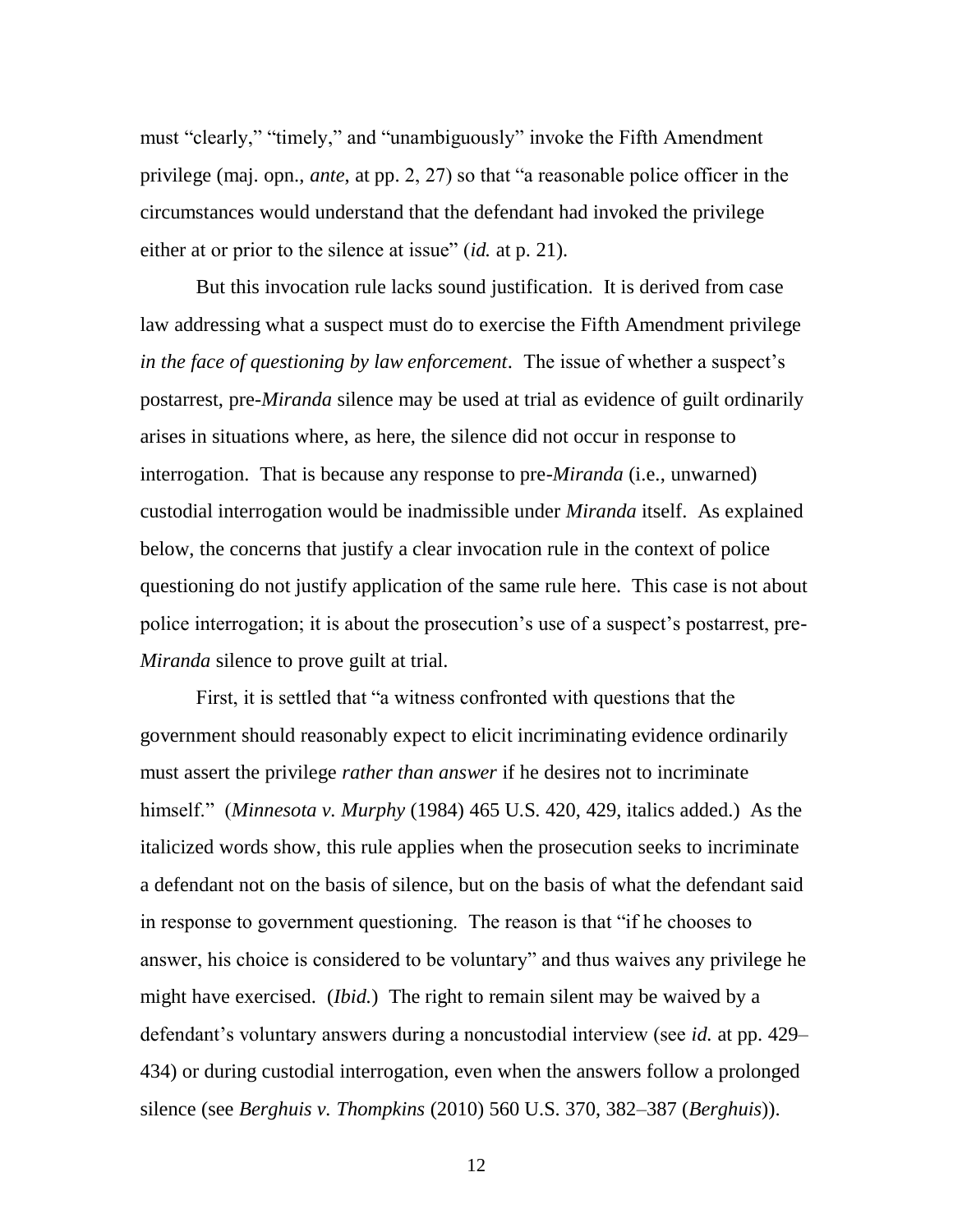But these cases, which involve a decision *to speak in response to questioning*, do not stand for the odd proposition that a decision *to remain silent in the absence of questioning* likewise waives the right to remain silent unless the defendant has clearly invoked it.

Second, the high court has adopted a clear invocation rule in order to guide police conduct in the specific context of custodial interrogation. In *Davis v. United States* (1994) 512 U.S. 452, the high court held that a suspect who wants to invoke the right to counsel during custodial interrogation must do so "unambiguously," that is, "sufficiently clearly that a reasonable police officer in the circumstances would understand the statement to be a request for an attorney." (*Id.* at p. 459.) In *Berghuis*, the high court applied the same rule to invoking the right to remain silent during custodial interrogation. (*Berghuis*, *supra*, 560 U.S. at p. 381.) The rationale for this rule — in particular, its "objective inquiry" into what "a reasonable police officer in the circumstances would understand"  $-$  is ―[t]o avoid difficulties of proof and to provide guidance to officers conducting interrogations." (*Davis*, at pp. 458–459; see *Berghuis*, at p. 382 ["If an ambiguous act, omission, or statement could require police to end the interrogation, police would be required to make difficult decisions about an accused's unclear intent and face the consequence of suppression 'if they guess wrong.' [*Davis*, at p. 461.]"].) But the need to give clear guidance to police officers so they do not have to guess whether to stop questioning a suspect has nothing to do with the issue in this case. The issue here is not whether the police overstepped in questioning Tom about the circumstances of the accident against his wishes. The issue is whether the prosecution overstepped in using Tom's silence in the absence of questioning as part of its case-in-chief.

Third, in the context of noncustodial police questioning, as in *Salinas*, there are additional reasons for a clear invocation rule: "That requirement ensures that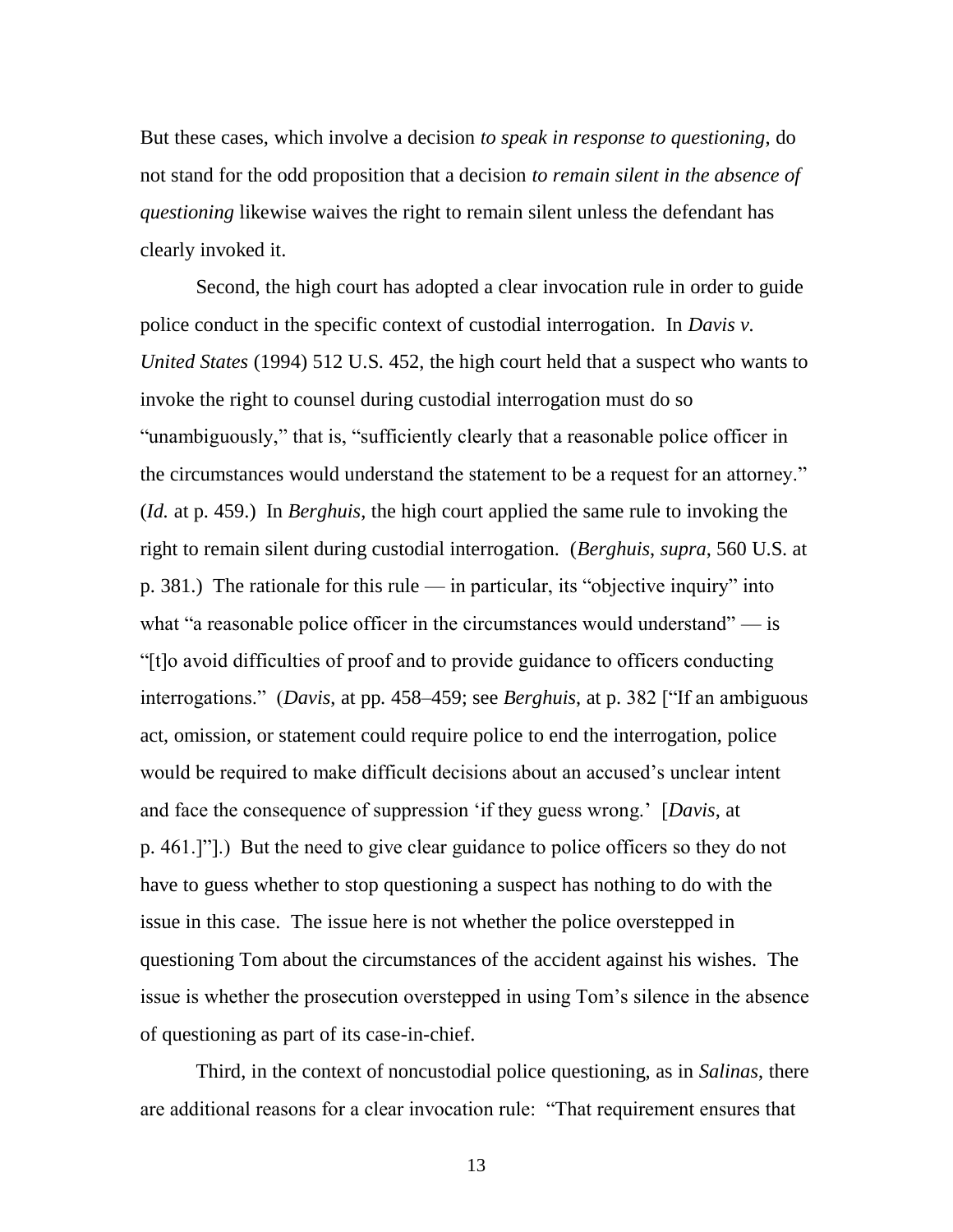the Government is put on notice when a witness intends to rely on the privilege so that it may either argue that the testimony sought could not be self-incriminating, see *Hoffman v. United States*, 341 U.S. 479, 486 (1951), or cure any potential selfincrimination through a grant of immunity, see *Kastigar v. United States*, 406 U.S. 441, 448 (1972). The express invocation requirement also gives courts tasked with evaluating a Fifth Amendment claim a contemporaneous record establishing the witness' reasons for refusing to answer. See *Roberts v. United States*, 445 U.S. 552, 560, n. 7 (1980) ( $\overline{A}$  witness may not employ the privilege to avoid giving testimony that he simply would prefer not to give'); [citation]. In these ways, insisting that witnesses expressly invoke the privilege 'assures that the Government obtains all the information to which it is entitled.' [Citation.]" (*Salinas*, *supra*, 570 U.S. at p. \_\_ [133 S.Ct. at p. 2179] (plur. opn. of Alito, J.).)

These concerns are also far afield from the issue here, which does not involve an attempt by the government to obtain incriminating information from Tom. When a witness is being questioned by a government officer, a clear invocation rule gives the government an opportunity to dispel any real or perceived risk of self-incrimination and, in turn, to lawfully insist that the witness provide the information sought. Absent a risk of self-incrimination, the witness cannot rely on the Fifth Amendment in refusing to answer. That explains why *Roberts v. United States* (1980) 445 U.S. 552 (*Roberts*) held that the defendant's refusal, before and after his arrest, to name the suppliers of illegal drugs could be used against him at trial. The information sought by the government would have incriminated others; there was no reason to think it would have (further) incriminated Roberts. In that context, Roberts's failure to invoke the privilege precluded his reliance on it. The precise holding of *Roberts* is: "At least where *the Government has no substantial reason to believe that the requested disclosures are likely to be incriminating*, the privilege may not be relied upon unless it is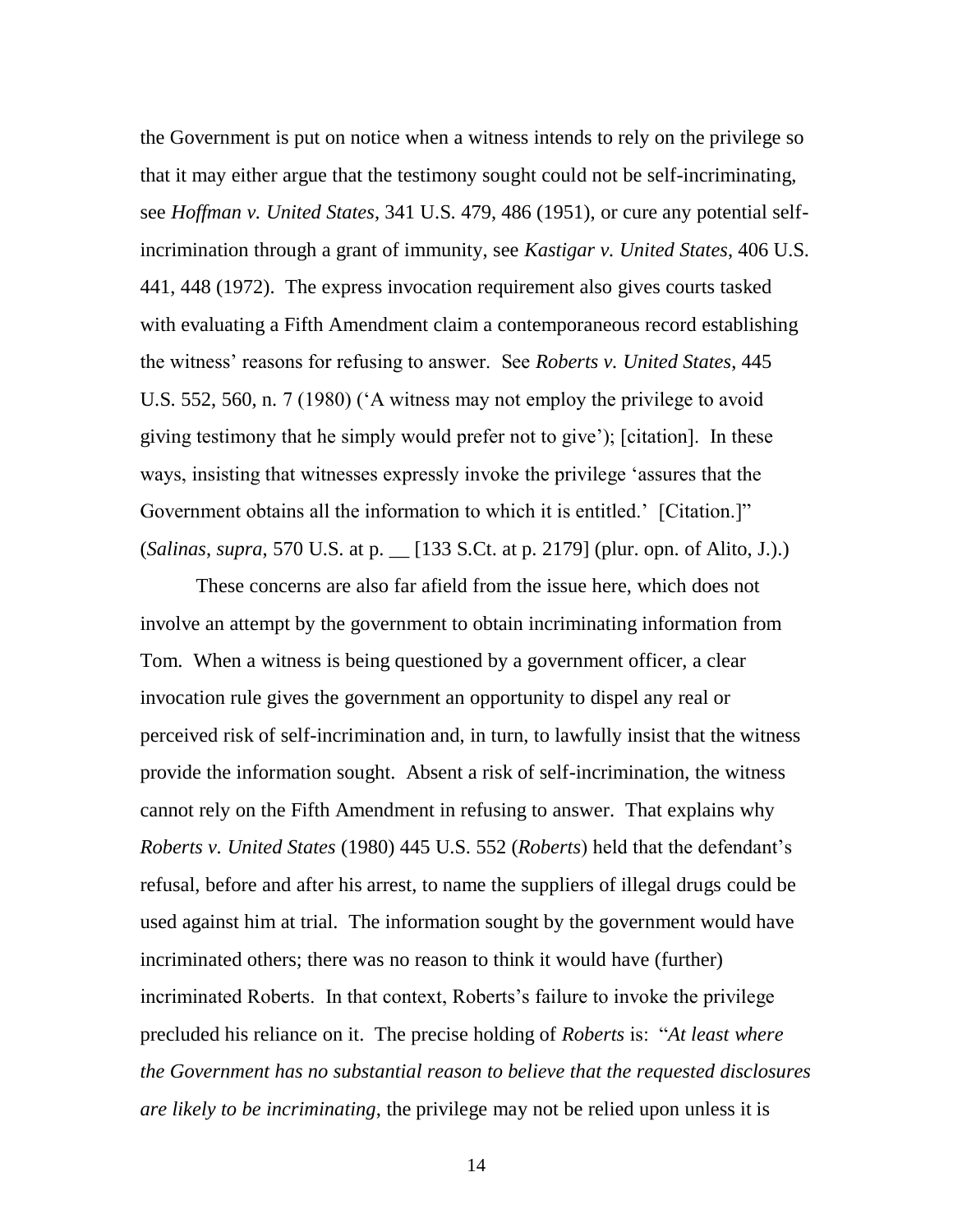invoked in a timely fashion." (*Id.* at p. 559, italics added; see *id.* at p. 562 (conc. opn. of Brennan, J.) ["[B]ecause the Government questioning to which he failed to respond was not directed at incriminating him, petitioner may not stand upon a Fifth Amendment privilege that he never invoked at the time of his silence."...

Thus, a clear invocation is required when it is necessary to put the government on notice that a defendant's refusal to answer questions is based on fear of self-incrimination. In this case, Tom's silence about the crash victims did not occur in response to police questioning. The dispute does not involve an effort by the government to obtain incriminating information from a suspect, and there is no similar problem of notice. Indeed, the state can hardly suggest it had "no substantial reason to believe" Tom remained silent for fear of self-incrimination (*Roberts*, *supra*, 445 U.S. at p. 559) when the prosecution's whole point was that Tom said nothing about the accident victims because he was consumed by consciousness of his own guilt.

Nor does the three-justice plurality opinion in *Salinas*, on which today's opinion heavily relies, support a clear invocation rule here. (See *Salinas*, *supra*, 570 U.S. at p. \_\_ [133 S.Ct. at p. 2177] (plur. opn. of Alito, J., joined by Roberts, C.J., and Kennedy, J.).) The plurality concluded that the Fifth Amendment did not bar the prosecution from using Salinas's precustodial, pre-*Miranda* silence in response to police questioning as evidence of his guilt because "he did not expressly invoke the privilege against self-incrimination in response to the officer's question.‖ (*Salinas*, at p. \_\_ [133 S.Ct. at p. 2178].) The plurality's rationale is inapplicable to postarrest, pre-*Miranda* silence for two reasons.

First, *Salinas*, like the other cases above, involved police questioning. As its dominant theme, the plurality emphasized " 'the general principle that the Government has the right to everyone's testimony.' " (*Salinas*, *supra*, 570 U.S. at p. \_\_ [133 S.Ct. at p. 2179] (plur. opn. of Alito, J.); see *id.* at p. \_\_ [133 S.Ct. at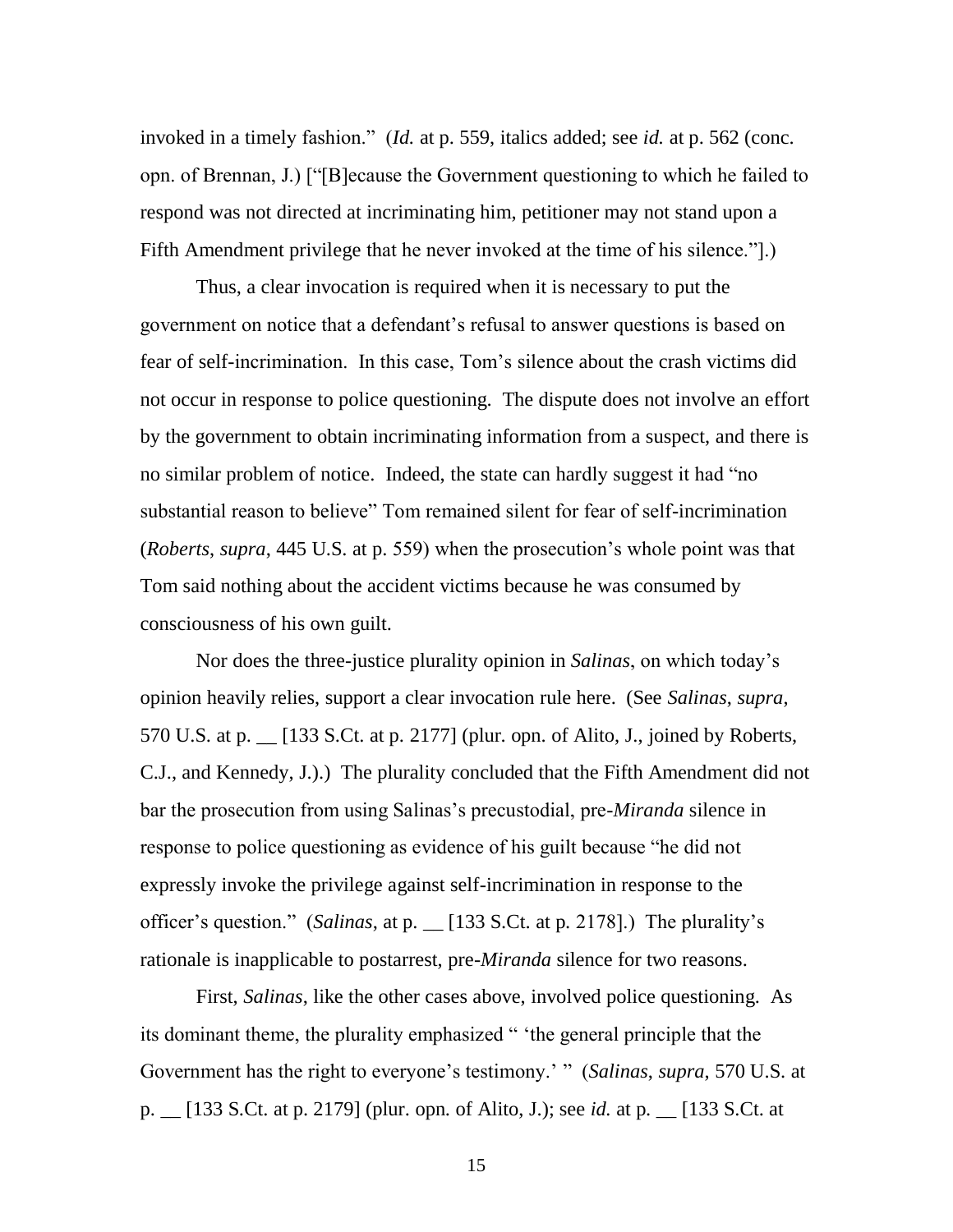p. 2181] [adopting an exception to invocation requirement "would needlessly burden the Government's interests in obtaining testimony"...) The plurality reasoned that limiting the protection of silence by means of an invocation rule properly "pressure[s] suspects" into answering the government's questions (*id.* at p. \_ [133 S.Ct. at p. 2183]) and thereby " 'assures that the Government obtains all the information to which it is entitled' " $(id.$  at p.  $\Box$  [133 S.Ct. at p. 2179]). As noted, postarrest, pre-*Miranda* silence typically (as in this case) does not involve a refusal to answer questions posed by law enforcement, since unwarned questioning of a suspect in custody generally does not yield admissible evidence. (See *Velarde-Gomez*, *supra*, 269 F.3d at pp. 1026–1028 [silence upon police discovery of contraband]; *Moore*, *supra*, 104 F.3d at p. 384 [same]; *Frazier*, *supra*, 408 F.3d at p. 1109 [silence upon being arrested]; *Hernandez*, *supra*, 948 F.2d at p. 322 [same]; *Rivera*, *supra*, 944 F.2d at pp. 1567–1568 [silence during police inspection of luggage for contraband]; *Love*, *supra*, 767 F.2d at p. 1063 [no police questioning; defendants "made no effort to explain their presence at the Lee farm on the night of their arrest"...

Second, although the *Salinas* plurality went beyond *Roberts* in applying the invocation rule "even when an official has reason to suspect that the answer to his question would incriminate the witness" (*Salinas*, *supra*, 570 U.S. at p.  $\qquad$  [133] S.Ct. at p. 2181] (plur. opn. of Alito, J.)), the opening words of the plurality opinion remain significant: ―*Without being placed into custody* or receiving *Miranda* warnings, petitioner *voluntarily* answered the questions of a police officer who was investigating a murder.‖ (*Id.* at p. \_\_ [133 S.Ct. at p. 2177], italics added.) Despite "official suspicions," the plurality reasoned, the fact that a person voluntarily agreed to a noncustodial interview with the police renders his silence in response to questioning " 'insolubly ambiguous.' " (*Id.* at p.  $\Box$  [133] S.Ct. at p. 2182].) In such circumstances, "someone might decline to answer a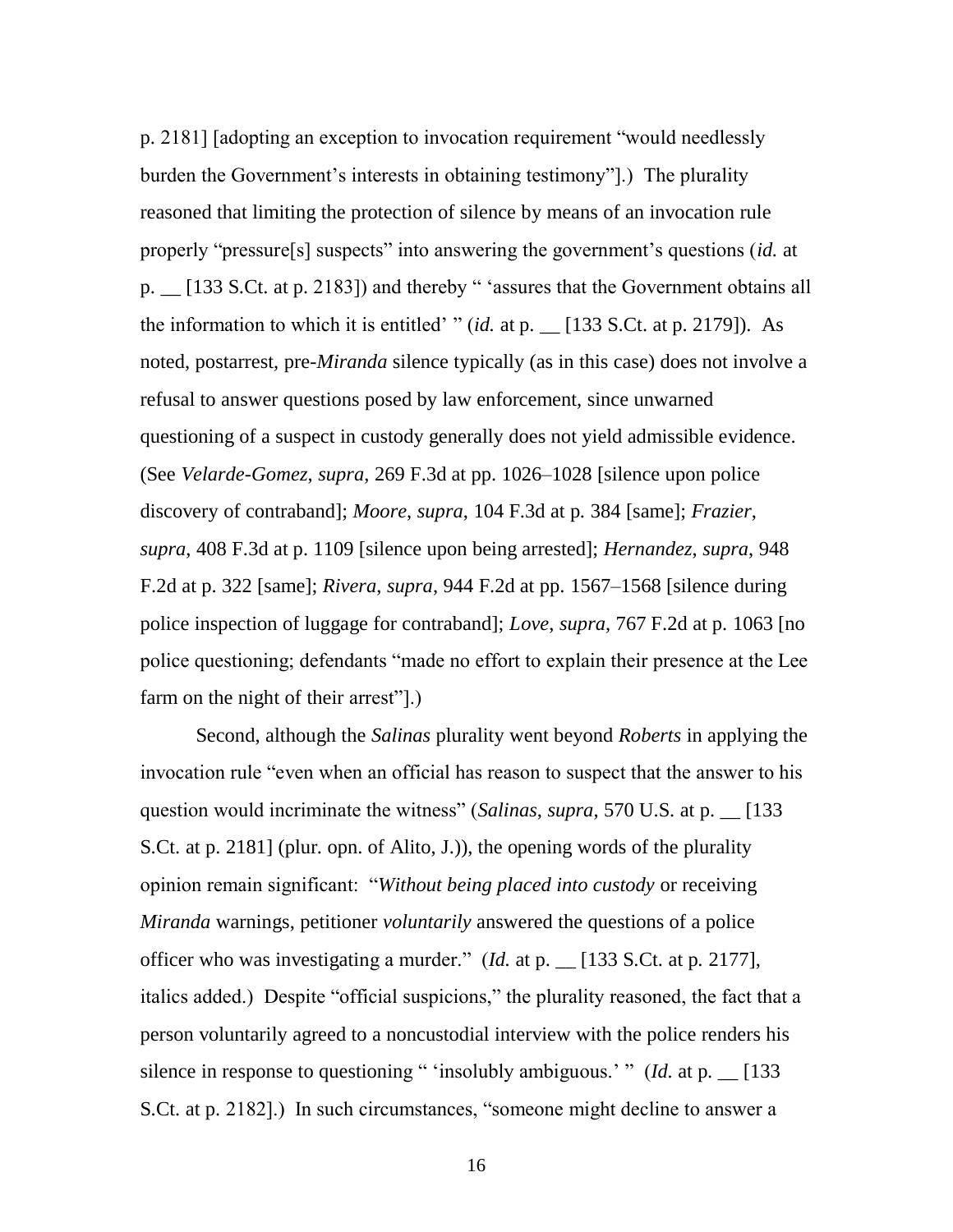police officer's question in reliance on his constitutional privilege. But he also might do so because he is trying to think of a good lie, because he is embarrassed, or because he is protecting someone else. Not every such possible explanation for silence is probative of guilt, but neither is every possible explanation protected by the Fifth Amendment.‖ (*Ibid.*) In saying this, the *Salinas* plurality was treating noncustodial silence as a broad category. Given the range of possible reasons for silence in cases where a witness voluntarily submits to a noncustodial police interview, the plurality thought it best to adopt an express invocation requirement for the entire category, even if "reliance on the Fifth Amendment privilege is the most likely explanation for silence in a case such as [Salinas's]." *(Ibid.)* 

After a person has been arrested, however, the context is different. As discussed earlier, an arrest entails a formal accusation based on probable cause, and "probable cause means 'a fair probability that contraband or evidence of a crime will be found.' " (*United States v. Sokolow* (1989) 490 U.S. 1, 7.) Probable cause is a higher standard than "a reasonable suspicion supported by articulable facts that criminal activity 'may be afoot.' " (*Ibid.*; see *Brinegar*, *supra*, 338 U.S. at p. 175.) Accordingly, a suspect's silence after being arrested gives rise to a much stronger inference of reliance on the Fifth Amendment privilege than a witness's noncustodial silence even "in the face of official suspicions." (*Salinas*, *supra*, 570 U.S. at p. \_\_ [133 S.Ct. at p. 2182] (plur. opn. of Alito, J.).) When "official suspicions" have ripened into probable cause for arrest, a suspect's silence correspondingly becomes more suggestive of fear of self-incrimination. Just as the *Salinas* plurality's invocation rule is premised on the relatively uncertain reasons for silence in the noncustodial context, a rule that bars use of a suspect's postarrest, pre-*Miranda* silence as evidence of guilt is premised on the relatively predictable reason for silence in the custodial context.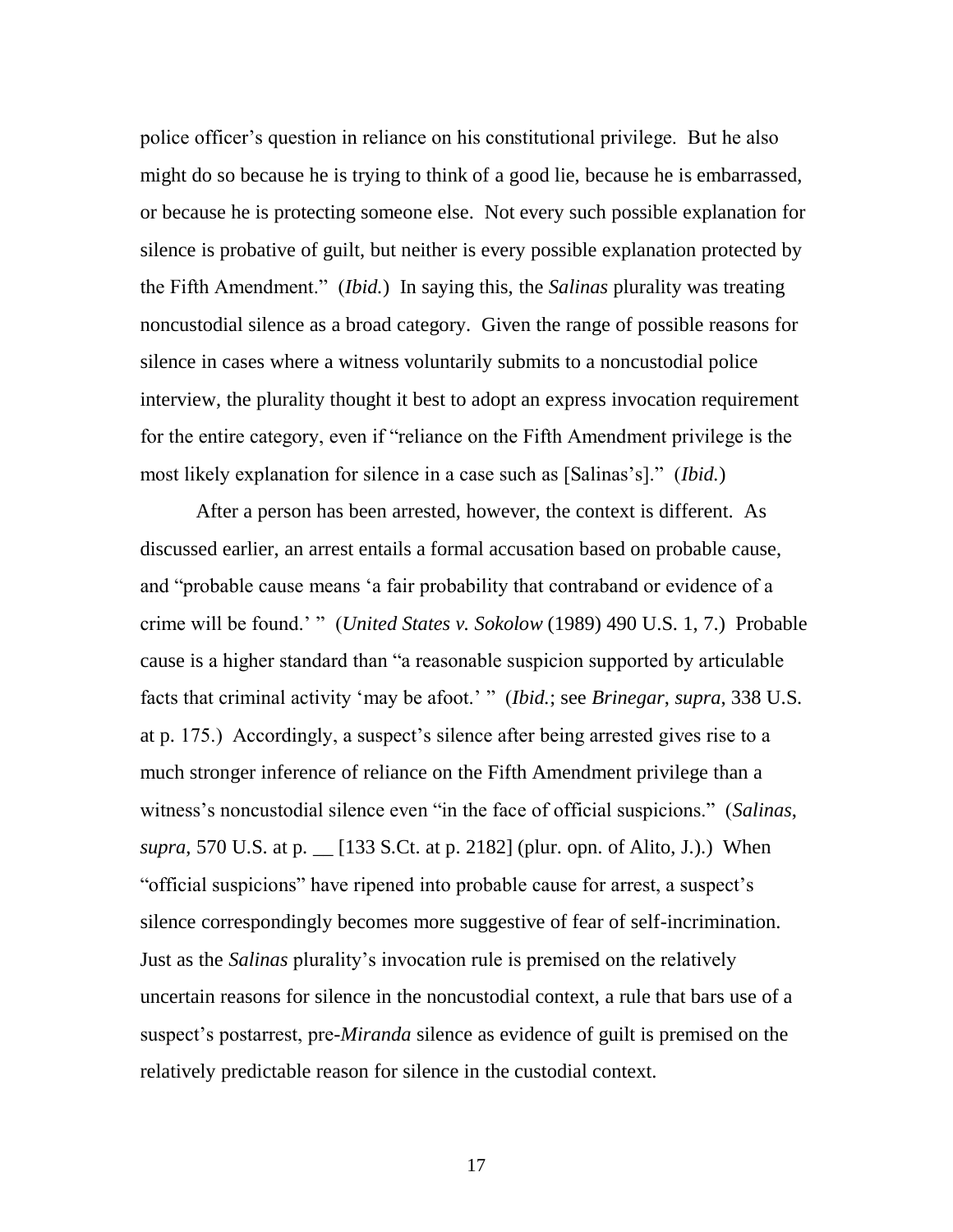In reality, neither rule is perfect. There will be cases where the true reason for a suspect's custodial silence is something other than fear of self-incrimination, just as there will be cases where the true reason for a witness's noncustodial silence is fear of self-incrimination even though the witness failed to expressly invoke the Fifth Amendment. But the different rules are intended to govern two broad categories of cases — custodial and noncustodial — in light of a general feature that differentiates them, i.e., the accusatory nature of an arrest. No general rule can perfectly capture the true reason for silence in every case; Salinas, for example, may well have remained silent for fear of self-incrimination. (See *Salinas*, *supra*, 570 U.S. at p. \_\_ [133 S.Ct. at p. 2182] (plur. opn. of Alito, J.); *id.* at p. \_\_ [133 S.Ct. at pp. 2189–2190] (dis. opn. of Breyer, J.).) Nevertheless, the generality of the rules in this context, as in others, is designed to yield fair results in the mine run of cases to which they apply and, equally important, to set expectations and guide future conduct by law enforcement and the citizenry. (*Id.* at p. \_\_ [133 S.Ct. at p. 2183] (plur. opn. of Alito, J.); cf. *Riley*, *supra*, 573 U.S. at p. \_\_ [134 S.Ct. at p. 2495] [rejecting various fact-based limitations on the warrant requirement in favor of a "simple" rule for searching cell phones incident to arrest—"get a warrant"].) Today's decision seems unlikely to yield fair results in most cases because it is so counterintuitive. Here, as in *Riley*, it is better to adopt a simple rule consistent with ordinary expectations: Upon being arrested, you have a right to remain silent in order to avoid self-incrimination, and if you remain silent, your silence may not be used against you as evidence of guilt.

Today's decision gives rise to two additional concerns. First, in rejecting the contention that the invocation rule will give law enforcement an incentive to delay *Miranda* warnings after an arrest, the court says "the same incentive to delay *Miranda* warnings already exists by virtue of the high court's decision in *Fletcher v. Weir* . . . ." (Maj. opn., *ante*, at p. 29.) But this concern surely has "greater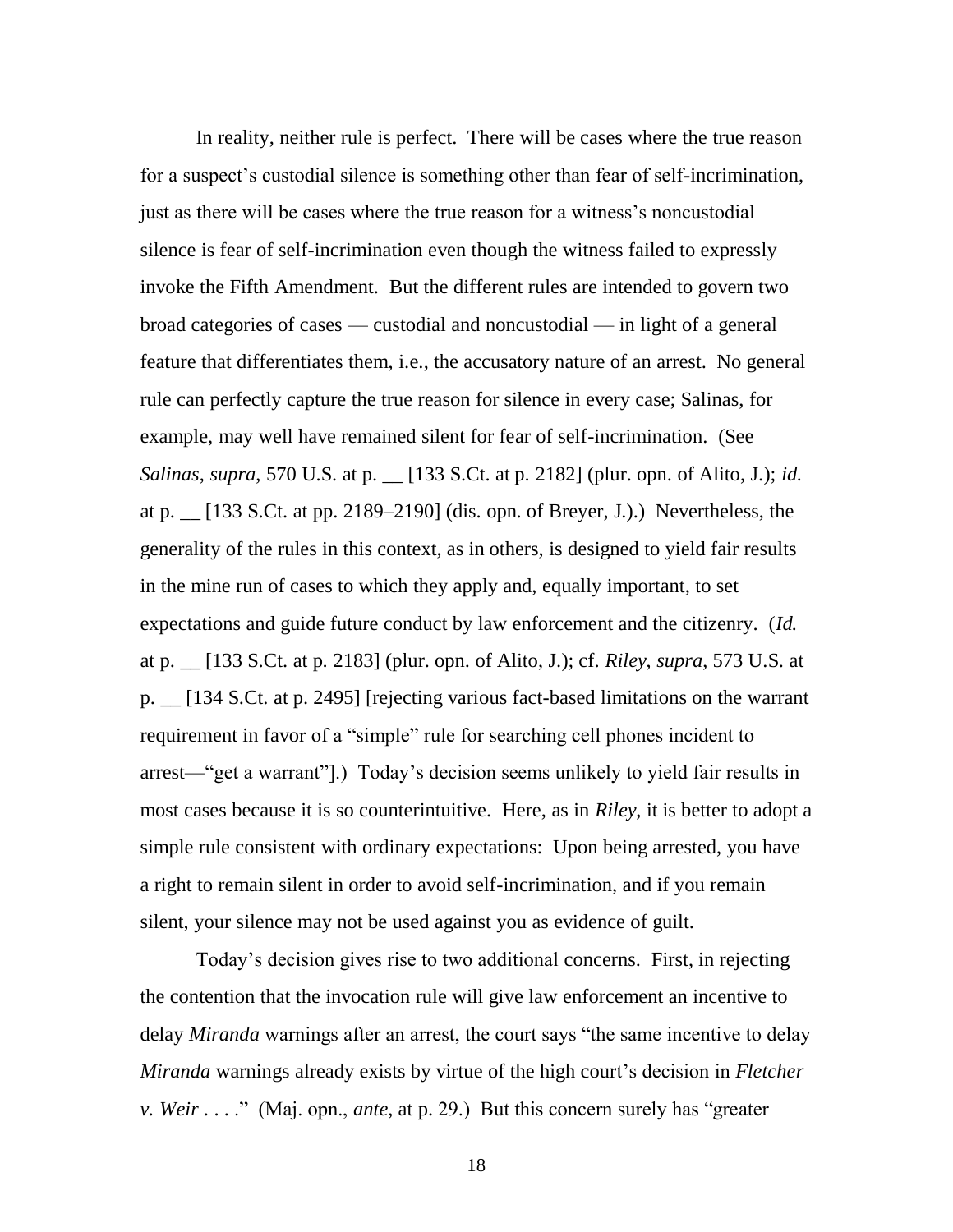force here" *(id.* at p. 30) because *Fletcher* involved only the use of silence to impeach the defendant at trial if he chooses to testify, whereas the issue here is the use of silence to prove guilt in the prosecution's case-in-chief. Whatever incentive police officers may have to delay *Miranda* warnings when they do not know whether a suspect will end up testifying at trial, they certainly have a greater incentive to delay *Miranda* warnings when any postarrest silence may be used to prove the suspect's guilt unless he clearly invokes the Fifth Amendment privilege.

Second, how is the invocation rule supposed to work in practice? Because pre-*Miranda* silence ordinarily does not occur in response to police questioning, the court must envision that a suspect, immediately after being arrested, will take the initiative to get a police officer's attention and declare his desire to invoke the Fifth Amendment privilege. Assuming the suspect has the awareness and presence of mind to do that (even in a "fairly chaotic" situation like the car accident here), what exactly must he say? Crucially, is it enough for a suspect to say, "I don't want to talk"? Or must the suspect mention the Fifth Amendment or otherwise indicate that the reason he doesn't want to talk is to avoid selfincrimination? (See *Quinn v. United States* (1955) 349 U.S. 155, 164 ["no ritualistic formula is necessary in order to invoke the privilege".

The rationale for the invocation rule would suggest that a suspect must make clear "his reasons" for wanting to remain silent. (*Salinas*, *supra*, 570 U.S. at p. \_\_ [133 S.Ct. at p. 2183] (plur. opn. of Alito, J.).) Yet this court, perhaps sensing how unrealistic this is, cannot bring itself to say that this is required. Instead, among the examples it gives of situations where "the defendant actually invoked his rights" (maj. opn., *ante*, at p. 27), the court cites *United States ex rel. Savory v. Lane* (7th Cir. 1987) 832 F.3d 1011, where the defendant told police "that 'he didn't want to talk about it, he didn't want to make any statements.' " (*Id.* at p. 1015.) If saying *that* is enough for a suspect to put the police on notice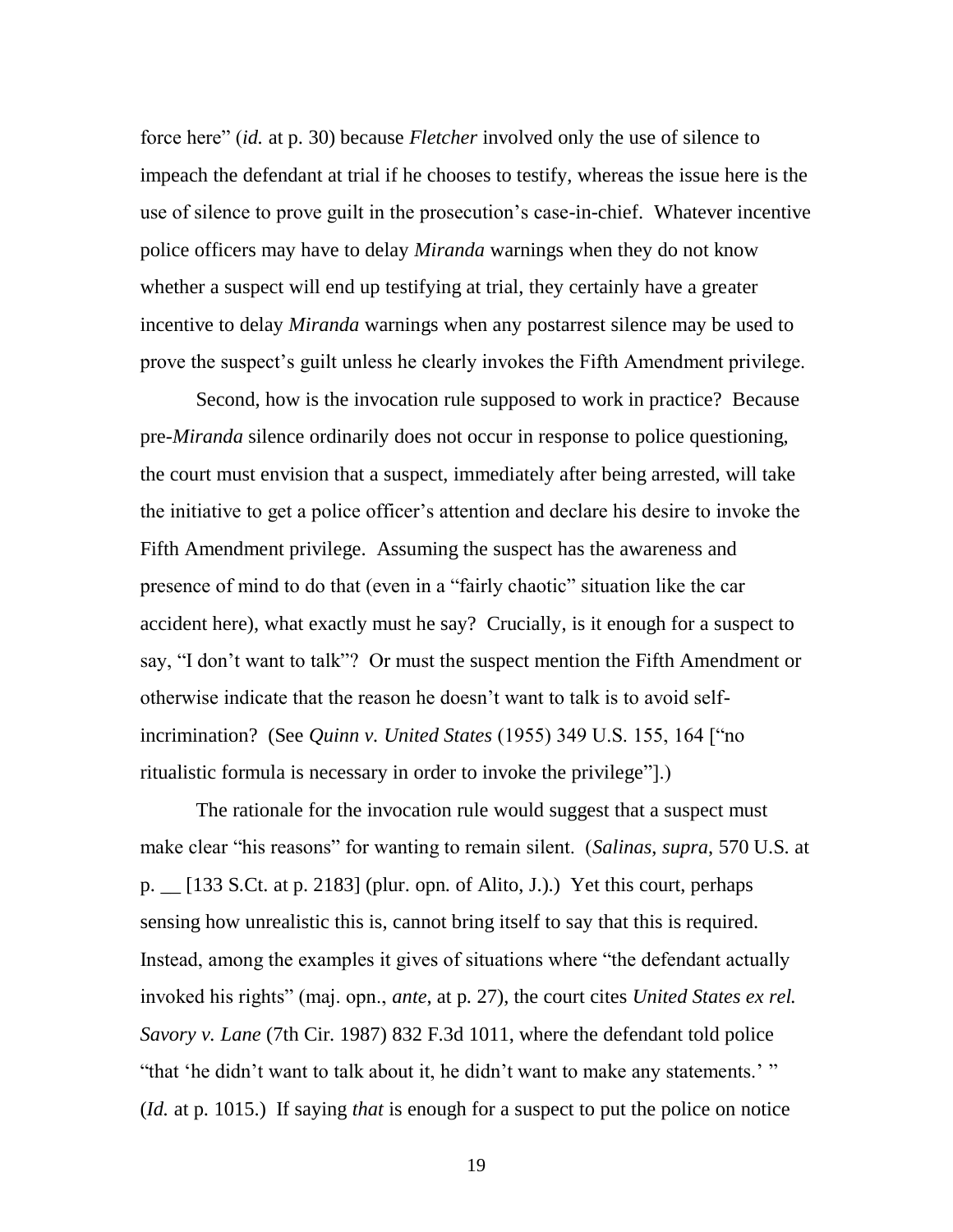that his reason for remaining silent is to avoid self-incrimination, then I do not see how simply remaining silent is materially different. The statement "I don't want to talk" is no more suggestive of a suspect's reason for silence than the act of remaining silent itself. In either case, the desire to avoid self-incrimination is a natural inference from the fact that the suspect faces an official accusation of crime supported by probable cause. We should not "exalt form over substance" in recognizing the exercise of constitutional rights by ordinary people. (*Escobedo v. Illinois* (1964) 378 U.S. 478, 486.)

## **III.**

For reasons persuasively set forth by the Court of Appeal below, the prosecution's use of Tom's silence about the crash victims in its case-in-chief cannot be deemed harmless error. The jury was instructed that "[g]ross negligence is the exercise of so slight a degree of care as to exhibit a conscious indifference or ‗I don't care' attitude concerning the ultimate consequences of one's conduct.‖ Relying on testimony of an accident reconstruction expert, the prosecutor argued that Tom's pre-impact speed was at least 67 miles per hour, demonstrating gross negligence. But this testimony was disputed by a defense expert who estimated Tom's speed to be around 50 miles per hour, a speed that police deemed safe for that road under certain conditions. Given this conflicting expert testimony, the prosecutor's emphasis on Tom's failure to ask about the crash victims was a significant aspect of her claim that Tom "was driving down that  $night$ ... without a care of what was going to happen. I don't care is the attitude that he had." The improper use of Tom's postarrest, pre-*Miranda* silence was not harmless beyond a reasonable doubt. (*Chapman v. California* (1967) 386 U.S. 18, 24.)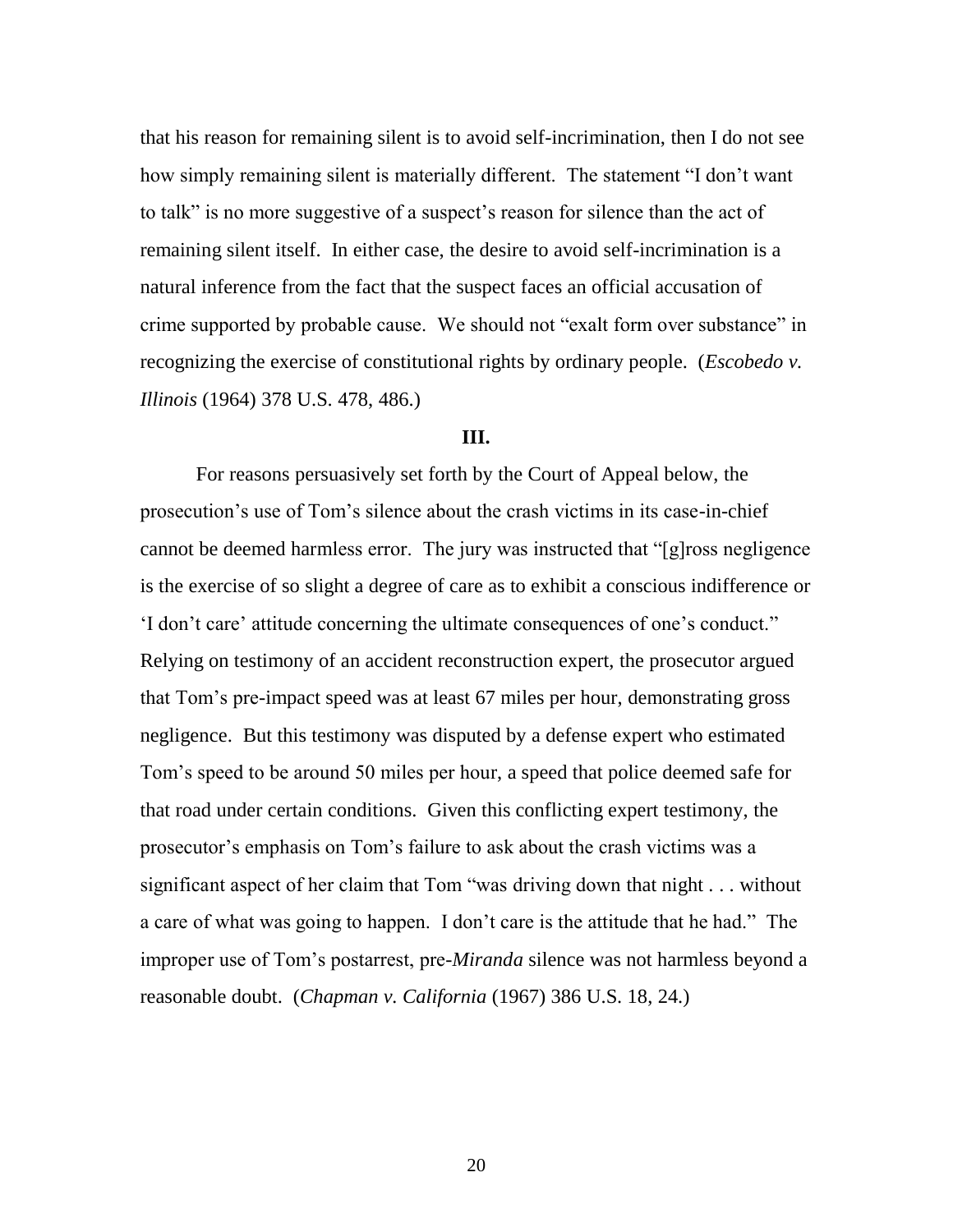For the reasons above, I would affirm the judgment of the Court of Appeal.

LIU, J.

I CONCUR: RYLAARSDAM, J.**\***

 $\overline{a}$ 

Associate Justice of the Court of Appeal, Fourth Appellate District, Division Three, assigned by the Chief Justice pursuant to article VI, section 6 of the California Constitution.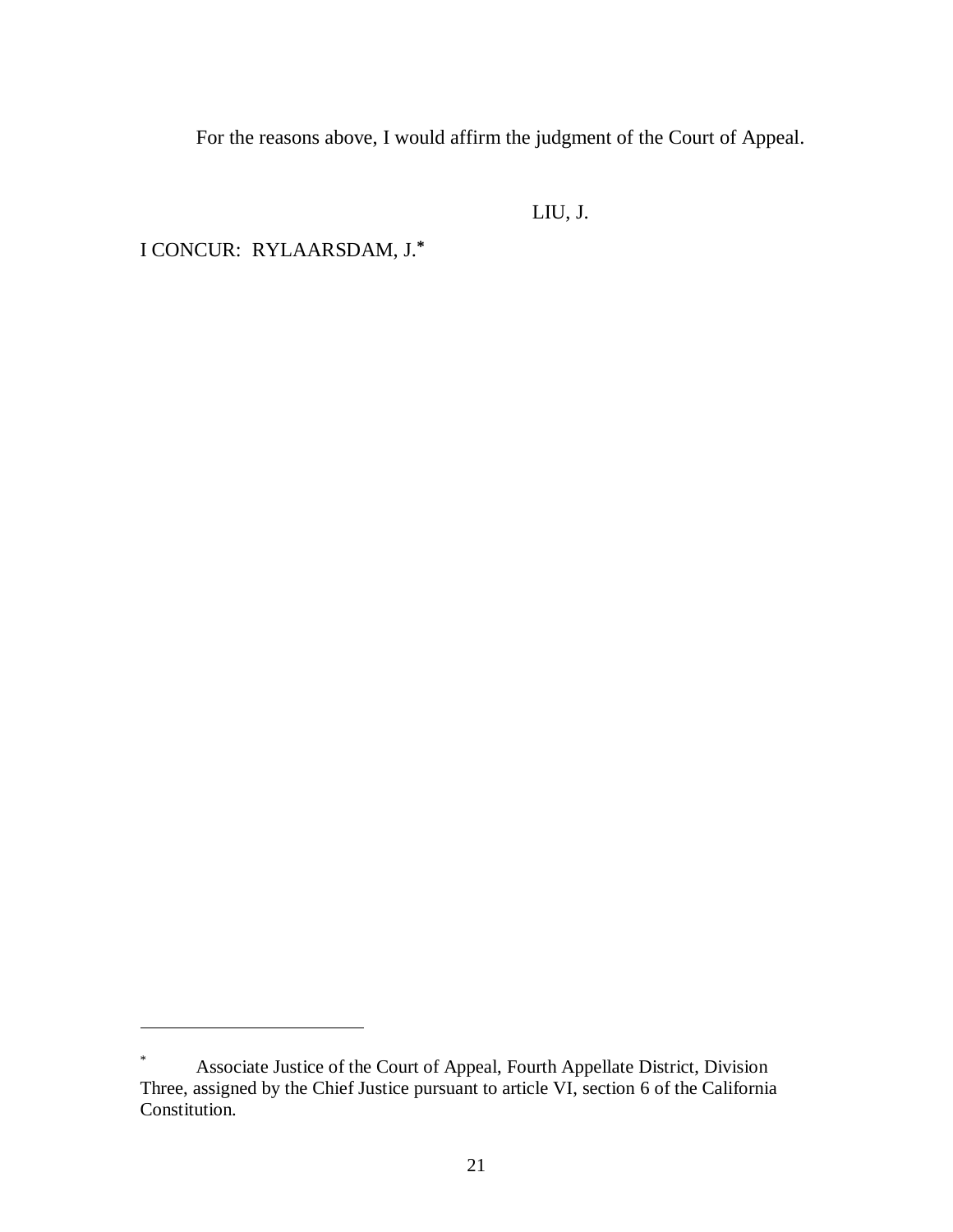*See next page for addresses and telephone numbers for counsel who argued in Supreme Court.*

**\_\_\_\_\_\_\_\_\_\_\_\_\_\_\_\_\_\_\_\_\_\_\_\_\_\_\_\_\_\_\_\_\_\_\_\_\_\_\_\_\_\_\_\_\_\_\_\_\_\_\_\_\_\_\_\_\_\_\_\_\_\_\_\_\_\_\_\_\_\_\_\_\_\_\_\_\_\_\_\_\_\_**

**\_\_\_\_\_\_\_\_\_\_\_\_\_\_\_\_\_\_\_\_\_\_\_\_\_\_\_\_\_\_\_\_\_\_\_\_\_\_\_\_\_\_\_\_\_\_\_\_\_\_\_\_\_\_\_\_\_\_\_\_\_\_\_\_\_\_\_\_\_\_\_\_\_\_\_\_\_\_\_\_\_\_**

**\_\_\_\_\_\_\_\_\_\_\_\_\_\_\_\_\_\_\_\_\_\_\_\_\_\_\_\_\_\_\_\_\_\_\_\_\_\_\_\_\_\_\_\_\_\_\_\_\_\_\_\_\_\_\_\_\_\_\_\_\_\_\_\_\_\_\_\_\_\_\_\_\_\_\_\_\_\_\_\_\_\_**

**\_\_\_\_\_\_\_\_\_\_\_\_\_\_\_\_\_\_\_\_\_\_\_\_\_\_\_\_\_\_\_\_\_\_\_\_\_\_\_\_\_\_\_\_\_\_\_\_\_\_\_\_\_\_\_\_\_\_\_\_\_\_\_\_\_\_\_\_\_\_\_\_\_\_\_\_\_\_\_\_\_\_**

**Name of Opinion** People v. Tom

**Unpublished Opinion Original Appeal Original Proceeding Review Granted** XXX 204 Cal.App.4th 480 **Rehearing Granted**

**Opinion No.** S202107 **Date Filed:** August 14, 2014

**Court:** Superior **County:** San Mateo **Judge:** H. James Ellis

#### **Counsel:**

Marc J. Zilversmit for Defendant and Appellant.

Michael T. Risher for American Civil Liberties Union of Northern California as Amicus Curiae on behalf of Defendant and Appellant.

Edmund G. Brown, Jr., and Kamala D. Harris, Attorneys General, Dane R. Gillette, Chief Assistant Attorney General, Gerald A. Engler, Assistant Attorney General, Stan Helfman, Mark S. Howell, Laurence K. Sullivan, Seth K. Schalit and Jeffrey M. Laurence, Deputy Attorneys General, for Plaintiff and Respondent.